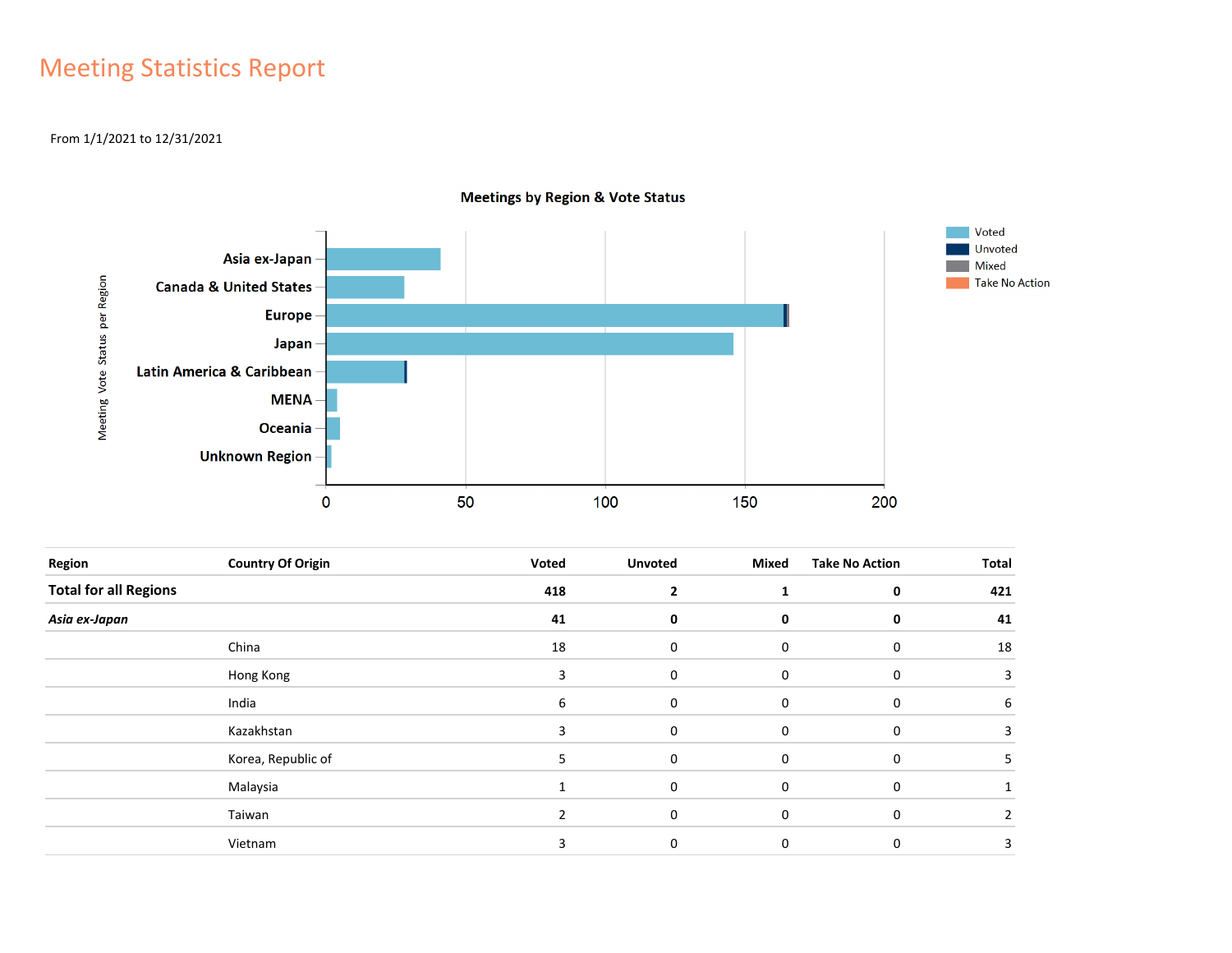| <b>Canada &amp; United States</b> |                      | 28             | $\pmb{0}$        | $\pmb{0}$    | $\pmb{0}$   | ${\bf 28}$              |
|-----------------------------------|----------------------|----------------|------------------|--------------|-------------|-------------------------|
|                                   | Canada               | 5              | $\mathbf 0$      | $\pmb{0}$    | $\pmb{0}$   | 5                       |
|                                   | <b>United States</b> | 23             | $\boldsymbol{0}$ | 0            | $\pmb{0}$   | $23\,$                  |
| <b>Europe</b>                     |                      | 164            | $\mathbf 1$      | $\mathbf{1}$ | $\pmb{0}$   | 166                     |
|                                   | Austria              | $\overline{2}$ | $\boldsymbol{0}$ | $\pmb{0}$    | $\pmb{0}$   | $\overline{c}$          |
|                                   | Belgium              | $\mathbf{3}$   | $\mathbf 0$      | $\pmb{0}$    | $\pmb{0}$   | $\overline{\mathbf{3}}$ |
|                                   | Denmark              | $\overline{2}$ | $\pmb{0}$        | $\pmb{0}$    | $\pmb{0}$   | $\overline{a}$          |
|                                   | Finland              | $\mathbf{1}$   | $\mathbf 0$      | $\pmb{0}$    | $\pmb{0}$   | $1\,$                   |
|                                   | France               | 32             | $\mathbf{1}$     | $\pmb{0}$    | $\pmb{0}$   | 33                      |
|                                   | Germany              | 13             | $\mathbf 0$      | $\pmb{0}$    | $\pmb{0}$   | $13\,$                  |
|                                   | Greece               | 16             | $\pmb{0}$        | $\mathbf{1}$ | $\pmb{0}$   | $17\,$                  |
|                                   | Guernsey             | $\overline{2}$ | $\mathbf 0$      | $\pmb{0}$    | $\pmb{0}$   | $\mathbf 2$             |
|                                   | Ireland              | $\mathbf{1}$   | $\pmb{0}$        | $\pmb{0}$    | $\pmb{0}$   | $\mathbf{1}$            |
|                                   | Italy                | $10\,$         | $\mathbf 0$      | $\pmb{0}$    | $\pmb{0}$   | $10\,$                  |
|                                   | Liechtenstein        | $\mathbf{1}$   | $\pmb{0}$        | $\pmb{0}$    | $\pmb{0}$   | $\mathbf 1$             |
|                                   | Luxembourg           | $\mathbf{1}$   | $\mathbf 0$      | $\pmb{0}$    | $\pmb{0}$   | $\mathbf{1}$            |
|                                   | Netherlands          | $\mathbf{3}$   | $\pmb{0}$        | $\pmb{0}$    | $\pmb{0}$   | $\mathbf{3}$            |
|                                   | Norway               | $\overline{4}$ | $\mathbf 0$      | $\pmb{0}$    | $\pmb{0}$   | $\overline{4}$          |
|                                   | Poland               | 6              | $\pmb{0}$        | $\pmb{0}$    | $\pmb{0}$   | 6                       |
|                                   | Portugal             | $\mathbf{1}$   | $\mathbf 0$      | $\pmb{0}$    | $\pmb{0}$   | $\mathbf 1$             |
|                                   | Romania              | $\overline{4}$ | $\pmb{0}$        | $\pmb{0}$    | $\pmb{0}$   | $\overline{a}$          |
|                                   | Russian Federation   | $\mathbf{1}$   | $\mathbf 0$      | $\pmb{0}$    | $\pmb{0}$   | $\mathbf{1}$            |
|                                   | Spain                | 8              | $\pmb{0}$        | $\pmb{0}$    | $\pmb{0}$   | 8                       |
|                                   | Sweden               | $\overline{2}$ | $\mathbf 0$      | $\pmb{0}$    | $\pmb{0}$   | $\overline{\mathbf{c}}$ |
|                                   | Switzerland          | 35             | $\pmb{0}$        | 0            | $\pmb{0}$   | 35                      |
|                                   | United Kingdom       | 16             | $\pmb{0}$        | $\pmb{0}$    | $\pmb{0}$   | $16\,$                  |
| Japan                             |                      | 146            | $\pmb{0}$        | $\pmb{0}$    | $\mathbf 0$ | 146                     |
|                                   | Japan                | 146            | $\pmb{0}$        | $\pmb{0}$    | $\pmb{0}$   | 146                     |
| Latin America & Caribbean         |                      | 28             | $\mathbf 1$      | $\pmb{0}$    | $\pmb{0}$   | 29                      |
|                                   | Bermuda              | $\mathbf{3}$   | $\mathbf 1$      | $\pmb{0}$    | $\pmb{0}$   | $\overline{4}$          |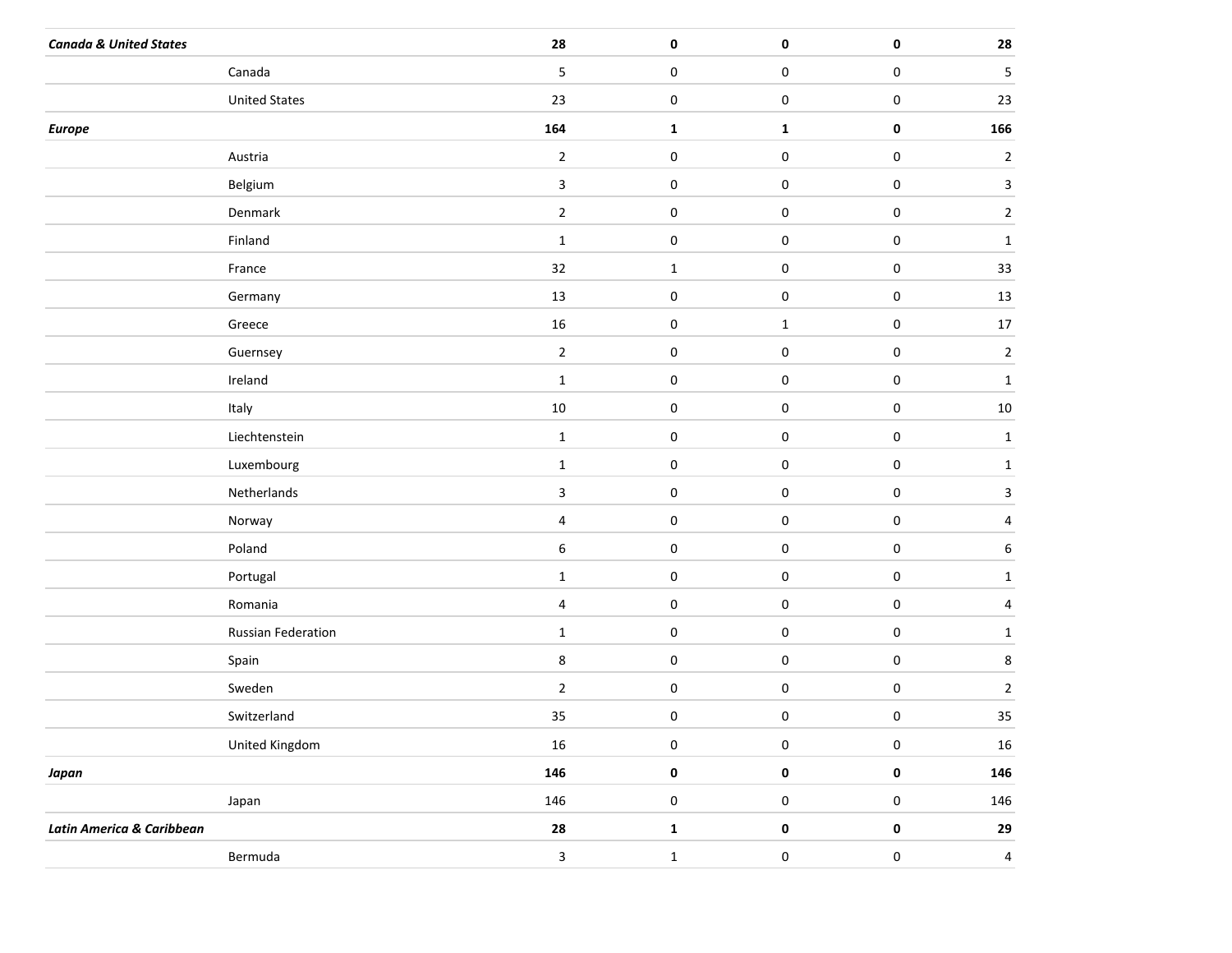|                       | Cayman Islands  | 23 | $\Omega$ | $\mathbf 0$  | 0        | 23 |
|-----------------------|-----------------|----|----------|--------------|----------|----|
|                       | Chile           |    | 0        | $\Omega$     |          |    |
|                       | Mexico          |    | O        | $\Omega$     |          |    |
| <b>MENA</b>           |                 | 4  | 0        | $\Omega$     | 0        | 4  |
|                       | Turkey          | 4  | $\Omega$ | $\Omega$     | $\Omega$ | 4  |
| Oceania               |                 |    | 0        | $\mathbf{0}$ | 0        |    |
|                       | Australia       |    | 0        | $\Omega$     |          |    |
|                       | New Zealand     |    | 0        | 0            | $\Omega$ |    |
| <b>Unknown Region</b> |                 |    | 0        | $\Omega$     | 0        | 2  |
|                       | Unknown Country |    | 0        | $\mathbf 0$  |          | 2  |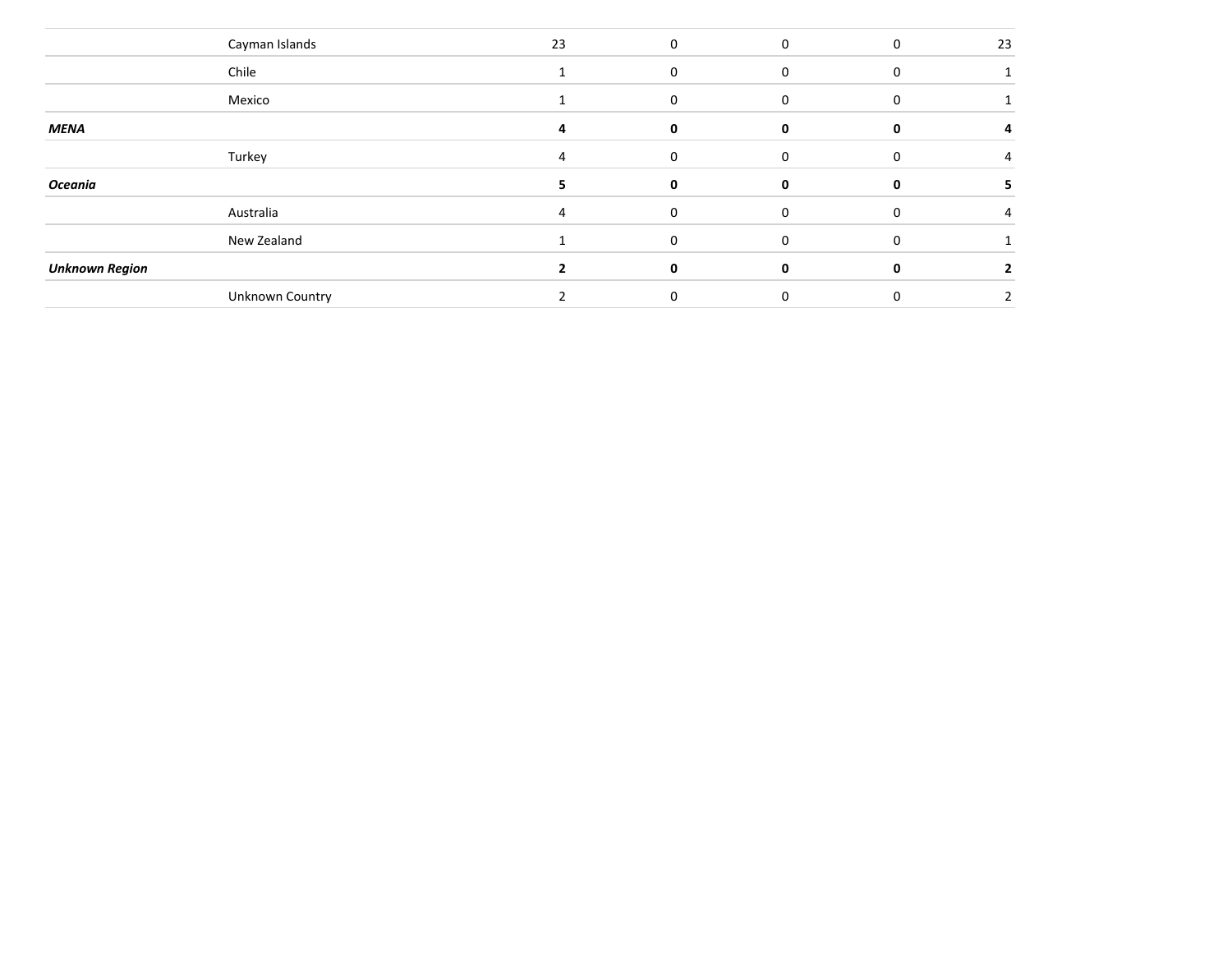## Ballot Statistics Report

From 1/1/2021 to 12/31/2021



**Ballots by Region & Vote Status** 

| Region                            | <b>Country Of Origin</b> | Voted | <b>Unvoted</b> | <b>Take No Action</b> | <b>Total</b> |
|-----------------------------------|--------------------------|-------|----------------|-----------------------|--------------|
| <b>Total for all Regions</b>      |                          | 544   | $\overline{2}$ |                       | 547          |
| Asia ex-Japan                     |                          | 48    | 0              | 0                     | 48           |
|                                   | China                    | 24    | 0              | 0                     | 24           |
|                                   | Hong Kong                | 3     | 0              | 0                     | 3            |
|                                   | India                    | 6     | 0              | 0                     | 6            |
|                                   | Kazakhstan               | 4     | 0              | 0                     | 4            |
|                                   | Korea, Republic of       | 5     | 0              | 0                     | 5.           |
|                                   | Malaysia                 |       | 0              | 0                     |              |
|                                   | Taiwan                   | 2     | 0              | 0                     | 2            |
|                                   | Vietnam                  | 3     | $\Omega$       | 0                     | 3            |
| <b>Canada &amp; United States</b> |                          | 31    | 0              | 0                     | 31           |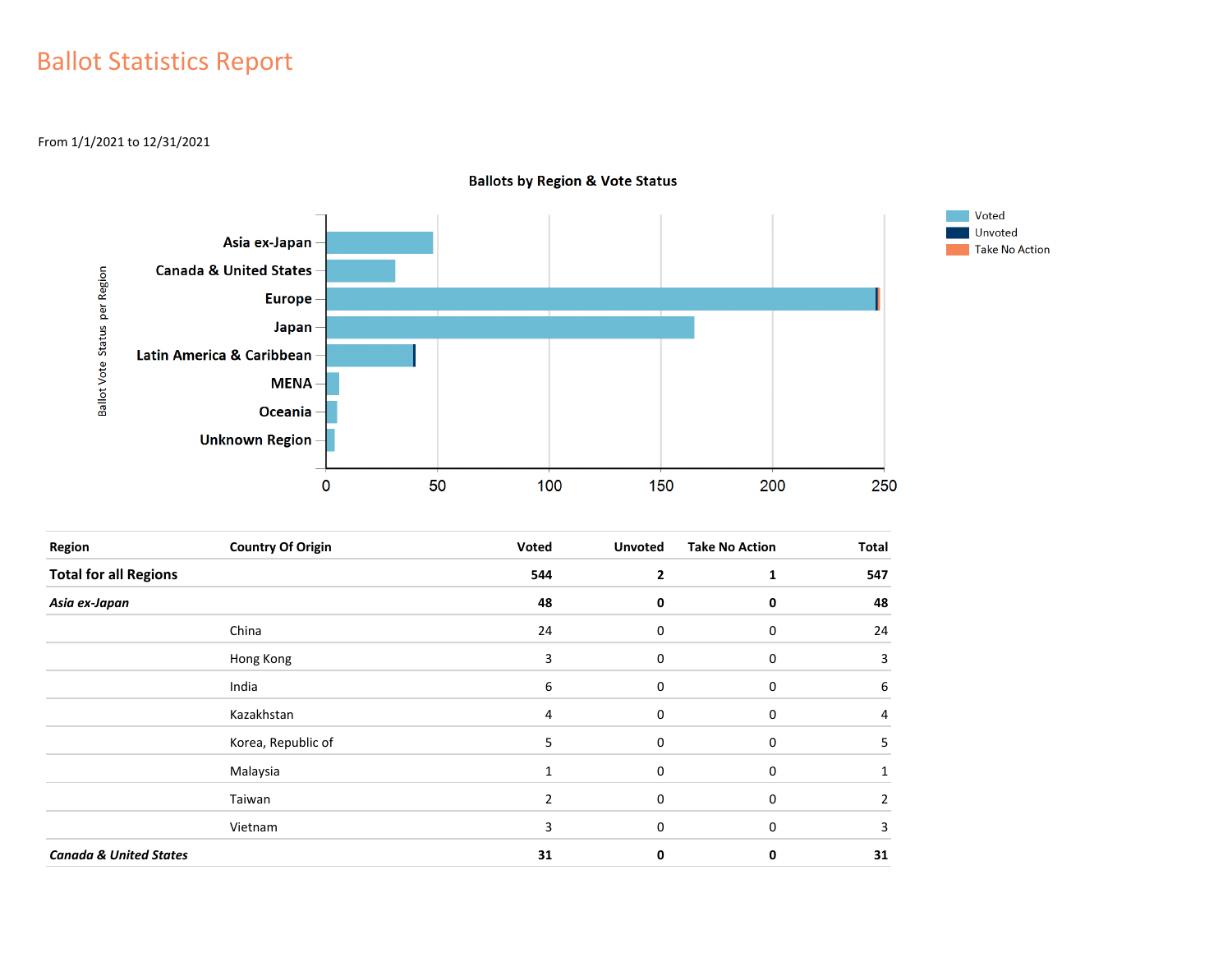|                           | Canada               | $\boldsymbol{7}$ | $\pmb{0}$   | $\pmb{0}$   | $\boldsymbol{7}$        |
|---------------------------|----------------------|------------------|-------------|-------------|-------------------------|
|                           | <b>United States</b> | 24               | 0           | $\pmb{0}$   | ${\bf 24}$              |
| <b>Europe</b>             |                      | 246              | $\mathbf 1$ | $\mathbf 1$ | 248                     |
|                           | Austria              | $\overline{4}$   | $\pmb{0}$   | $\pmb{0}$   | $\overline{\mathbf{4}}$ |
|                           | Belgium              | $\mathbf{3}$     | $\pmb{0}$   | $\pmb{0}$   | $\mathbf{3}$            |
|                           | Denmark              | $\mathbf 2$      | $\pmb{0}$   | $\pmb{0}$   | $\sqrt{2}$              |
|                           | Finland              | $\mathbf 2$      | $\pmb{0}$   | $\pmb{0}$   | $\sqrt{2}$              |
|                           | France               | 50               | $\mathbf 1$ | $\pmb{0}$   | ${\bf 51}$              |
|                           | Germany              | $17\,$           | 0           | $\pmb{0}$   | $17\,$                  |
|                           | Greece               | $30\,$           | $\pmb{0}$   | $\mathbf 1$ | $31\,$                  |
|                           | Guernsey             | $\sqrt{4}$       | $\pmb{0}$   | $\pmb{0}$   | $\overline{4}$          |
|                           | Ireland              | $\mathbf 1$      | $\pmb{0}$   | $\pmb{0}$   | $\mathbf 1$             |
|                           | Italy                | $17\,$           | 0           | $\pmb{0}$   | $17\,$                  |
|                           | Liechtenstein        | $\mathbf 1$      | $\pmb{0}$   | $\pmb{0}$   | $\mathbf 1$             |
|                           | Luxembourg           | $\mathbf 2$      | 0           | $\pmb{0}$   | $\sqrt{2}$              |
|                           | Netherlands          | $\overline{4}$   | $\pmb{0}$   | $\pmb{0}$   | $\overline{4}$          |
|                           | Norway               | $\sqrt{4}$       | $\pmb{0}$   | $\pmb{0}$   | $\overline{4}$          |
|                           | Poland               | $11\,$           | $\pmb{0}$   | $\pmb{0}$   | $11\,$                  |
|                           | Portugal             | $\mathbf 1$      | 0           | $\pmb{0}$   | $\mathbf 1$             |
|                           | Romania              | $\bf 8$          | $\pmb{0}$   | $\pmb{0}$   | $\bf 8$                 |
|                           | Russian Federation   | $\mathbf 1$      | 0           | $\pmb{0}$   | $\mathbf 1$             |
|                           | Spain                | $11\,$           | $\pmb{0}$   | $\pmb{0}$   | $11\,$                  |
|                           | Sweden               | $\mathbf 2$      | 0           | $\pmb{0}$   | $\sqrt{2}$              |
|                           | Switzerland          | $51\,$           | $\pmb{0}$   | $\pmb{0}$   | ${\bf 51}$              |
|                           | United Kingdom       | $20\,$           | 0           | 0           | $20\,$                  |
| Japan                     |                      | 165              | 0           | $\pmb{0}$   | 165                     |
|                           | Japan                | 165              | $\pmb{0}$   | $\mathbf 0$ | 165                     |
| Latin America & Caribbean |                      | 39               | $\mathbf 1$ | $\pmb{0}$   | 40                      |
|                           | Bermuda              | $\overline{4}$   | $\mathbf 1$ | $\pmb{0}$   | $\sqrt{5}$              |
|                           | Cayman Islands       | $33\,$           | $\pmb{0}$   | $\pmb{0}$   | 33                      |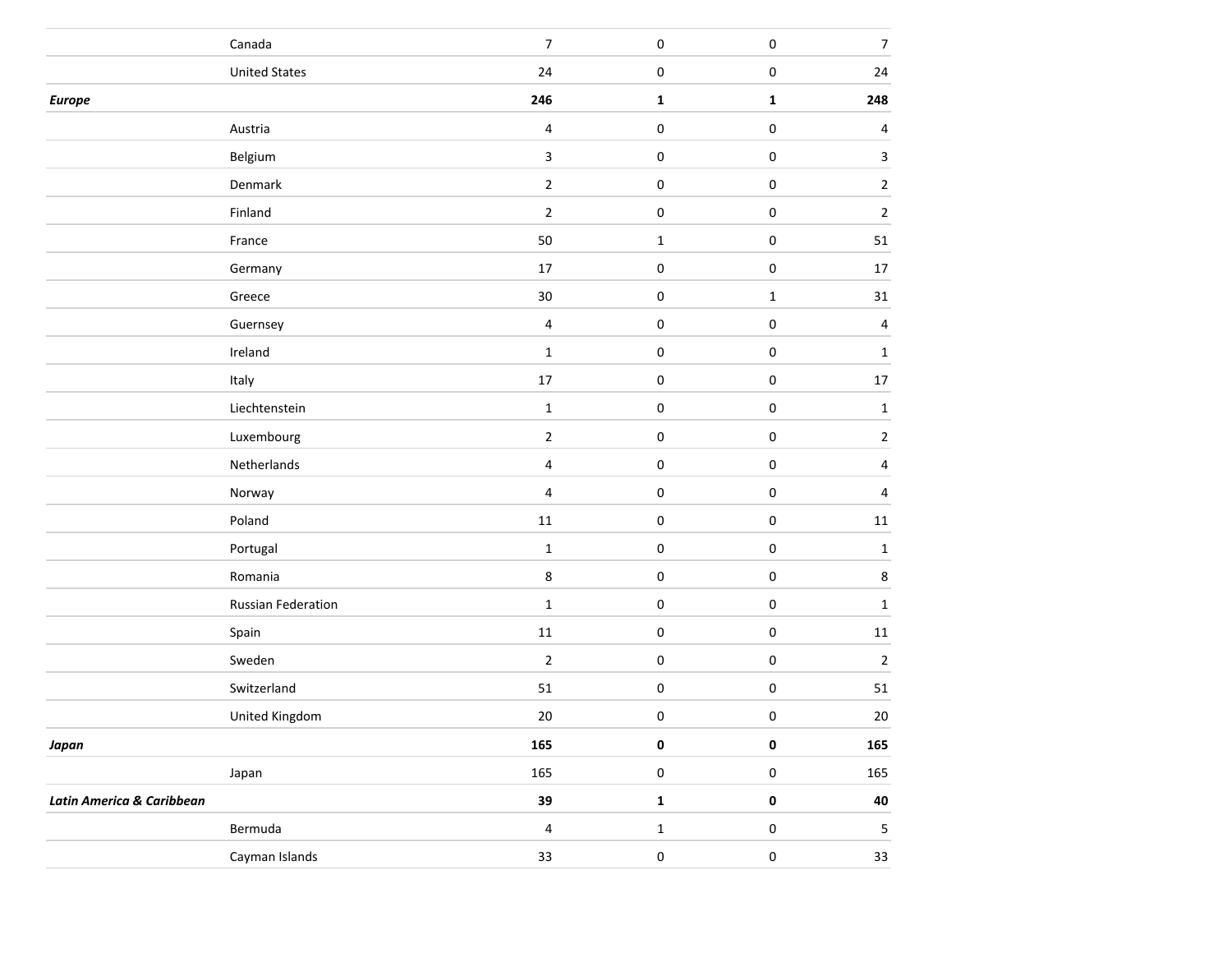|                       | Chile           |   |              |          |   |
|-----------------------|-----------------|---|--------------|----------|---|
|                       | Mexico          |   |              |          |   |
| <b>MENA</b>           |                 |   |              |          | ь |
|                       | Turkey          | 6 | 0            |          | 6 |
| Oceania               |                 |   | n            | $\Omega$ |   |
|                       | Australia       |   | <sup>0</sup> |          |   |
|                       | New Zealand     |   |              |          |   |
| <b>Unknown Region</b> |                 |   |              |          |   |
|                       | Unknown Country |   |              |          |   |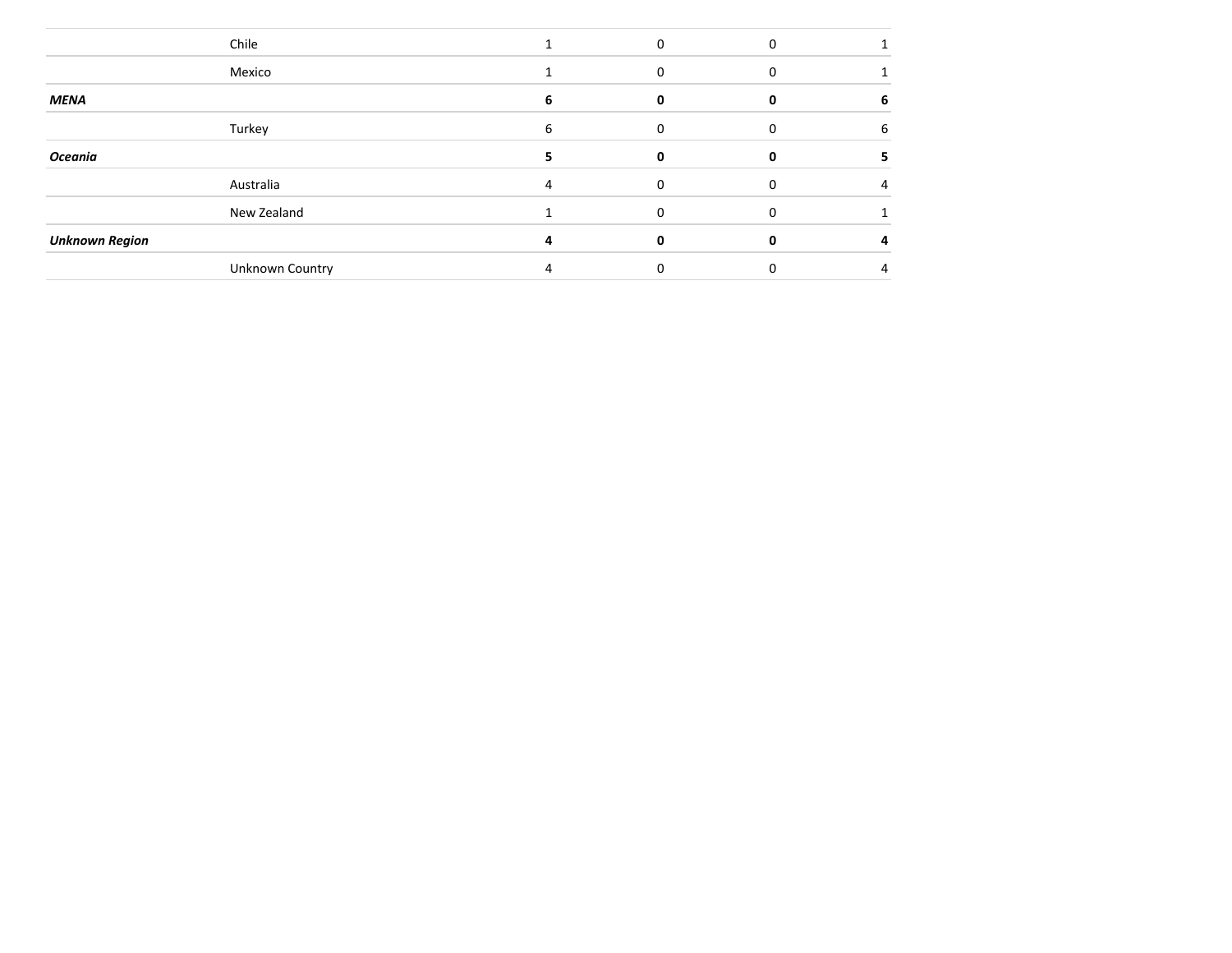## Proposal Statistics Report

#### From 1/1/2021 to 12/31/2021

|                       | <b>Mgmt Proposals</b> |          | <b>SHP Proposals Total Proposals</b> |
|-----------------------|-----------------------|----------|--------------------------------------|
| For                   | 4109                  | 11       | 4120                                 |
| Against               | 499                   | 4        | 503                                  |
| Abstain               | 43                    | 1        | 44                                   |
| 1 Year                | $\mathbf{1}$          | 0        | 1                                    |
| 2 Years               | 0                     | 0        | 0                                    |
| 3 Years               | 0                     | 0        | 0                                    |
| Mixed                 | $\mathbf{1}$          | $\Omega$ | 1                                    |
| <b>Take No Action</b> | $\Omega$              | $\Omega$ | 0                                    |
| Unvoted               | 22                    | 0        | 22                                   |
| <b>Totals</b>         | 4675                  | 16       | 4691                                 |



|                           | <b>Mgmt</b><br>Proposals |    | <b>SHP Proposals Total Proposals</b> |
|---------------------------|--------------------------|----|--------------------------------------|
| With Management           | 4104                     | 7  | 4111                                 |
| <b>Against Management</b> | 538                      | 8  | 546                                  |
| N/A                       | 10                       | 1  | 11                                   |
| Mixed                     | 1                        | 0  | 1                                    |
| Take No Action            | 0                        | 0  | 0                                    |
| Unvoted                   | 22                       | 0  | 22                                   |
| <b>Totals</b>             | 4675                     | 16 | 4691                                 |

#### Management Proposals - Votes versus Management







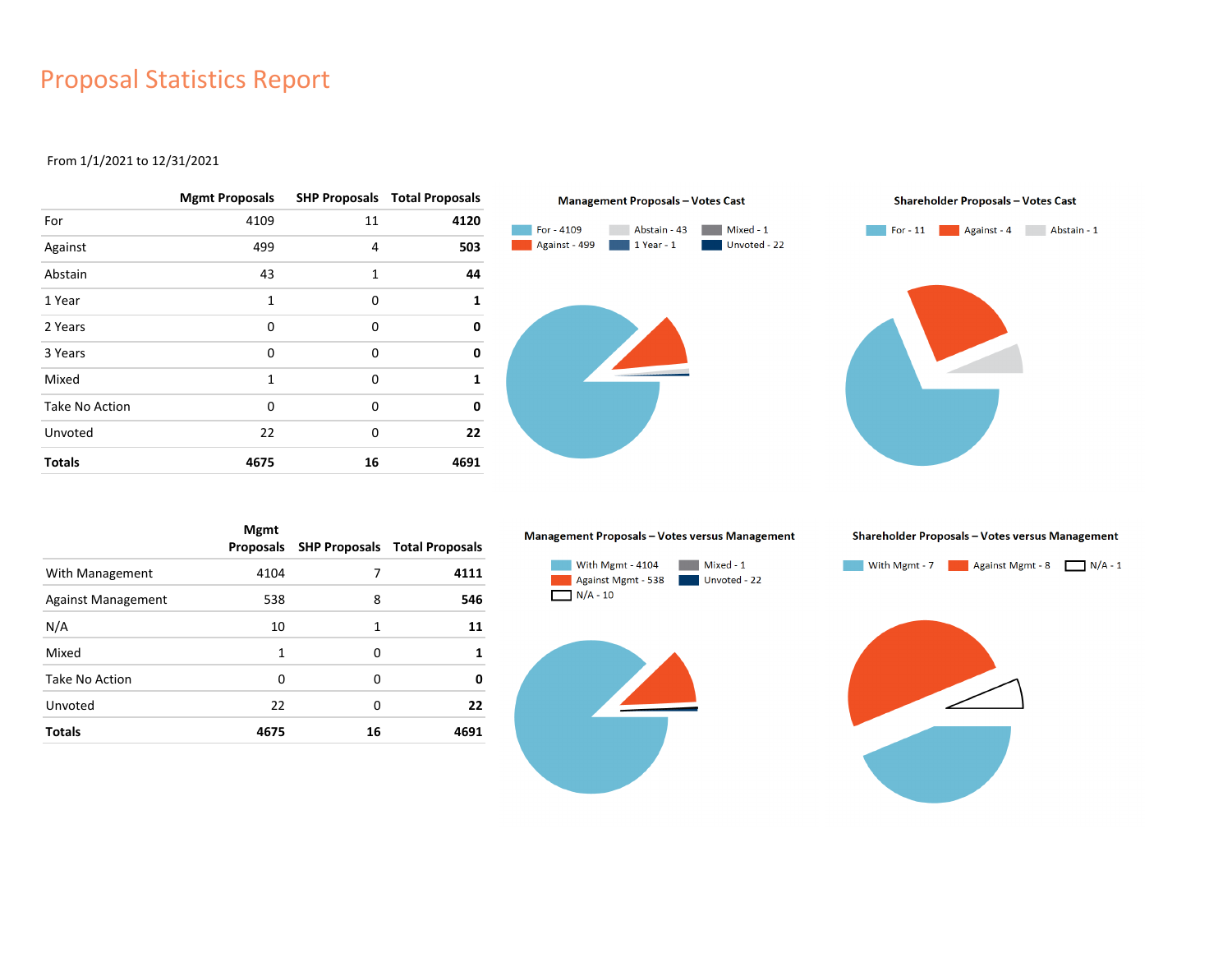**Mgmt Proposals SHP Proposals Total Proposals** With Policy **4508** 16 **4524** Against Policy 143 0 **143** Manual 1 0 **1** N/A 0 0 **0** Mixed 1 0 1 Take No Action 0 0 **0** Unvoted 22 0 **22 Totals 4675 16 4691**

#### **Management Proposals - Votes versus Policy**



|                            | <b>Mgmt Proposals</b> |    | <b>SHP Proposals Total Proposals</b> |
|----------------------------|-----------------------|----|--------------------------------------|
| With Glass Lewis           | 4509                  | 16 | 4525                                 |
| <b>Against Glass Lewis</b> | 142                   | 0  | 142                                  |
| N/A                        | 1                     | 0  |                                      |
| Mixed                      | 1                     | 0  |                                      |
| Take No Action             | 0                     | 0  | 0                                    |
| Unvoted                    | 22                    | 0  | 22                                   |
| <b>Totals</b>              | 4675                  | 16 | 4691                                 |

#### Management Proposals - Votes versus Glass Lewis



#### **Shareholder Proposals - Votes versus Policy**

Shareholder Proposals - Votes versus Glass Lewis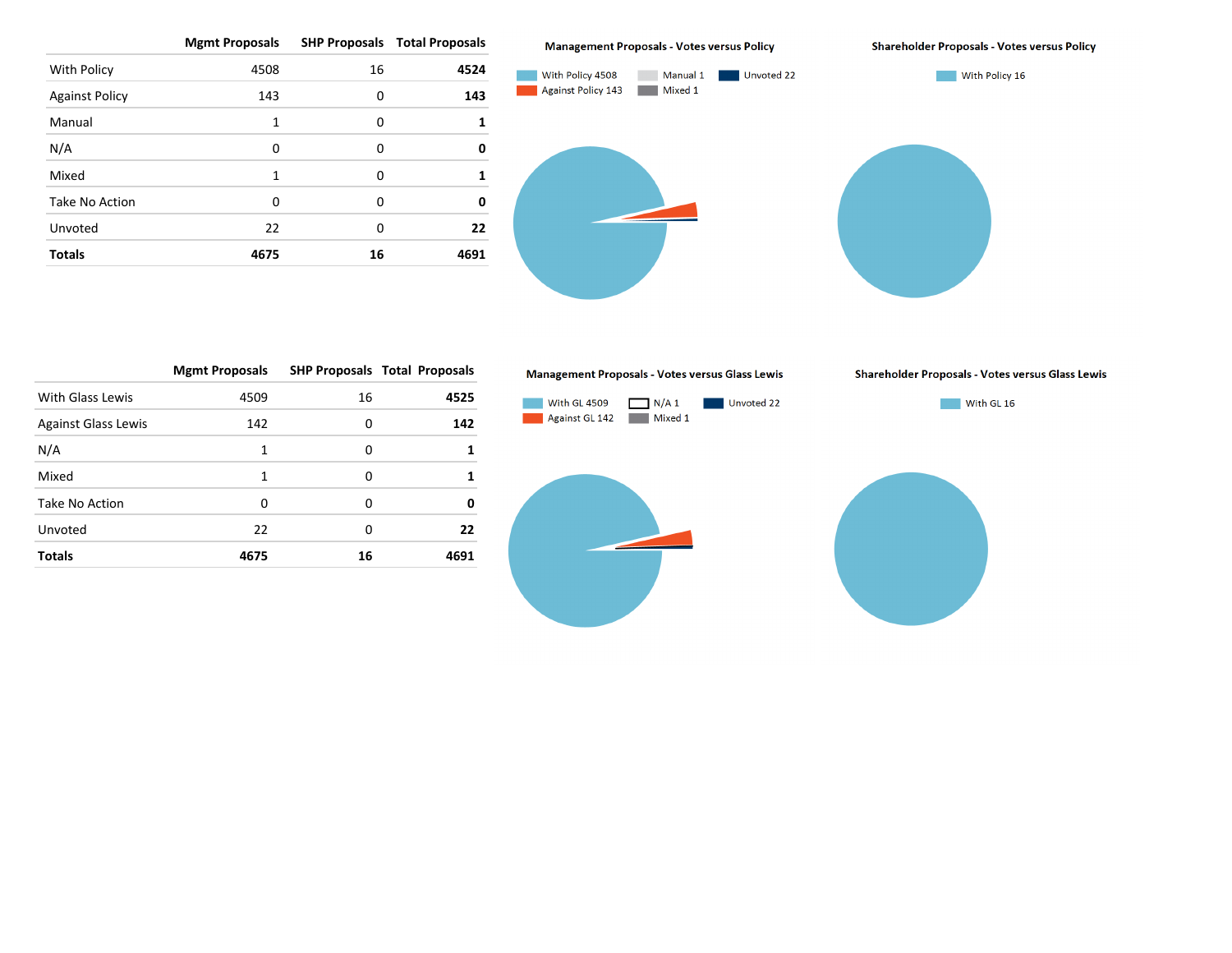# Proposal Category Report

From 1/1/2021 to 12/31/2021

## Proposal Categories - All Votes

|                               |             |                |                | <b>Take No</b> |                |                  |              |                  |                  |              |
|-------------------------------|-------------|----------------|----------------|----------------|----------------|------------------|--------------|------------------|------------------|--------------|
| <b>Proposal Category Type</b> | For         | <b>Against</b> | Abstain        | <b>Action</b>  | <b>Unvoted</b> | Mixed            | 1 Year       | 2 Years          | 3 Years          | <b>Total</b> |
| <b>Totals</b>                 | 4120        | 503            | 44             | 0              | 22             | $\mathbf{1}$     | $\mathbf{1}$ | $\mathbf 0$      | 0                | 4691         |
| Audit/Financials              | 662         | $12\,$         | 4              | $\pmb{0}$      | $\mathbf{3}$   | $\pmb{0}$        | $\pmb{0}$    | $\mathbf 0$      | $\pmb{0}$        | 681          |
| <b>Board Related</b>          | 2197        | 193            | 17             | 0              | $\mathbf{3}$   | $\pmb{0}$        | $\pmb{0}$    | $\mathbf 0$      | $\pmb{0}$        | 2410         |
| Capital Management            | 260         | 118            | 3              | 0              | $\overline{2}$ | $\pmb{0}$        | $\pmb{0}$    | $\mathbf 0$      | $\pmb{0}$        | 383          |
| Changes to Company Statutes   | 205         | 18             | $\overline{2}$ | 0              | $\mathbf{1}$   | $\pmb{0}$        | $\pmb{0}$    | $\mathbf 0$      | $\pmb{0}$        | 226          |
| Compensation                  | 553         | 125            | 16             | 0              | 11             | $\pmb{0}$        | $1\,$        | $\mathbf 0$      | $\pmb{0}$        | 706          |
| M&A                           | 18          | $\mathbf 0$    | $\mathbf 0$    | 0              | $\mathbf{1}$   | $\mathbf{1}$     | $\pmb{0}$    | 0                | 0                | ${\bf 20}$   |
| <b>Meeting Administration</b> | 183         | 23             | 0              | 0              | $\mathbf{1}$   | $\pmb{0}$        | $\pmb{0}$    | $\mathbf 0$      | $\boldsymbol{0}$ | 207          |
| Other                         | $31\,$      | 10             | $\mathbf{1}$   | 0              | $\pmb{0}$      | $\pmb{0}$        | $\mathbf 0$  | $\boldsymbol{0}$ | 0                | 42           |
| SHP: Compensation             | $\mathbf 0$ | $\mathbf{1}$   | 0              | 0              | $\bf{0}$       | $\pmb{0}$        | $\pmb{0}$    | $\mathbf 0$      | $\pmb{0}$        | $\mathbf{1}$ |
| SHP: Environment              | $\mathbf 0$ | $\overline{2}$ | $\mathbf 0$    | $\mathbf 0$    | $\mathbf 0$    | $\pmb{0}$        | $\pmb{0}$    | $\mathbf 0$      | 0                | $\mathbf{2}$ |
| SHP: Governance               | 8           | $\mathbf{1}$   | $\mathbf{1}$   | $\mathbf 0$    | $\mathbf 0$    | $\boldsymbol{0}$ | $\pmb{0}$    | $\mathbf 0$      | $\pmb{0}$        | ${\bf 10}$   |
| SHP: Social                   | 3           | $\pmb{0}$      | 0              | 0              | $\bf{0}$       | $\pmb{0}$        | $\pmb{0}$    | $\pmb{0}$        | 0                | 3            |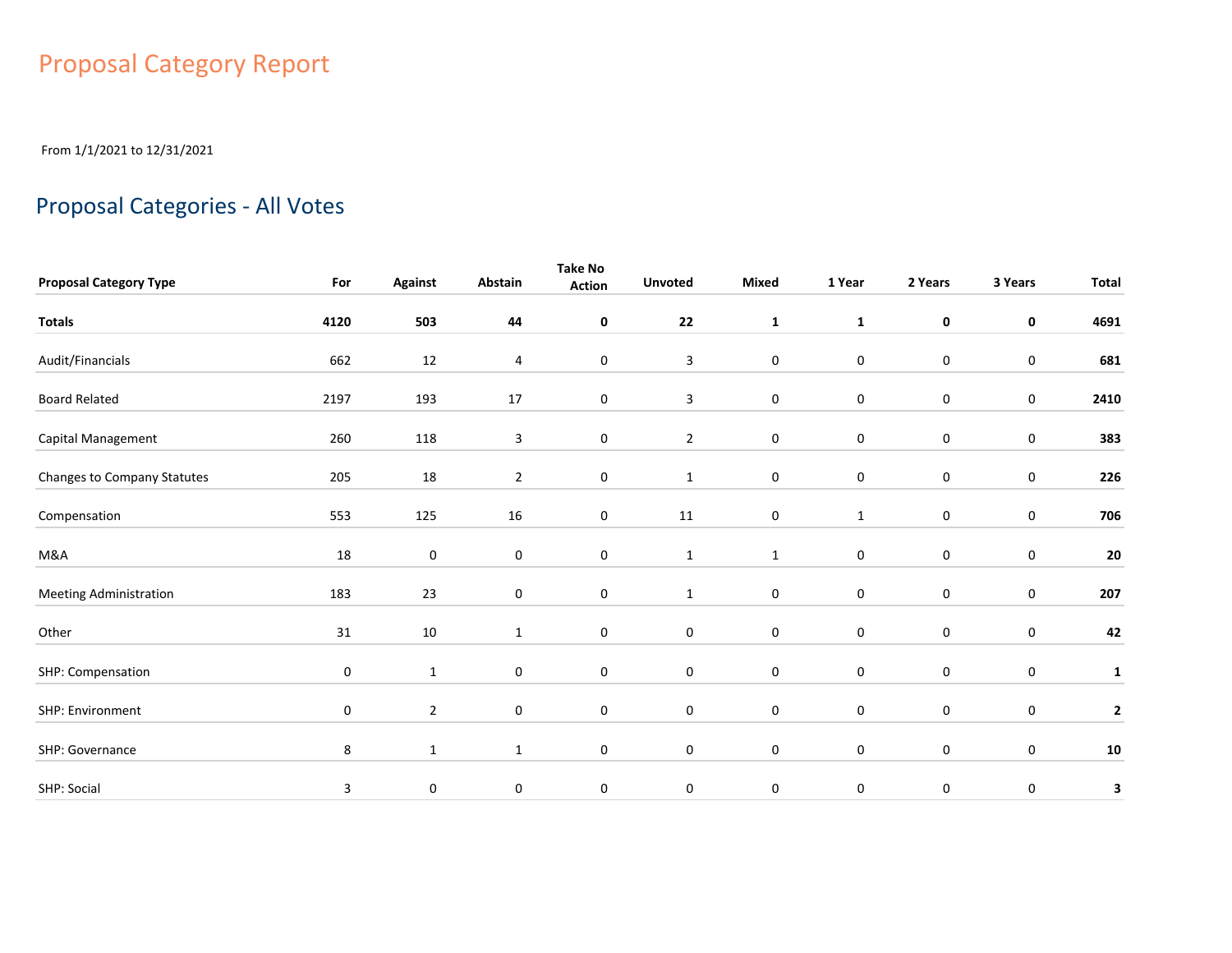### Proposal Categories - Votes versus Management



## Proposal Categories - Votes versus Management

| <b>Proposal Category Type</b> | With<br>Management | <b>Against</b><br>Management | Take No<br><b>Action</b> | <b>Unvoted</b> | N/A | Mixed       | Total |
|-------------------------------|--------------------|------------------------------|--------------------------|----------------|-----|-------------|-------|
|                               |                    |                              |                          |                |     |             |       |
| Totals                        | 4111               | 546                          | 0                        | 22             | 11  | л.          | 4691  |
| Audit/Financials              | 661                | 16                           | 0                        | 3              | 1   | $\mathbf 0$ | 681   |
| Board Related                 | 2197               | 207                          | 0                        | 3              | 3   | 0           | 2410  |
| Capital Management            | 258                | 121                          | 0                        | 2              | 2   | 0           | 383   |
| Changes to Company Statutes   | 205                | 20                           | 0                        |                | 0   | 0           | 226   |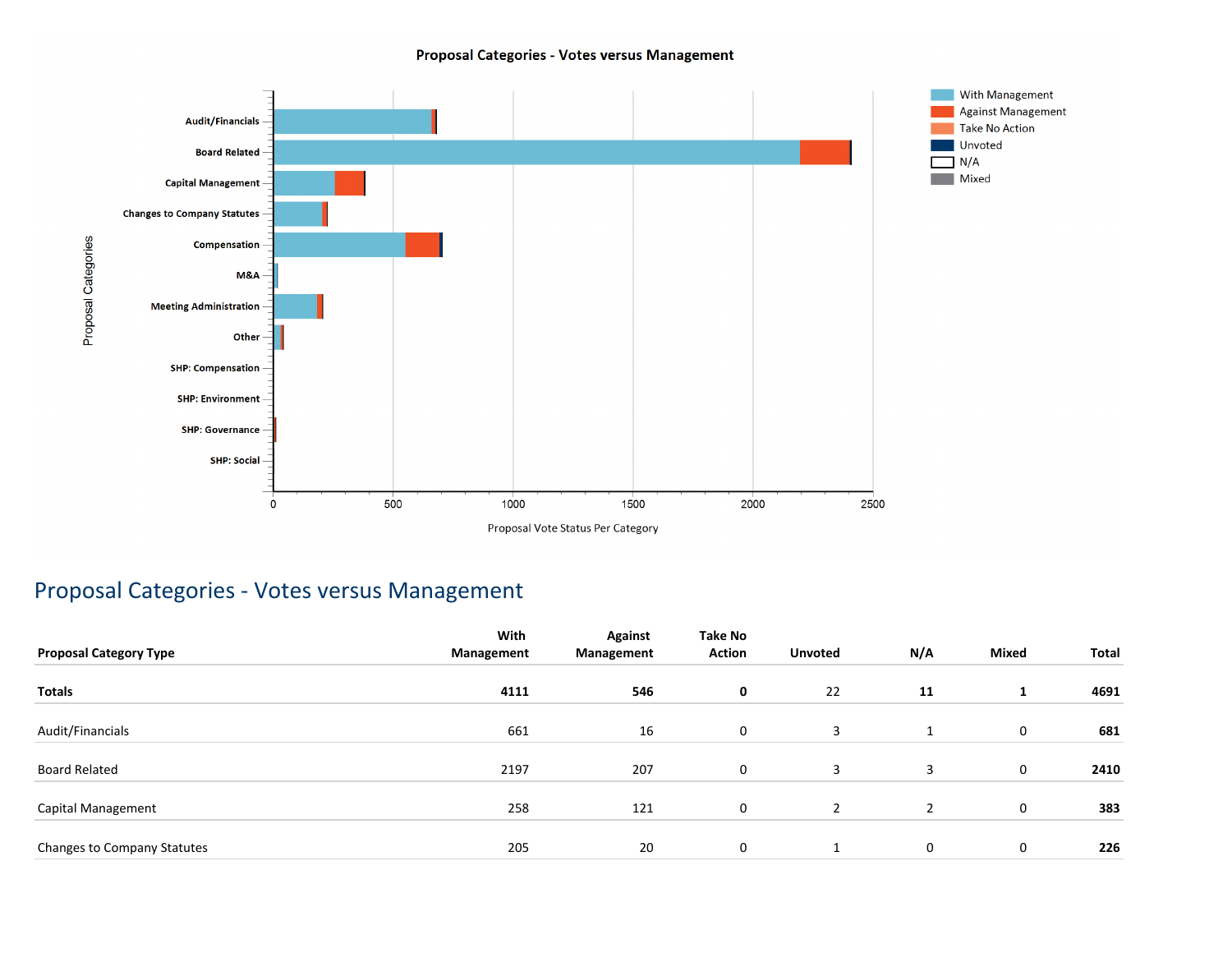| <b>Proposal Category Type</b> | With<br>Management | <b>Against</b><br>Management | Take No<br><b>Action</b> | <b>Unvoted</b> | N/A            | Mixed       | Total        |
|-------------------------------|--------------------|------------------------------|--------------------------|----------------|----------------|-------------|--------------|
| Compensation                  | 551                | 142                          | 0                        | 11             | $\overline{2}$ | 0           | 706          |
| M&A                           | 18                 | 0                            | $\mathbf 0$              | 1              | 0              | 1           | 20           |
| <b>Meeting Administration</b> | 183                | 22                           | $\mathbf 0$              | $\mathbf{1}$   | $\mathbf{1}$   | 0           | 207          |
| Other                         | 31                 | 10                           | 0                        | $\mathbf 0$    |                | 0           | 42           |
| SHP: Compensation             | $\mathbf{1}$       | 0                            | 0                        | $\mathbf 0$    | 0              | $\mathbf 0$ | 1            |
| SHP: Environment              | 1                  | 1                            | $\mathbf 0$              | $\mathbf 0$    | 0              | $\pmb{0}$   | $\mathbf{2}$ |
| SHP: Governance               | 5                  | 4                            | $\mathbf 0$              | $\mathbf 0$    | $\mathbf{1}$   | $\pmb{0}$   | 10           |
| SHP: Social                   | 0                  | 3                            | 0                        | $\mathbf 0$    | $\mathbf 0$    | 0           | 3            |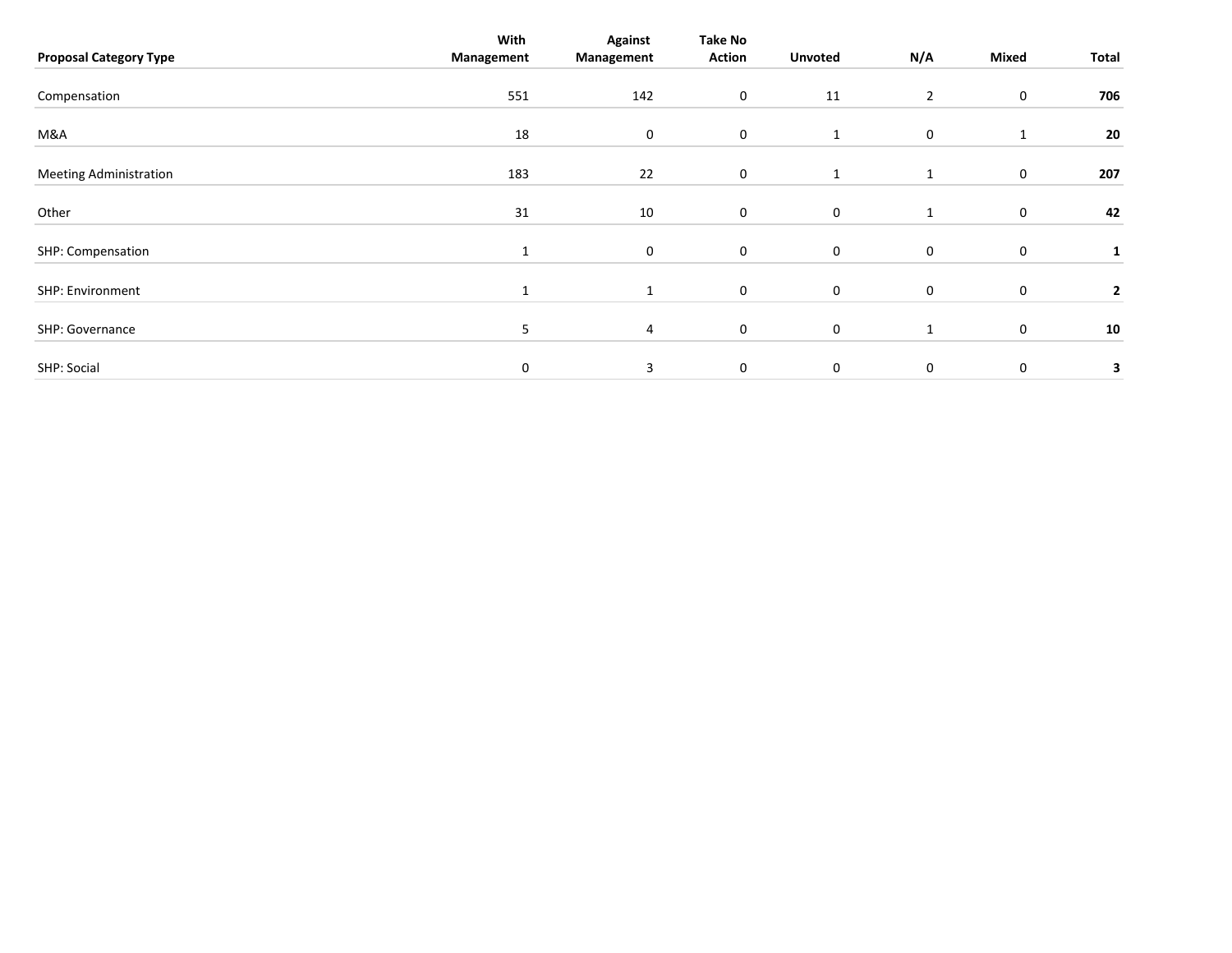### **Proposal Categories - Votes versus Policy**



## Proposal Categories - Votes versus Policy

|                               |                    |                       |              | <b>Take No</b> |                   |     |              |       |
|-------------------------------|--------------------|-----------------------|--------------|----------------|-------------------|-----|--------------|-------|
| <b>Proposal Category Type</b> | <b>With Policy</b> | <b>Against Policy</b> | Manual       | <b>Action</b>  | <b>Unvoted</b>    | N/A | <b>Mixed</b> | Total |
| <b>Totals</b>                 | 4524               | 143                   | 1            | $\mathbf 0$    | 22                | 0   | л.           | 4691  |
| Audit/Financials              | 672                | 6                     | 0            | 0              | 3                 | 0   | 0            | 681   |
| <b>Board Related</b>          | 2354               | 53                    | 0            | 0              | 3                 | 0   | 0            | 2410  |
| Capital Management            | 355                | 26                    | $\mathbf{0}$ | 0              | $\overline{2}$    | 0   | 0            | 383   |
| Changes to Company Statutes   | 217                | 8                     | 0            | 0              | $\mathbf{1}$<br>Ŧ | 0   | 0            | 226   |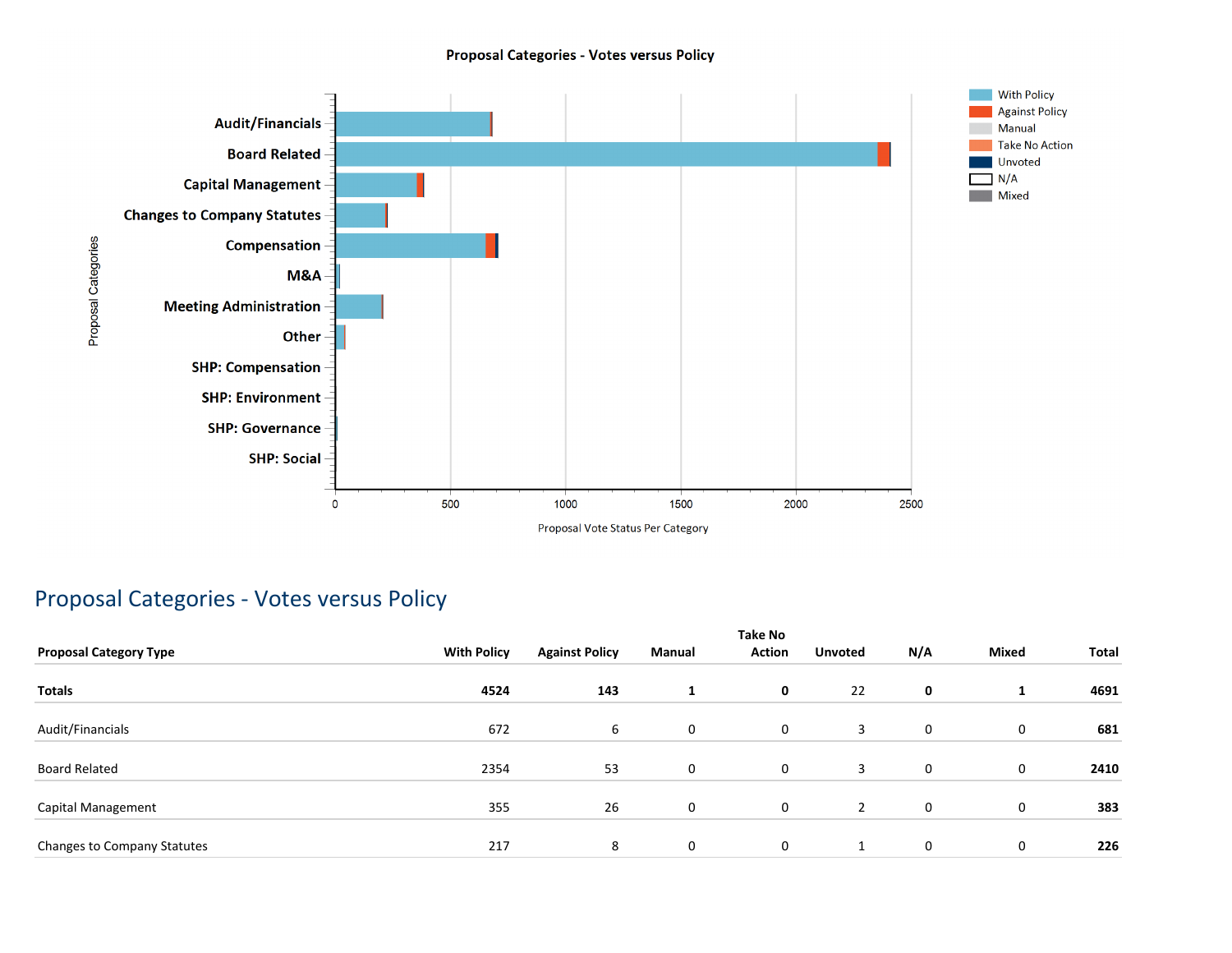|                               |                    |                       |             | Take No             |                |     |              |              |
|-------------------------------|--------------------|-----------------------|-------------|---------------------|----------------|-----|--------------|--------------|
| <b>Proposal Category Type</b> | <b>With Policy</b> | <b>Against Policy</b> | Manual      | <b>Action</b>       | <b>Unvoted</b> | N/A | <b>Mixed</b> | Total        |
| Compensation                  | 653                | 42                    | 0           | $\mathbf 0$         | 11             | 0   | 0            | 706          |
| M&A                           | 18                 | 0                     | $\mathbf 0$ | $\mathsf{O}\xspace$ | $\mathbf{1}$   | 0   | $\mathbf{1}$ | 20           |
| <b>Meeting Administration</b> | 200                | 6                     | $\mathbf 0$ | $\mathbf 0$         | $\mathbf{1}$   | 0   | $\mathbf 0$  | 207          |
| Other                         | 39                 | $\overline{2}$        | 1           | $\mathbf 0$         | $\mathbf 0$    | 0   | $\mathbf 0$  | 42           |
| SHP: Compensation             | 1                  | 0                     | $\mathbf 0$ | $\mathbf 0$         | $\mathbf 0$    | 0   | 0            | $\mathbf{1}$ |
| SHP: Environment              | $\overline{2}$     | $\mathbf 0$           | 0           | $\mathbf 0$         | $\mathbf 0$    | 0   | $\mathbf 0$  | $\mathbf{2}$ |
| SHP: Governance               | 10                 | 0                     | $\mathbf 0$ | $\mathbf 0$         | $\mathbf 0$    | 0   | 0            | 10           |
| SHP: Social                   | 3                  | $\mathbf 0$           | $\mathbf 0$ | $\mathbf 0$         | $\mathbf 0$    | 0   | 0            | 3            |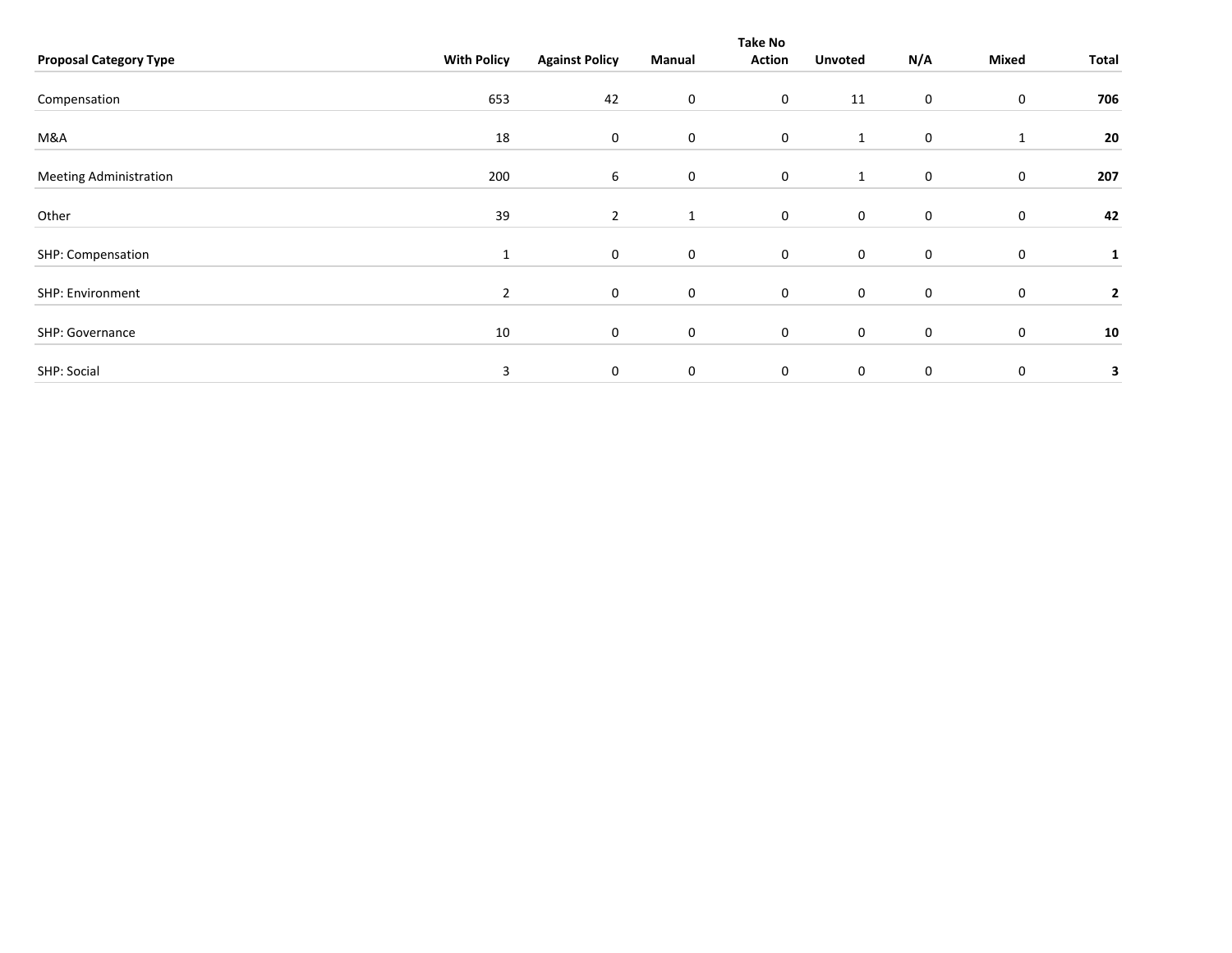### Proposal Categories - Votes versus Glass Lewis



## Proposal Categories - Votes versus Glass Lewis

| <b>Proposal Category Type</b> | <b>With Glass</b><br>Lewis | <b>Against</b><br><b>Glass Lewis</b> | Take No<br><b>Action</b> | <b>Unvoted</b> | N/A | <b>Mixed</b> | Total |
|-------------------------------|----------------------------|--------------------------------------|--------------------------|----------------|-----|--------------|-------|
| <b>Totals</b>                 | 4525                       | 142                                  | $\mathbf 0$              | 22             | 1   | 1            | 4691  |
| Audit/Financials              | 672                        | 6                                    | $\mathbf 0$              | 3              | 0   | 0            | 681   |
| <b>Board Related</b>          | 2354                       | 53                                   | $\mathbf 0$              | 3              | 0   | 0            | 2410  |
| Capital Management            | 356                        | 25                                   | $\mathbf 0$              | $\overline{2}$ | 0   | $\mathbf 0$  | 383   |
| Changes to Company Statutes   | 217                        | 8                                    | $\mathbf 0$              |                | 0   | 0            | 226   |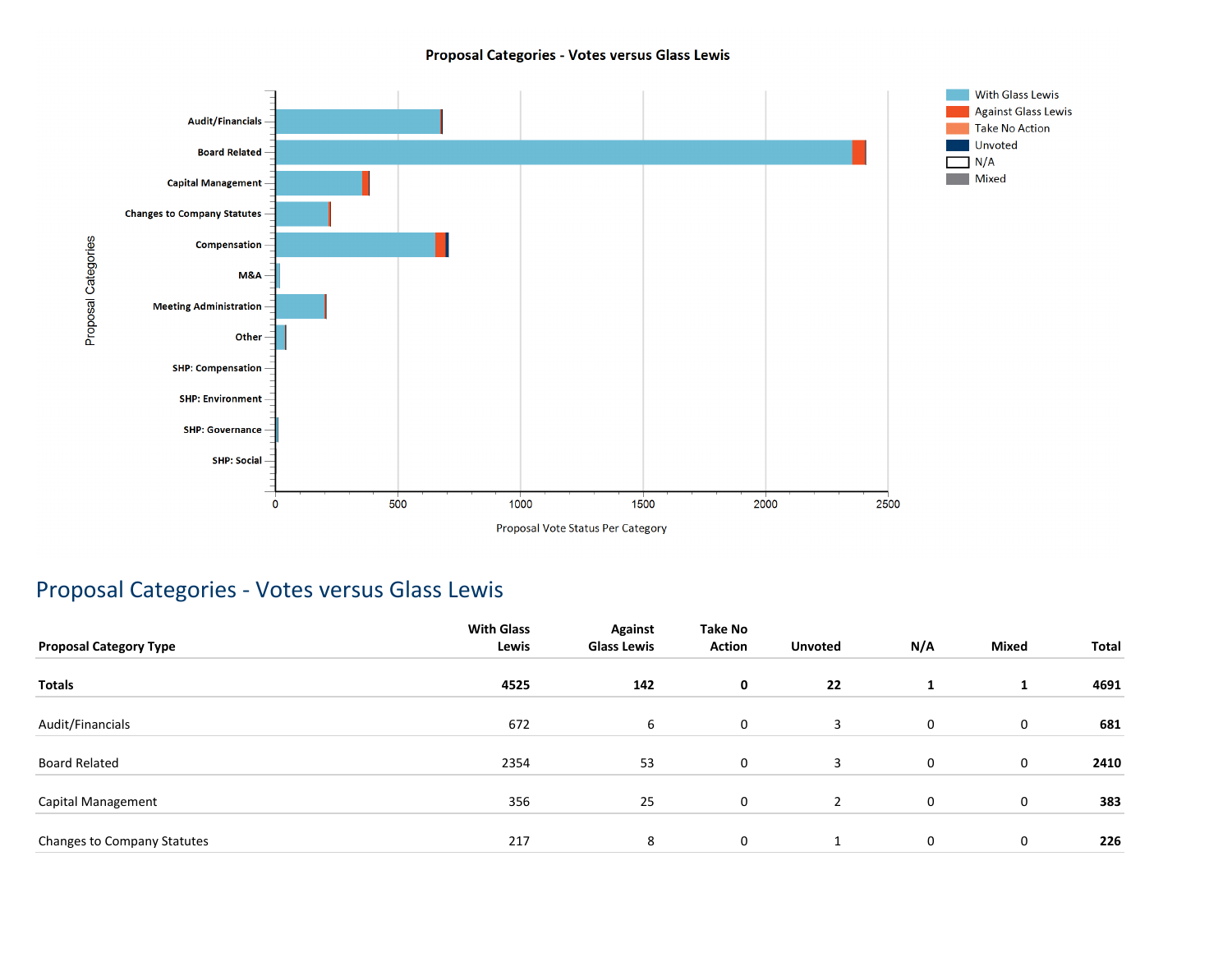| <b>Proposal Category Type</b> | <b>With Glass</b><br>Lewis | <b>Against</b><br><b>Glass Lewis</b> | Take No<br><b>Action</b> | <b>Unvoted</b> | N/A         | Mixed        | Total        |
|-------------------------------|----------------------------|--------------------------------------|--------------------------|----------------|-------------|--------------|--------------|
| Compensation                  | 653                        | 42                                   | 0                        | 11             | 0           | $\mathbf 0$  | 706          |
| M&A                           | 18                         | $\mathbf 0$                          | 0                        | 1              | 0           | $\mathbf{1}$ | 20           |
| <b>Meeting Administration</b> | 200                        | 6                                    | 0                        | $\mathbf{1}$   | $\mathbf 0$ | $\mathbf 0$  | 207          |
| Other                         | 39                         | $\overline{2}$                       | 0                        | $\mathbf 0$    | 1           | $\mathbf 0$  | 42           |
| SHP: Compensation             | $\mathbf{1}$               | $\mathbf 0$                          | 0                        | $\mathbf 0$    | 0           | $\mathbf 0$  | 1            |
| SHP: Environment              | $\overline{2}$             | 0                                    | $\mathbf 0$              | $\mathbf 0$    | 0           | $\mathbf 0$  | $\mathbf{2}$ |
| SHP: Governance               | 10                         | 0                                    | 0                        | 0              | 0           | $\mathbf 0$  | 10           |
| SHP: Social                   | 3                          | 0                                    | 0                        | $\mathbf 0$    | 0           | $\mathbf 0$  | 3            |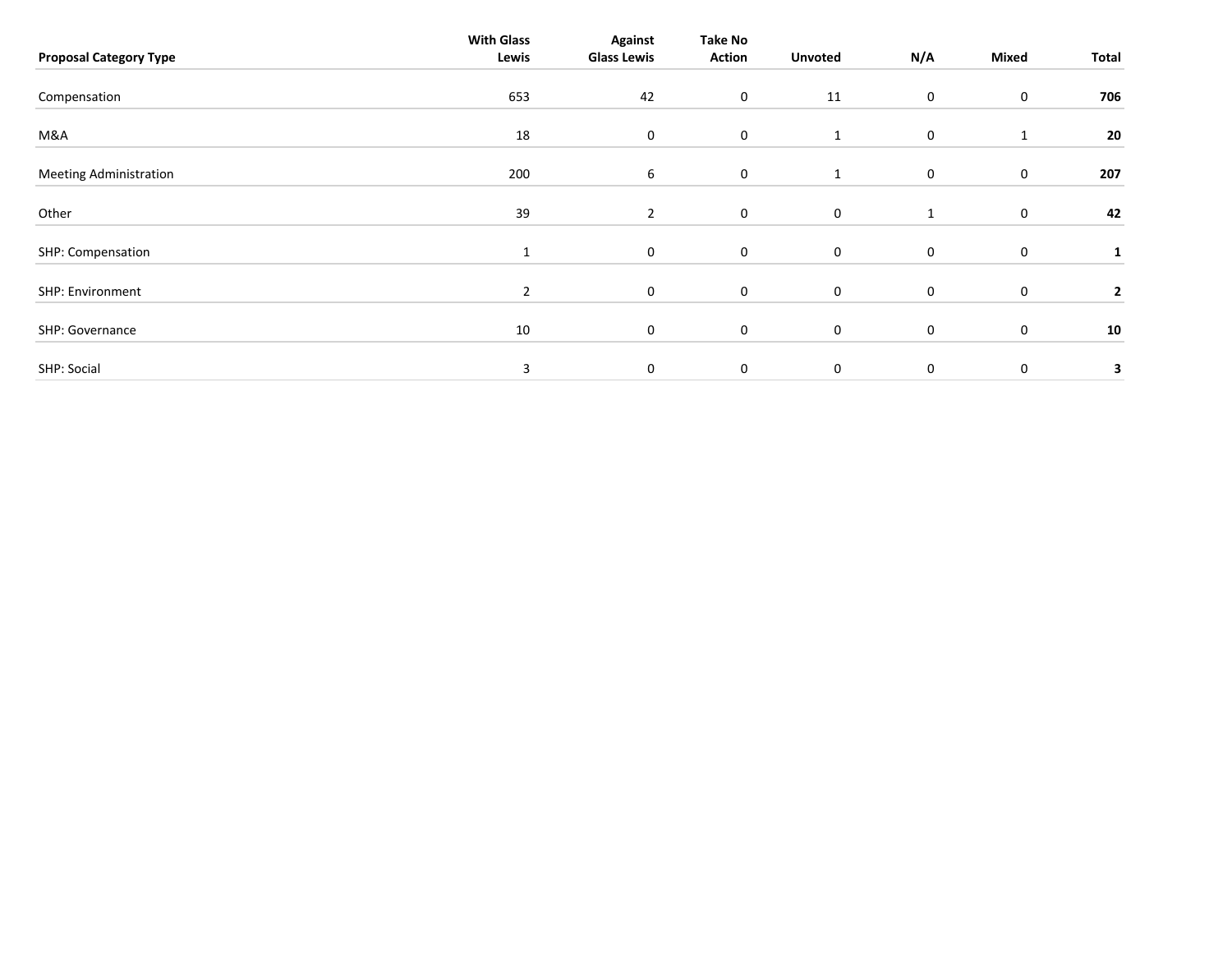# Proposal Type Report

From 1/1/2021 to 12/31/2021

## Proposal Types - All Votes

|                                 | <b>Take No</b>                                      |      |                |                |   |                       |              |             |             |         |                         |  |  |
|---------------------------------|-----------------------------------------------------|------|----------------|----------------|---|-----------------------|--------------|-------------|-------------|---------|-------------------------|--|--|
| <b>Issue Code Category</b>      | <b>Issue Short Text</b>                             | For  | <b>Against</b> | Abstain        |   | <b>Action Unvoted</b> | <b>Mixed</b> | 1 Year      | 2 Years     | 3 Years | <b>Total</b>            |  |  |
| <b>Total for all categories</b> |                                                     | 4120 | 503            | 44             | 0 | 22                    | $\mathbf{1}$ | 1           | $\mathbf 0$ | 0       | 4691                    |  |  |
| <b>Audit/Financials</b>         |                                                     | 662  | 12             | 4              | 0 | 3                     | 0            | 0           | 0           | 0       | 677                     |  |  |
|                                 | Accounts and Reports (Bundled Issues)               | 25   | $\overline{2}$ | 0              | 0 | $\mathbf{1}$          | 0            | 0           | 0           | 0       | 28                      |  |  |
|                                 | Allocation of Profits/Dividends                     | 238  | 0              | 0              | 0 | $\mathbf{1}$          | 0            | $\mathbf 0$ | 0           | 0       | 239                     |  |  |
|                                 | Appointment of Auditor                              | 103  | $\mathbf{1}$   | $\overline{2}$ | 0 | $\mathbf 0$           | $\mathbf 0$  | 0           | $\mathbf 0$ | 0       | 106                     |  |  |
|                                 | Appointment of Auditor and Authority to<br>Set Fees | 24   | 4              | $\mathbf{1}$   | 0 | $\mathbf 0$           | $\mathbf 0$  | $\mathbf 0$ | $\mathbf 0$ | 0       | 29                      |  |  |
|                                 | Approval of Non-Financial Reports                   | 32   | $\mathbf 0$    | $\mathbf{1}$   | 0 | $\mathbf 0$           | $\mathbf 0$  | $\pmb{0}$   | $\mathbf 0$ | 0       | 33                      |  |  |
|                                 | Approve Payment of Fees to Special<br>Auditors      | 1    | $\mathbf 0$    | 0              | 0 | $\mathbf 0$           | $\mathbf 0$  | $\pmb{0}$   | $\mathbf 0$ | 0       | $\mathbf{1}$            |  |  |
|                                 | Authority to Set Auditor's Fees                     | 18   | $\mathbf 0$    | 0              | 0 | $\mathbf 0$           | $\mathbf 0$  | $\pmb{0}$   | $\mathbf 0$ | 0       | 18                      |  |  |
|                                 | Bonus Dividend/Bonus Share Issue                    | 6    | 0              | 0              | 0 | $\mathbf 0$           | 0            | $\pmb{0}$   | $\mathbf 0$ | 0       | 6                       |  |  |
|                                 | <b>Financial Statements</b>                         | 178  | 5              | 0              | 0 | $\mathbf{1}$          | $\mathbf 0$  | $\pmb{0}$   | $\mathbf 0$ | 0       | 184                     |  |  |
|                                 | Ratification of Alternate Auditor                   | 7    | $\mathbf 0$    | 0              | 0 | $\mathbf 0$           | 0            | 0           | $\mathbf 0$ | 0       | $\overline{\mathbf{z}}$ |  |  |
|                                 | Ratification of Auditor                             | 23   | $\mathbf 0$    | 0              | 0 | $\mathbf 0$           | 0            | $\mathbf 0$ | $\mathbf 0$ | 0       | 23                      |  |  |
|                                 | Ratification of Auditor's Acts                      | 3    | $\mathbf 0$    | $\mathbf 0$    | 0 | $\mathbf 0$           | 0            | $\mathbf 0$ | 0           | 0       | 3                       |  |  |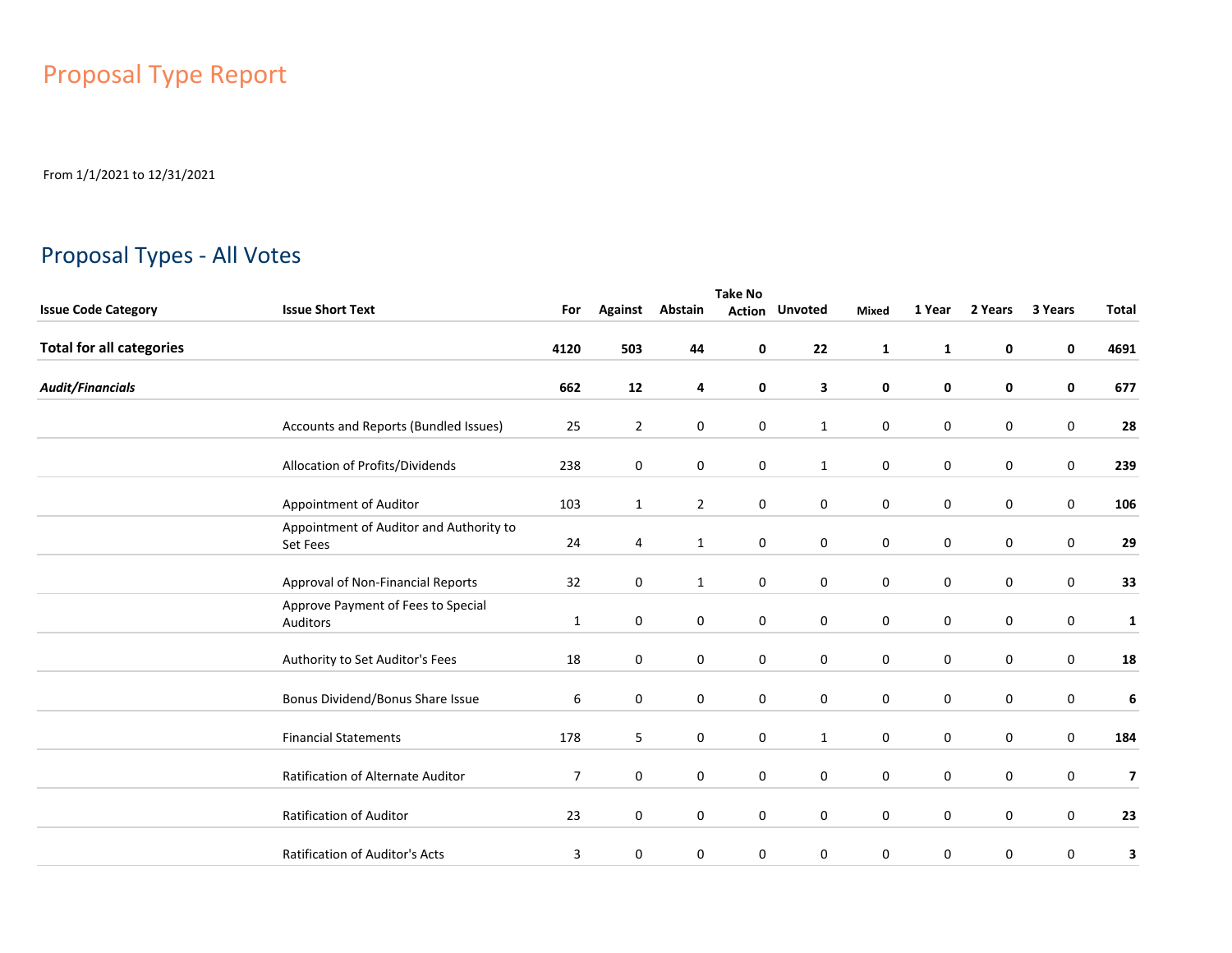|                            | <b>Take No</b>                                                     |                |                |                  |                  |                       |                  |                  |             |                  |              |
|----------------------------|--------------------------------------------------------------------|----------------|----------------|------------------|------------------|-----------------------|------------------|------------------|-------------|------------------|--------------|
| <b>Issue Code Category</b> | <b>Issue Short Text</b>                                            | For            |                | Against Abstain  |                  | <b>Action Unvoted</b> | <b>Mixed</b>     | 1 Year           | 2 Years     | 3 Years          | Total        |
|                            | Stock Dividend/Dividend Reinvestment                               | 4              | $\pmb{0}$      | $\pmb{0}$        | $\boldsymbol{0}$ | $\pmb{0}$             | $\mathbf 0$      | $\pmb{0}$        | 0           | $\mathbf 0$      | 4            |
| <b>Board Related</b>       |                                                                    | 2197           | 193            | 17               | 0                | 3                     | $\pmb{0}$        | 0                | 0           | $\pmb{0}$        | 2393         |
|                            | Approval of Committee<br>Guidelines/Appointment of Committee       | $\overline{7}$ | $\mathbf{1}$   | 0                | 0                | $\mathbf 0$           | 0                | $\mathbf 0$      | 0           | $\mathbf 0$      | 8            |
|                            | Approve Censor                                                     | $\pmb{0}$      | $\mathbf{1}$   | 0                | 0                | $\pmb{0}$             | $\mathbf 0$      | $\pmb{0}$        | 0           | $\mathbf 0$      | $\mathbf{1}$ |
|                            | Approve Special Auditor's Report                                   | 22             | $\overline{2}$ | $\pmb{0}$        | $\pmb{0}$        | $\pmb{0}$             | $\mathbf 0$      | $\pmb{0}$        | 0           | $\boldsymbol{0}$ | 24           |
|                            | Approve Supervisory Council                                        | $\overline{2}$ | $\overline{2}$ | 0                | 0                | $\pmb{0}$             | $\pmb{0}$        | $\pmb{0}$        | 0           | $\pmb{0}$        | 4            |
|                            | <b>Board Size</b>                                                  | 17             | $\pmb{0}$      | 0                | 0                | $\pmb{0}$             | $\pmb{0}$        | $\boldsymbol{0}$ | 0           | $\pmb{0}$        | 17           |
|                            | Board Term Length                                                  | $\mathbf{1}$   | $\pmb{0}$      | $\pmb{0}$        | $\boldsymbol{0}$ | $\pmb{0}$             | $\mathbf 0$      | $\boldsymbol{0}$ | 0           | $\boldsymbol{0}$ | $\mathbf{1}$ |
|                            | Change in Board Size                                               | $\mathbf{1}$   | $\mathbf 0$    | $\boldsymbol{0}$ | 0                | $\pmb{0}$             | $\pmb{0}$        | $\mathbf 0$      | $\mathbf 0$ | $\pmb{0}$        | $\mathbf{1}$ |
|                            | Election of Alternate Statutory Auditor                            | 28             | 3              | $\mathbf{1}$     | $\pmb{0}$        | $\pmb{0}$             | $\boldsymbol{0}$ | $\boldsymbol{0}$ | 0           | $\mathbf 0$      | 32           |
|                            | Election of Board Committee Members                                | 148            | 31             | $\overline{2}$   | 0                | $\bf{0}$              | $\boldsymbol{0}$ | $\pmb{0}$        | 0           | $\boldsymbol{0}$ | 181          |
|                            | <b>Election of Directors</b>                                       | 1657           | 110            | 5                | 0                | $\overline{2}$        | 0                | $\mathbf 0$      | 0           | $\mathbf 0$      | 1774         |
|                            | Election of Directors (Slate)                                      | 5              | $\mathbf{1}$   | $\overline{2}$   | $\boldsymbol{0}$ | $\bf{0}$              | $\pmb{0}$        | $\boldsymbol{0}$ | 0           | $\pmb{0}$        | 8            |
|                            | Election of Directors (Slate) Bundled with<br>Other Items          | $\mathbf{1}$   | $\overline{3}$ | 0                | 0                | $\bf{0}$              | $\pmb{0}$        | 0                | 0           | $\mathbf 0$      | 4            |
|                            | Election of Minority or Preferred<br>Shareholder Nominee           | $\mathbf{1}$   | $\pmb{0}$      | $\pmb{0}$        | $\pmb{0}$        | $\pmb{0}$             | $\boldsymbol{0}$ | $\boldsymbol{0}$ | 0           | $\mathbf 0$      | $\mathbf{1}$ |
|                            | Election of Non-Management Nominee                                 | $\pmb{0}$      | $\mathsf 3$    | 0                | 0                | $\pmb{0}$             | $\pmb{0}$        | $\pmb{0}$        | 0           | $\pmb{0}$        | $\mathbf{3}$ |
|                            | <b>Election of Non-Principal Members</b><br>(Chairman, alternates) | 27             | 6              | 0                | 0                | $\bf{0}$              | $\boldsymbol{0}$ | $\mathbf 0$      | 0           | $\boldsymbol{0}$ | 33           |
|                            | Election of Shareholder or Institutional<br><b>Investor Slate</b>  | 3              | $\mathbf 0$    | $\pmb{0}$        | 0                | $\pmb{0}$             | $\mathbf 0$      | $\boldsymbol{0}$ | 0           | $\boldsymbol{0}$ | 3            |
|                            | Election of Shareholder Representatives                            | $\mathbf{1}$   | $\pmb{0}$      | 0                | 0                | $\bf{0}$              | $\pmb{0}$        | $\pmb{0}$        | 0           | $\pmb{0}$        | $\mathbf{1}$ |
|                            | Election of Statutory Auditor Slate                                | $\overline{2}$ | $\pmb{0}$      | 0                | $\boldsymbol{0}$ | $\bf{0}$              | $\boldsymbol{0}$ | $\pmb{0}$        | 0           | 0                | $\mathbf{2}$ |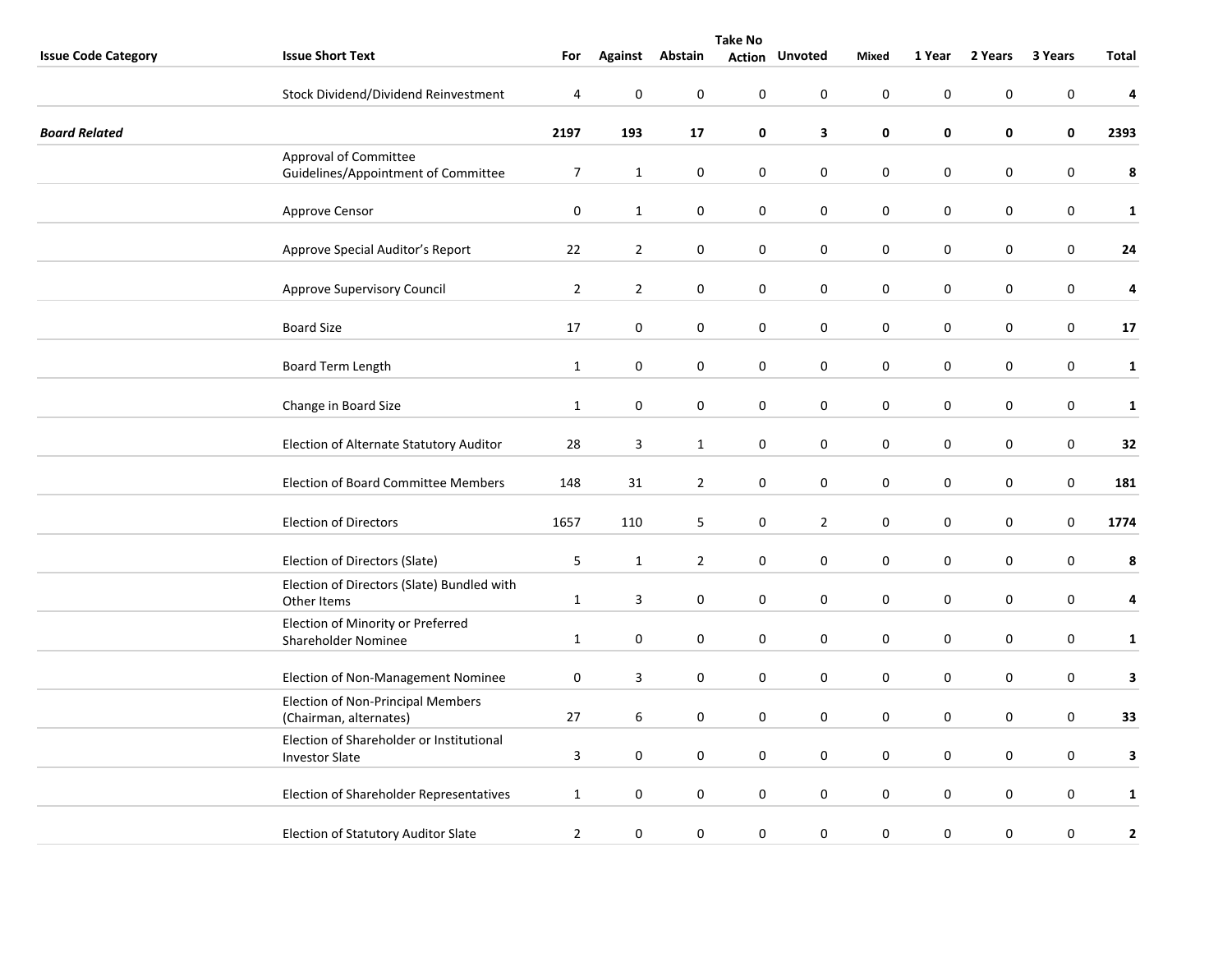|                            | <b>Take No</b>                                                                |                |                     |              |                  |                       |                  |             |           |                  |                         |  |
|----------------------------|-------------------------------------------------------------------------------|----------------|---------------------|--------------|------------------|-----------------------|------------------|-------------|-----------|------------------|-------------------------|--|
| <b>Issue Code Category</b> | <b>Issue Short Text</b>                                                       | For            | <b>Against</b>      | Abstain      |                  | <b>Action Unvoted</b> | <b>Mixed</b>     | 1 Year      | 2 Years   | 3 Years          | Total                   |  |
|                            | <b>Election of Statutory Auditors</b>                                         | 56             | 14                  | $\mathbf{1}$ | 0                | 0                     | $\mathbf 0$      | $\pmb{0}$   | 0         | 0                | 71                      |  |
|                            | Election of Supervisory Board                                                 | 26             | 3                   | $\mathbf{1}$ | 0                | $\boldsymbol{0}$      | $\pmb{0}$        | $\pmb{0}$   | $\pmb{0}$ | 0                | 30                      |  |
|                            | <b>Election of Supervisory Board Members</b><br>(Slate)                       | 0              | 0                   | $\mathbf{1}$ | 0                | 0                     | 0                | 0           | 0         | $\boldsymbol{0}$ | $\mathbf{1}$            |  |
|                            | Election of the Chair of Statutory<br>Auditors                                | $\mathbf 2$    | $\mathbf 0$         | $\mathbf 0$  | 0                | 0                     | $\mathbf 0$      | $\mathbf 0$ | 0         | $\mathbf 0$      | $\mathbf{2}$            |  |
|                            | Indemnification of Directors/Officers                                         | 3              | $\mathbf 0$         | $\mathbf{1}$ | $\boldsymbol{0}$ | $\boldsymbol{0}$      | $\mathbf 0$      | $\pmb{0}$   | $\pmb{0}$ | $\boldsymbol{0}$ | $\pmb{4}$               |  |
|                            | Misc. Management Proposal Regarding<br>Board                                  | 16             | 0                   | 0            | 0                | 0                     | $\mathbf 0$      | $\pmb{0}$   | 0         | 0                | 16                      |  |
|                            | Number of Statutory Auditors                                                  | $\mathbf{1}$   | $\pmb{0}$           | $\pmb{0}$    | $\boldsymbol{0}$ | $\mathsf 0$           | $\boldsymbol{0}$ | $\pmb{0}$   | 0         | $\boldsymbol{0}$ | $\mathbf{1}$            |  |
|                            | Ratification of Board Acts - Legal                                            | 92             | 5                   | 0            | 0                | $\mathbf{1}$          | $\mathbf 0$      | $\mathbf 0$ | 0         | $\mathbf 0$      | 98                      |  |
|                            | Ratification of Co-Option of a Director                                       | 10             | $\mathbf{1}$        | 0            | 0                | 0                     | $\mathbf 0$      | $\pmb{0}$   | $\pmb{0}$ | 0                | 11                      |  |
|                            | Ratification of Management Acts - Legal                                       | 50             | $\mathsf{O}\xspace$ | $\pmb{0}$    | $\boldsymbol{0}$ | $\boldsymbol{0}$      | $\pmb{0}$        | $\pmb{0}$   | 0         | $\boldsymbol{0}$ | 50                      |  |
|                            | <b>Related Party Transactions</b>                                             | 14             | $\overline{7}$      | 3            | 0                | 0                     | $\mathbf 0$      | $\mathbf 0$ | 0         | $\mathbf 0$      | 24                      |  |
|                            | Removal/Resignation of Director                                               | 4              | 0                   | 0            | 0                | 0                     | $\mathbf 0$      | $\pmb{0}$   | 0         | 0                | $\overline{\mathbf{4}}$ |  |
| <b>Capital Management</b>  |                                                                               | 260            | 118                 | 3            | 0                | $\mathbf{2}$          | $\pmb{0}$        | $\pmb{0}$   | 0         | $\pmb{0}$        | 380                     |  |
|                            | Approval of Borrowing                                                         | $\mathbf{1}$   | $\pmb{0}$           | $\pmb{0}$    | $\boldsymbol{0}$ | $\mathsf 0$           | $\boldsymbol{0}$ | $\pmb{0}$   | $\pmb{0}$ | $\boldsymbol{0}$ | $\mathbf{1}$            |  |
|                            | Authority to Give Guarantees                                                  | $\overline{2}$ | $\mathbf{3}$        | 0            | 0                | $\mathbf 0$           | $\mathbf 0$      | $\mathbf 0$ | 0         | $\pmb{0}$        | 5                       |  |
|                            | Authority to Increase Capital in Case of<br>Exchange Offers (France)          | $\mathsf{3}$   | $\overline{2}$      | $\mathbf{1}$ | $\pmb{0}$        | 0                     | $\pmb{0}$        | $\pmb{0}$   | 0         | 0                | 6                       |  |
|                            | Authority to Increase Capital in<br>Consideration for Contributions in Kind ( | 6              | 8                   | $\pmb{0}$    | $\mathsf 0$      | 0                     | $\pmb{0}$        | $\pmb{0}$   | 0         | $\boldsymbol{0}$ | 14                      |  |
|                            | Authority to Issue Shares and Convertible<br>Debt w or w/o Preemptive Rights  | $\mathbf{1}$   | $\mathbf{1}$        | 0            | 0                | 0                     | $\mathbf 0$      | $\pmb{0}$   | 0         | 0                | $\overline{2}$          |  |
|                            | Authority to Issue Shares and Convertible<br>Debt w/ Preemptive Rights        | 12             | 3                   | $\mathbf{1}$ | 0                | 0                     | $\mathbf 0$      | $\pmb{0}$   | $\pmb{0}$ | $\mathbf 0$      | 16                      |  |
|                            | Authority to Issue Shares and Convertible<br>Debt w/o Preemptive Rights       | 8              | 16                  | 0            | $\boldsymbol{0}$ | 0                     | $\pmb{0}$        | $\pmb{0}$   | 0         | 0                | 24                      |  |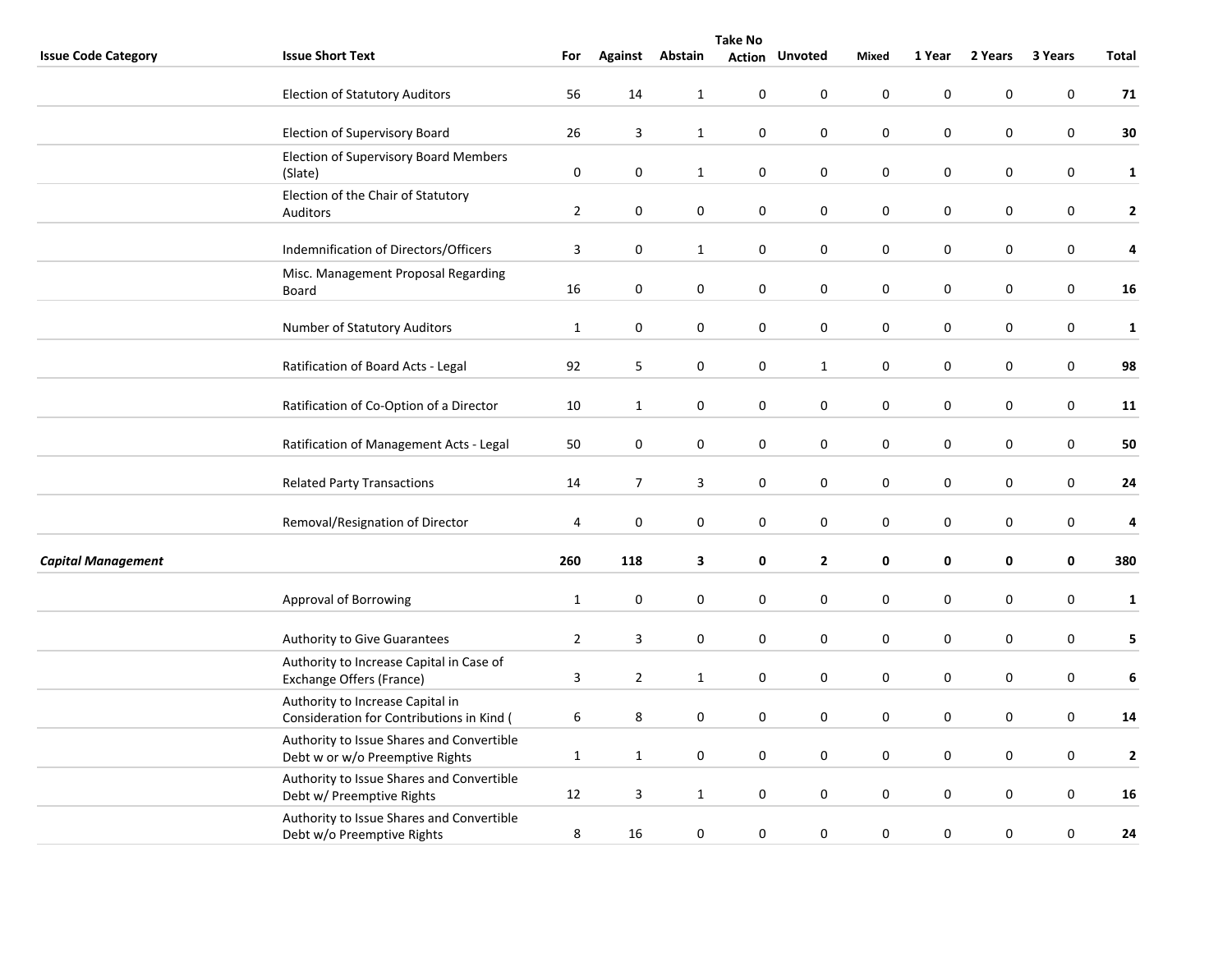|                            | <b>Take No</b>                                            |                  |                  |                 |             |                       |                  |             |           |                  |                  |  |  |
|----------------------------|-----------------------------------------------------------|------------------|------------------|-----------------|-------------|-----------------------|------------------|-------------|-----------|------------------|------------------|--|--|
| <b>Issue Code Category</b> | <b>Issue Short Text</b>                                   | For              |                  | Against Abstain |             | <b>Action Unvoted</b> | Mixed            | 1 Year      | 2 Years   | 3 Years          | Total            |  |  |
|                            | Authority to Issue Shares w/ Preemptive<br>Rights         | 16               | 0                | $\mathbf 0$     | 0           | 0                     | $\mathbf 0$      | 0           | $\pmb{0}$ | $\pmb{0}$        | 16               |  |  |
|                            | Authority to Issue Shares w/o<br>Preemptive Rights        | 25               | $20\,$           | $\mathbf{1}$    | 0           | $\boldsymbol{0}$      | $\pmb{0}$        | $\pmb{0}$   | $\pmb{0}$ | $\pmb{0}$        | 46               |  |  |
|                            | Authority to Issue Stock w/ or w/out<br>Preemptive Rights | 8                | $\mathbf{1}$     | $\mathbf 0$     | $\pmb{0}$   | $\mathbf 0$           | $\pmb{0}$        | $\pmb{0}$   | 0         | $\pmb{0}$        | $\boldsymbol{9}$ |  |  |
|                            | Authority to Repurchase and Re-Issue<br>Shares            | 37               | 6                | $\mathbf 0$     | 0           | $\mathbf{1}$          | $\mathbf 0$      | 0           | 0         | $\boldsymbol{0}$ | 44               |  |  |
|                            | Authority to Repurchase Preferred<br>Shares               | $\mathbf{1}$     | 0                | $\mathbf 0$     | 0           | 0                     | $\mathbf 0$      | $\pmb{0}$   | 0         | $\pmb{0}$        | ${\bf 1}$        |  |  |
|                            | Authority to Repurchase Shares                            | 41               | 0                | $\mathbf 0$     | $\pmb{0}$   | $\boldsymbol{0}$      | $\pmb{0}$        | $\pmb{0}$   | 0         | $\pmb{0}$        | 41               |  |  |
|                            | Authority to Set Offering Price of Shares                 | $\overline{2}$   | 8                | $\mathbf 0$     | 0           | $\mathbf 0$           | $\boldsymbol{0}$ | $\pmb{0}$   | 0         | $\pmb{0}$        | 10               |  |  |
|                            | Authority to Trade in Company Stock                       | $\mathbf{1}$     | 0                | $\mathbf 0$     | $\mathbf 0$ | $\mathbf 0$           | $\mathbf 0$      | 0           | 0         | 0                | $\mathbf{1}$     |  |  |
|                            | Authorize Overallotment/Greenshoe                         | $\boldsymbol{6}$ | 8                | $\mathbf 0$     | 0           | 0                     | $\mathbf 0$      | 0           | $\pmb{0}$ | $\boldsymbol{0}$ | 14               |  |  |
|                            | <b>Cancellation of Authorized Stock</b>                   | 28               | $\pmb{0}$        | $\mathbf 0$     | $\pmb{0}$   | $\mathbf 1$           | $\pmb{0}$        | $\pmb{0}$   | 0         | $\pmb{0}$        | 29               |  |  |
|                            | Creation of New Share Class                               | $\overline{7}$   | $\pmb{0}$        | $\mathbf 0$     | $\pmb{0}$   | $\boldsymbol{0}$      | $\boldsymbol{0}$ | $\pmb{0}$   | $\pmb{0}$ | $\pmb{0}$        | $\overline{7}$   |  |  |
|                            | Increase in Authorized Capital                            | 21               | 6                | $\mathbf 0$     | 0           | 0                     | $\mathbf 0$      | $\pmb{0}$   | 0         | 0                | $27$             |  |  |
|                            | Increase in Authorized Common Stock                       | $\overline{2}$   | $\pmb{0}$        | $\mathbf 0$     | 0           | 0                     | $\pmb{0}$        | 0           | 0         | $\pmb{0}$        | $\mathbf{2}$     |  |  |
|                            | Increase in/Authorization of Preferred<br>Stock           | $\overline{2}$   | $\pmb{0}$        | $\mathbf 0$     | $\pmb{0}$   | $\pmb{0}$             | $\pmb{0}$        | $\pmb{0}$   | $\pmb{0}$ | $\pmb{0}$        | $\mathbf{2}$     |  |  |
|                            | <b>Issuance of Common Stock</b>                           | $\mathbf{1}$     | 0                | $\mathbf 0$     | $\mathbf 0$ | $\mathbf 0$           | 0                | $\mathbf 0$ | 0         | 0                | $\mathbf{1}$     |  |  |
|                            | Issuance of Convertible Debt Instruments                  | $\overline{2}$   | 0                | $\pmb{0}$       | 0           | $\pmb{0}$             | $\pmb{0}$        | $\pmb{0}$   | 0         | $\pmb{0}$        | $\mathbf{2}$     |  |  |
|                            | Issuance of Debt Instruments                              | $\overline{2}$   | $\boldsymbol{0}$ | $\mathbf 0$     | $\pmb{0}$   | $\boldsymbol{0}$      | $\pmb{0}$        | $\pmb{0}$   | 0         | $\pmb{0}$        | $\mathbf 2$      |  |  |
|                            | <b>Issuance of Repurchased Shares</b>                     | $\mathbf{1}$     | 13               | $\mathbf 0$     | 0           | 0                     | 0                | 0           | 0         | $\pmb{0}$        | ${\bf 14}$       |  |  |
|                            | Issuance of Stock w/ or w/out<br>Preemptive Rights        | $\overline{2}$   | $\pmb{0}$        | $\pmb{0}$       | $\pmb{0}$   | 0                     | $\mathbf 0$      | 0           | 0         | $\pmb{0}$        | $\mathbf{2}$     |  |  |
|                            | Issuance of Stock w/ Preemptive Rights                    | $\overline{2}$   | 0                | $\mathbf 0$     | 0           | $\boldsymbol{0}$      | $\pmb{0}$        | $\pmb{0}$   | 0         | 0                | $\mathbf{2}$     |  |  |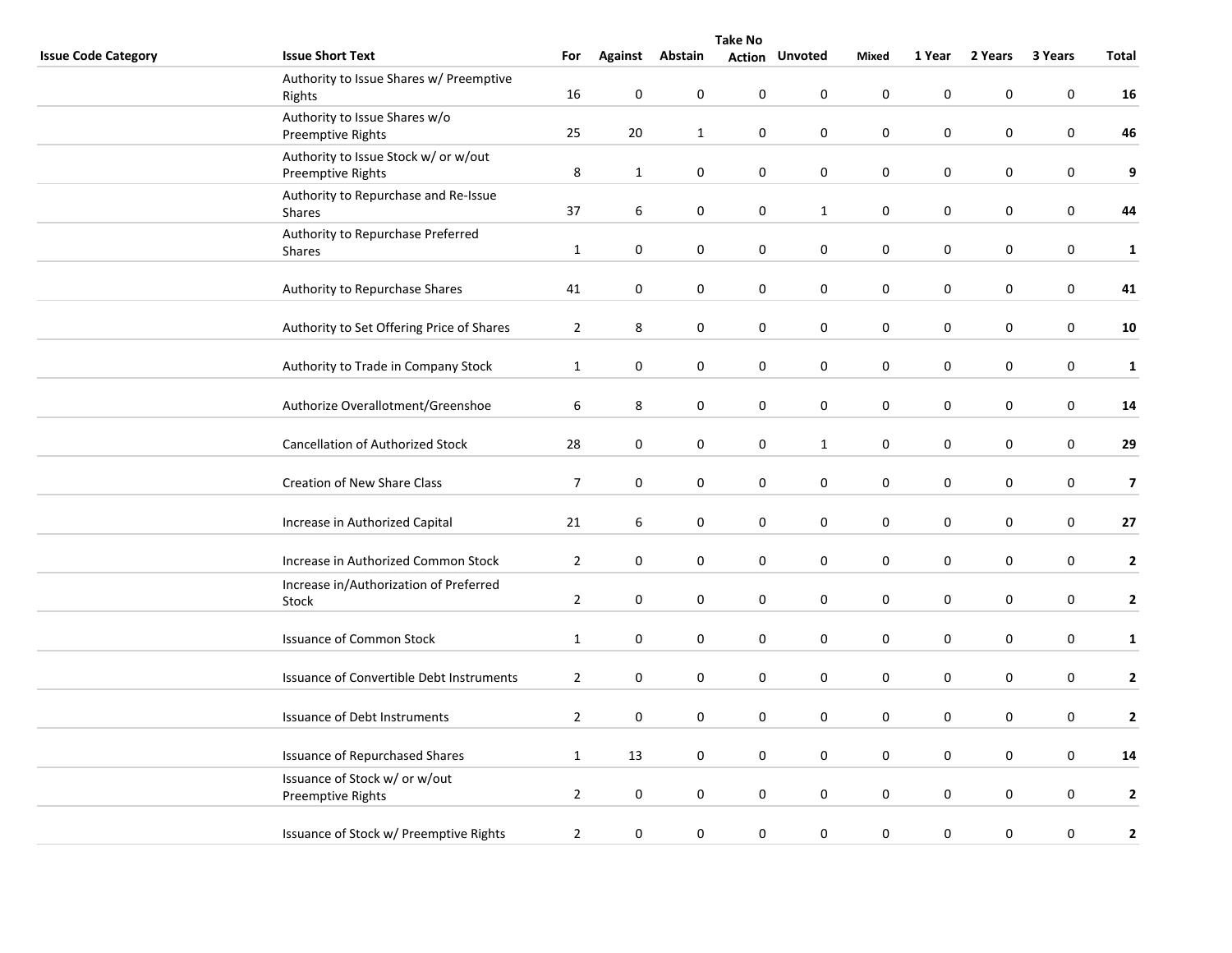|                                    |                                                        | <b>Take No</b>          |                  |                  |                  |                       |             |           |             |                  |                |  |
|------------------------------------|--------------------------------------------------------|-------------------------|------------------|------------------|------------------|-----------------------|-------------|-----------|-------------|------------------|----------------|--|
| <b>Issue Code Category</b>         | <b>Issue Short Text</b>                                | For                     | <b>Against</b>   | Abstain          |                  | <b>Action Unvoted</b> | Mixed       | 1 Year    | 2 Years     | 3 Years          | Total          |  |
|                                    | Issuance of Stock w/out Preemptive                     |                         |                  |                  |                  |                       |             |           |             |                  |                |  |
|                                    | Rights                                                 | 3                       | 20               | 0                | 0                | 0                     | $\mathbf 0$ | $\pmb{0}$ | $\mathbf 0$ | $\mathbf 0$      | 23             |  |
|                                    | Issuance of Warrants w/o Preemptive                    |                         |                  |                  |                  |                       |             |           |             |                  |                |  |
|                                    | Rights                                                 | $\pmb{0}$               | $\overline{2}$   | $\boldsymbol{0}$ | $\pmb{0}$        | 0                     | $\mathbf 0$ | $\pmb{0}$ | 0           | $\pmb{0}$        | $\mathbf{2}$   |  |
|                                    | Limit to Capital Increase                              | $\boldsymbol{7}$        | $\pmb{0}$        | $\pmb{0}$        | $\boldsymbol{0}$ | $\pmb{0}$             | $\pmb{0}$   | $\pmb{0}$ | $\pmb{0}$   | $\boldsymbol{0}$ | $\overline{7}$ |  |
|                                    |                                                        |                         |                  |                  |                  |                       |             |           |             |                  |                |  |
|                                    | Misc. Proposal Regarding Capital                       | $\overline{2}$          | $\mathbf{1}$     | 0                | 0                | 0                     | 0           | 0         | 0           | 0                | $\mathbf{3}$   |  |
|                                    |                                                        |                         |                  |                  |                  |                       |             |           |             |                  |                |  |
|                                    | Reduction in Authorized Capital                        | $\mathbf{1}$            | $\pmb{0}$        | $\boldsymbol{0}$ | $\pmb{0}$        | $\pmb{0}$             | $\pmb{0}$   | $\pmb{0}$ | 0           | $\pmb{0}$        | $\mathbf{1}$   |  |
|                                    |                                                        |                         |                  |                  |                  |                       |             |           |             |                  |                |  |
|                                    | Repurchase of Shares                                   | $\overline{2}$          | $\boldsymbol{0}$ | $\pmb{0}$        | 0                | $\boldsymbol{0}$      | $\pmb{0}$   | $\pmb{0}$ | 0           | $\boldsymbol{0}$ | $\mathbf{2}$   |  |
|                                    |                                                        |                         |                  |                  |                  |                       |             |           |             |                  |                |  |
|                                    | <b>Stock Split</b>                                     | $\overline{2}$          | $\mathbf 0$      | $\boldsymbol{0}$ | $\pmb{0}$        | $\pmb{0}$             | $\pmb{0}$   | $\pmb{0}$ | $\pmb{0}$   | $\boldsymbol{0}$ | $\mathbf{2}$   |  |
|                                    |                                                        |                         |                  |                  |                  |                       |             |           |             |                  |                |  |
|                                    | Use/Transfer of Reserves                               | $\overline{\mathbf{3}}$ | $\pmb{0}$        | $\boldsymbol{0}$ | $\pmb{0}$        | $\pmb{0}$             | $\pmb{0}$   | $\pmb{0}$ | $\pmb{0}$   | $\boldsymbol{0}$ | 3              |  |
| <b>Changes to Company Statutes</b> |                                                        | 205                     | 18               | $\mathbf{2}$     | 0                | $\mathbf{1}$          | $\pmb{0}$   | $\pmb{0}$ | 0           | $\pmb{0}$        | 224            |  |
|                                    |                                                        |                         |                  |                  |                  |                       |             |           |             |                  |                |  |
|                                    | Adoption of New Articles                               | 11                      | $\boldsymbol{0}$ | $\boldsymbol{0}$ | 0                | 0                     | $\mathbf 0$ | $\pmb{0}$ | 0           | $\boldsymbol{0}$ | 11             |  |
|                                    |                                                        |                         |                  |                  |                  |                       |             |           |             |                  |                |  |
|                                    | Adoption of Shareholder Rights' Plan                   | 0                       | $\overline{2}$   | $\pmb{0}$        | $\boldsymbol{0}$ | $\boldsymbol{0}$      | $\pmb{0}$   | $\pmb{0}$ | $\pmb{0}$   | $\pmb{0}$        | $\mathbf 2$    |  |
|                                    | Amend Articles, Constitution, Bylaws -                 |                         |                  |                  |                  |                       |             |           |             |                  |                |  |
|                                    | <b>Bundled</b>                                         | 63                      | $\mathbf{1}$     | $\mathbf{1}$     | $\pmb{0}$        | 0                     | $\mathbf 0$ | $\pmb{0}$ | 0           | $\pmb{0}$        | 65             |  |
|                                    |                                                        |                         |                  |                  |                  |                       |             |           |             |                  |                |  |
|                                    | Amendment to Shareholder Rights' Plan                  | $\mathbf{1}$            | 0                | 0                | 0                | 0                     | $\mathbf 0$ | $\pmb{0}$ | 0           | $\pmb{0}$        | $\mathbf{1}$   |  |
|                                    |                                                        |                         |                  |                  |                  |                       |             |           |             |                  |                |  |
|                                    | Amendments to Articles (Technical)                     | 42                      | $\boldsymbol{0}$ | 0                | $\pmb{0}$        | $\mathbf{1}$          | $\mathbf 0$ | $\pmb{0}$ | $\pmb{0}$   | $\mathbf 0$      | 43             |  |
|                                    | Amendments to Articles, Constitution,<br><b>Bylaws</b> | 46                      | 4                | $\mathbf{1}$     | $\boldsymbol{0}$ | $\mathbf 0$           | $\mathbf 0$ | $\pmb{0}$ | 0           | $\pmb{0}$        | 51             |  |
|                                    |                                                        |                         |                  |                  |                  |                       |             |           |             |                  |                |  |
|                                    | Amendments to Charter/Bylaw - Bundled                  | $\overline{2}$          | 0                | $\pmb{0}$        | $\pmb{0}$        | $\pmb{0}$             | $\pmb{0}$   | $\pmb{0}$ | $\pmb{0}$   | $\pmb{0}$        | $\mathbf{2}$   |  |
|                                    |                                                        |                         |                  |                  |                  |                       |             |           |             |                  |                |  |
|                                    | Amendments to Procedural Rules                         | 28                      | 5                | $\pmb{0}$        | $\boldsymbol{0}$ | $\boldsymbol{0}$      | $\mathbf 0$ | $\pmb{0}$ | 0           | $\boldsymbol{0}$ | 33             |  |
|                                    | Authority to Set General Meeting Notice                |                         |                  |                  |                  |                       |             |           |             |                  |                |  |
|                                    | Period at 14 Days                                      | 5                       | 0                | $\pmb{0}$        | 0                | $\boldsymbol{0}$      | $\mathbf 0$ | $\pmb{0}$ | 0           | $\boldsymbol{0}$ | 5              |  |
|                                    |                                                        |                         |                  |                  |                  |                       |             |           |             |                  |                |  |
|                                    | Change in State of Incorporation                       | $\mathbf{1}$            | $\pmb{0}$        | $\boldsymbol{0}$ | $\pmb{0}$        | $\pmb{0}$             | $\pmb{0}$   | $\pmb{0}$ | $\pmb{0}$   | $\pmb{0}$        | $\mathbf{1}$   |  |
|                                    |                                                        |                         |                  |                  |                  |                       |             |           |             |                  |                |  |
|                                    | <b>Constitution of Procedural Rules</b>                | $\pmb{0}$               | $\overline{2}$   | $\boldsymbol{0}$ | $\pmb{0}$        | 0                     | $\pmb{0}$   | $\pmb{0}$ | 0           | $\pmb{0}$        | $\mathbf{2}$   |  |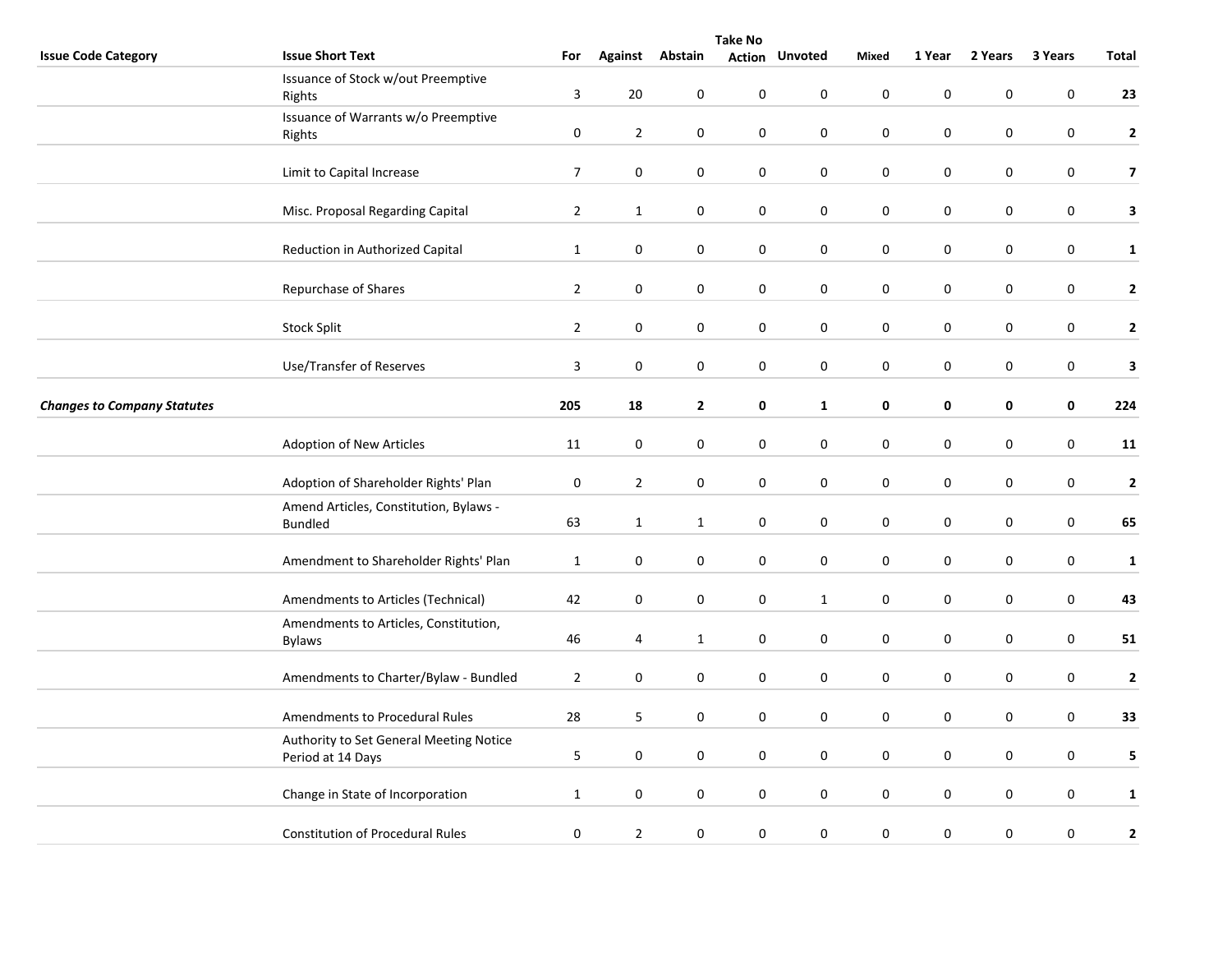|                            | <b>Take No</b>                                                   |                |                  |                  |                  |                       |                  |              |             |                  |                         |
|----------------------------|------------------------------------------------------------------|----------------|------------------|------------------|------------------|-----------------------|------------------|--------------|-------------|------------------|-------------------------|
| <b>Issue Code Category</b> | <b>Issue Short Text</b>                                          | For            |                  | Against Abstain  |                  | <b>Action Unvoted</b> | Mixed            | 1 Year       | 2 Years     | 3 Years          | Total                   |
|                            | Elimination of Written Consent                                   | $\mathbf{1}$   | $\mathbf 0$      | 0                | $\pmb{0}$        | $\mathbf 0$           | $\pmb{0}$        | $\pmb{0}$    | 0           | $\pmb{0}$        | $\mathbf{1}$            |
|                            | Misc. Proposal Regarding Antitakeover<br><b>Devices</b>          | $\overline{2}$ | 4                | $\boldsymbol{0}$ | $\pmb{0}$        | $\pmb{0}$             | $\pmb{0}$        | $\pmb{0}$    | $\pmb{0}$   | $\pmb{0}$        | 6                       |
|                            | Repeal of Classified Board                                       | $\mathbf{1}$   | $\mathbf 0$      | $\boldsymbol{0}$ | $\boldsymbol{0}$ | 0                     | $\pmb{0}$        | $\pmb{0}$    | $\pmb{0}$   | $\boldsymbol{0}$ | $\mathbf{1}$            |
|                            | Restoration of Right to Call a Special<br>Meeting                | $\mathbf{1}$   | $\pmb{0}$        | 0                | 0                | $\pmb{0}$             | $\pmb{0}$        | $\pmb{0}$    | $\pmb{0}$   | $\boldsymbol{0}$ | $\mathbf{1}$            |
|                            | Waiving of Mandatory Takeover<br>Requirement                     | $\mathbf{1}$   | $\pmb{0}$        | 0                | 0                | 0                     | $\boldsymbol{0}$ | $\mathbf 0$  | 0           | 0                | $\mathbf 1$             |
| Compensation               |                                                                  | 553            | 125              | 16               | 0                | 11                    | 0                | $\mathbf{1}$ | 0           | 0                | 690                     |
|                            | Adoption of Employee Stock Purchase<br>Plan                      | $\overline{2}$ | $\pmb{0}$        | $\pmb{0}$        | 0                | 0                     | $\mathbf 0$      | $\pmb{0}$    | 0           | $\pmb{0}$        | $\mathbf{2}$            |
|                            | Adoption of Equity Compensation Plan                             | 5              | $\pmb{0}$        | $\pmb{0}$        | $\boldsymbol{0}$ | $\mathsf{O}\xspace$   | $\mathbf 0$      | $\pmb{0}$    | 0           | $\boldsymbol{0}$ | 5                       |
|                            | Adoption of Restricted Stock Plan                                | 14             | $\mathbf{1}$     | 0                | 0                | $\mathbf 0$           | $\mathbf 0$      | $\pmb{0}$    | 0           | 0                | 15                      |
|                            | Advisory Vote on Executive<br>Compensation                       | 15             | $\mathbf{3}$     | 0                | $\pmb{0}$        | $\pmb{0}$             | $\mathbf 0$      | $\pmb{0}$    | 0           | $\boldsymbol{0}$ | 18                      |
|                            | Amendment to Equity Compensation<br>Plan                         | $\mathbf{1}$   | $\pmb{0}$        | $\pmb{0}$        | 0                | 0                     | $\pmb{0}$        | $\pmb{0}$    | 0           | $\boldsymbol{0}$ | $\mathbf{1}$            |
|                            | Amendment to Restricted Stock Plan                               | $\overline{2}$ | $\pmb{0}$        | $\boldsymbol{0}$ | 0                | $\mathbf 0$           | $\boldsymbol{0}$ | $\pmb{0}$    | 0           | $\boldsymbol{0}$ | $\mathbf{2}$            |
|                            | Amendment to Stock Option Plan                                   | 18             | 4                | 0                | 0                | 0                     | $\mathbf 0$      | $\pmb{0}$    | 0           | $\boldsymbol{0}$ | 22                      |
|                            | <b>Bonus</b>                                                     | 8              | 4                | $\boldsymbol{0}$ | $\pmb{0}$        | $\mathbf 0$           | $\pmb{0}$        | $\mathbf 0$  | $\mathbf 0$ | $\pmb{0}$        | 12                      |
|                            | Bonuses for Retiring Directors (JP)                              | $\overline{2}$ | 5                | 0                | 0                | 0                     | $\mathbf 0$      | $\pmb{0}$    | 0           | 0                | $\overline{\mathbf{z}}$ |
|                            | <b>Bonuses for Retiring Statutory Auditors</b><br>(JP)           | $\pmb{0}$      | $\mathbf{1}$     | 0                | $\pmb{0}$        | $\pmb{0}$             | $\pmb{0}$        | $\pmb{0}$    | 0           | $\boldsymbol{0}$ | $\mathbf{1}$            |
|                            | Capital Proposal to Implement Equity<br><b>Compensation Plan</b> | 22             | 14               | $\mathbf{1}$     | $\boldsymbol{0}$ | $\mathbf{1}$          | $\pmb{0}$        | $\pmb{0}$    | 0           | $\boldsymbol{0}$ | 38                      |
|                            | Directors' Fees                                                  | 51             | $10\,$           | $\overline{2}$   | $\pmb{0}$        | $\overline{2}$        | $\pmb{0}$        | $\pmb{0}$    | 0           | $\pmb{0}$        | 65                      |
|                            | Directors' Fees & Audit Fees                                     | $\overline{2}$ | $\boldsymbol{0}$ | 0                | $\pmb{0}$        | $\mathbf 0$           | $\pmb{0}$        | $\pmb{0}$    | $\pmb{0}$   | $\pmb{0}$        | $\mathbf{2}$            |
|                            | <b>Employment Agreement</b>                                      | $\overline{2}$ | $\pmb{0}$        | $\pmb{0}$        | $\boldsymbol{0}$ | $\pmb{0}$             | $\pmb{0}$        | $\pmb{0}$    | 0           | 0                | $\mathbf{2}$            |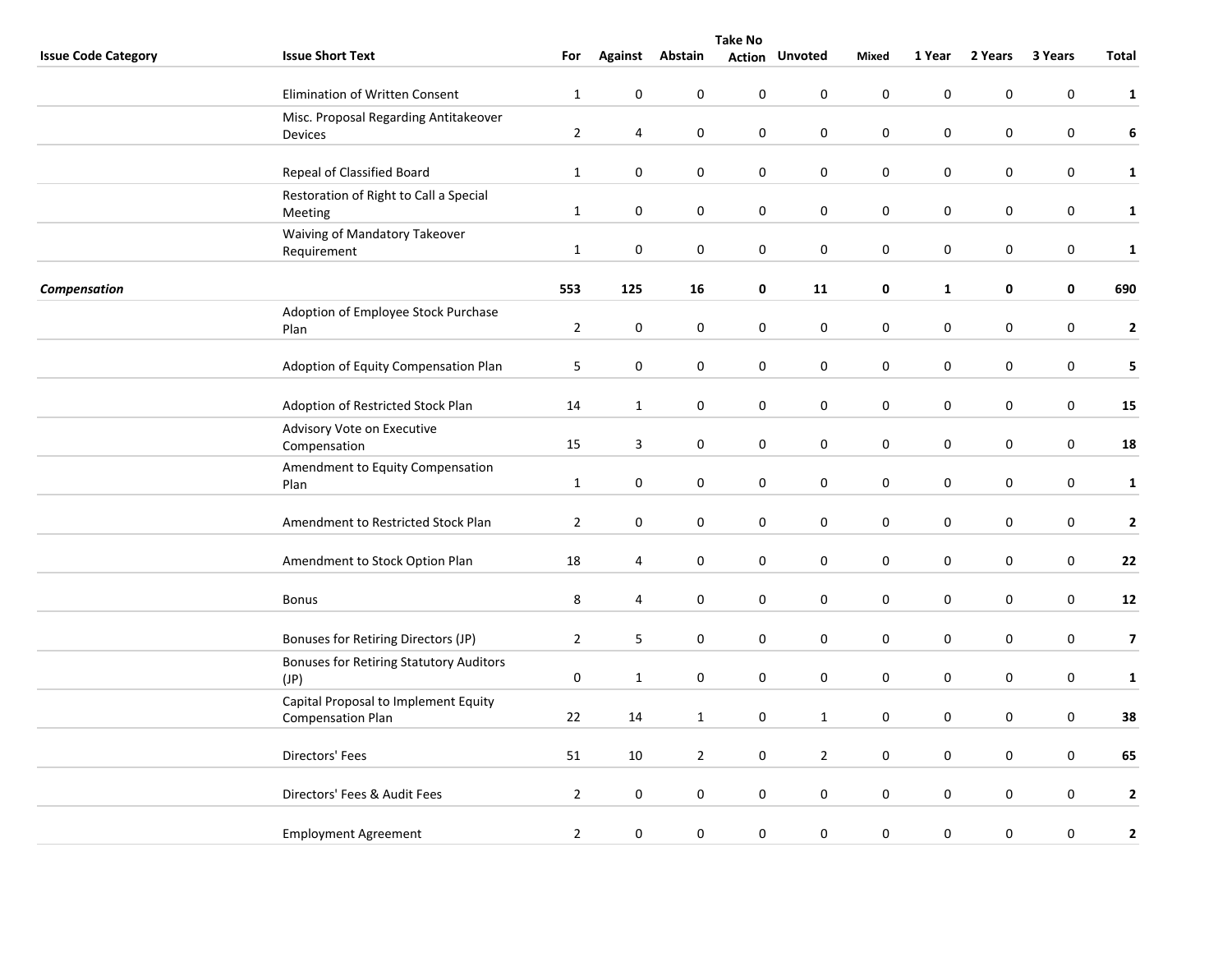|                               | <b>Take No</b>                                         |                  |                  |                  |                  |                       |                  |              |                     |                  |                  |
|-------------------------------|--------------------------------------------------------|------------------|------------------|------------------|------------------|-----------------------|------------------|--------------|---------------------|------------------|------------------|
| <b>Issue Code Category</b>    | <b>Issue Short Text</b>                                | For              | <b>Against</b>   | Abstain          |                  | <b>Action Unvoted</b> | Mixed            | 1 Year       | 2 Years             | 3 Years          | Total            |
|                               | <b>Exchange/Reprice Options</b>                        | $\boldsymbol{0}$ | $\pmb{0}$        | $\mathbf 0$      | $\pmb{0}$        | $\mathbf{1}$          | $\pmb{0}$        | $\mathbf 0$  | $\mathbf 0$         | $\pmb{0}$        | $\mathbf{1}$     |
|                               | Misc. Proposal Regarding Compensation                  | 27               | $\pmb{0}$        | $\mathbf{1}$     | $\pmb{0}$        | $\mathbf{1}$          | $\pmb{0}$        | $\pmb{0}$    | $\pmb{0}$           | $\pmb{0}$        | 29               |
|                               | Non-Executive Remuneration Policy<br>(Forward-Looking) | 104              | $\overline{2}$   | $\boldsymbol{0}$ | $\boldsymbol{0}$ | $\overline{2}$        | $\pmb{0}$        | $\pmb{0}$    | 0                   | $\boldsymbol{0}$ | 108              |
|                               | Remuneration Policy (Forward-Looking)                  | 95               | 28               | $\mathbf{1}$     | $\boldsymbol{0}$ | $\mathbf 1$           | $\pmb{0}$        | $\pmb{0}$    | $\pmb{0}$           | $\mathbf 0$      | 125              |
|                               | Remuneration Report (Retrospective)                    | 106              | 38               | 10               | $\pmb{0}$        | $\mathbf{1}$          | $\boldsymbol{0}$ | $\pmb{0}$    | $\pmb{0}$           | $\pmb{0}$        | 155              |
|                               | Say When on Pay                                        | $\mathbf 0$      | $\mathbf 0$      | $\boldsymbol{0}$ | $\pmb{0}$        | $\pmb{0}$             | $\pmb{0}$        | $\mathbf{1}$ | 0                   | $\pmb{0}$        | $\mathbf{1}$     |
|                               | <b>Statutory Auditors' Fees</b>                        | 5                | $\pmb{0}$        | $\pmb{0}$        | $\pmb{0}$        | $\mathsf{O}\xspace$   | $\pmb{0}$        | $\pmb{0}$    | 0                   | $\pmb{0}$        | 5 <sub>5</sub>   |
|                               | <b>Stock Option Grants</b>                             | 20               | 5                | $\pmb{0}$        | $\pmb{0}$        | $\pmb{0}$             | $\mathbf 0$      | $\pmb{0}$    | 0                   | $\pmb{0}$        | 25               |
|                               | <b>Stock Option Plan</b>                               | 17               | $\boldsymbol{9}$ | $\pmb{0}$        | $\boldsymbol{0}$ | $\overline{2}$        | $\mathbf 0$      | $\pmb{0}$    | $\pmb{0}$           | $\pmb{0}$        | 28               |
|                               | Stock Purchase Plan                                    | 21               | $\mathbf{1}$     | $\pmb{0}$        | 0                | 0                     | $\mathbf 0$      | $\mathbf 0$  | $\pmb{0}$           | $\pmb{0}$        | 22               |
|                               | Supervisory Board/ Corp Assembly Fees                  | 5                | $\mathbf 0$      | $\mathbf{1}$     | $\mathbf 0$      | $\mathbf 0$           | $\pmb{0}$        | $\pmb{0}$    | 0                   | $\pmb{0}$        | 6                |
|                               | Trust Type Equity Plans (JP)                           | 9                | $\pmb{0}$        | $\pmb{0}$        | $\pmb{0}$        | $\mathsf{O}\xspace$   | $\mathbf 0$      | $\pmb{0}$    | 0                   | $\pmb{0}$        | $\boldsymbol{9}$ |
| <b>M&amp;A</b>                |                                                        | 18               | $\pmb{0}$        | 0                | 0                | $\mathbf{1}$          | $\mathbf{1}$     | $\pmb{0}$    | 0                   | $\mathbf 0$      | 20               |
|                               | Divestiture/Spin-off                                   | 4                | $\boldsymbol{0}$ | 0                | 0                | 0                     | $\mathbf{1}$     | 0            | 0                   | $\pmb{0}$        | 5                |
|                               | Intra-company Contracts/Control<br>Agreements          | 5                | $\pmb{0}$        | $\pmb{0}$        | $\pmb{0}$        | $\mathsf{O}\xspace$   | $\pmb{0}$        | $\pmb{0}$    | $\mathsf{O}\xspace$ | $\mathbf 0$      | 5 <sub>5</sub>   |
|                               | Liquidation                                            | $\mathbf{1}$     | $\mathbf 0$      | 0                | 0                | 0                     | $\mathbf 0$      | $\pmb{0}$    | $\pmb{0}$           | 0                | $\mathbf{1}$     |
|                               | Merger/Acquisition                                     | 5                | $\pmb{0}$        | $\boldsymbol{0}$ | $\pmb{0}$        | 0                     | $\mathbf 0$      | $\pmb{0}$    | 0                   | $\pmb{0}$        | 5                |
|                               | Misc. Proposal Regarding Restructuring                 | $\pmb{0}$        | $\pmb{0}$        | $\pmb{0}$        | $\boldsymbol{0}$ | $\mathbf{1}$          | $\mathbf 0$      | $\pmb{0}$    | $\pmb{0}$           | $\pmb{0}$        | $\mathbf{1}$     |
|                               | Restructuring/Capitalization                           | 3                | $\pmb{0}$        | $\pmb{0}$        | 0                | $\mathbf 0$           | $\mathbf 0$      | $\pmb{0}$    | $\pmb{0}$           | $\mathbf 0$      | $\mathbf{3}$     |
| <b>Meeting Administration</b> |                                                        | 183              | 23               | $\pmb{0}$        | $\pmb{0}$        | $\mathbf 1$           | $\pmb{0}$        | $\pmb{0}$    | 0                   | $\mathbf 0$      | 207              |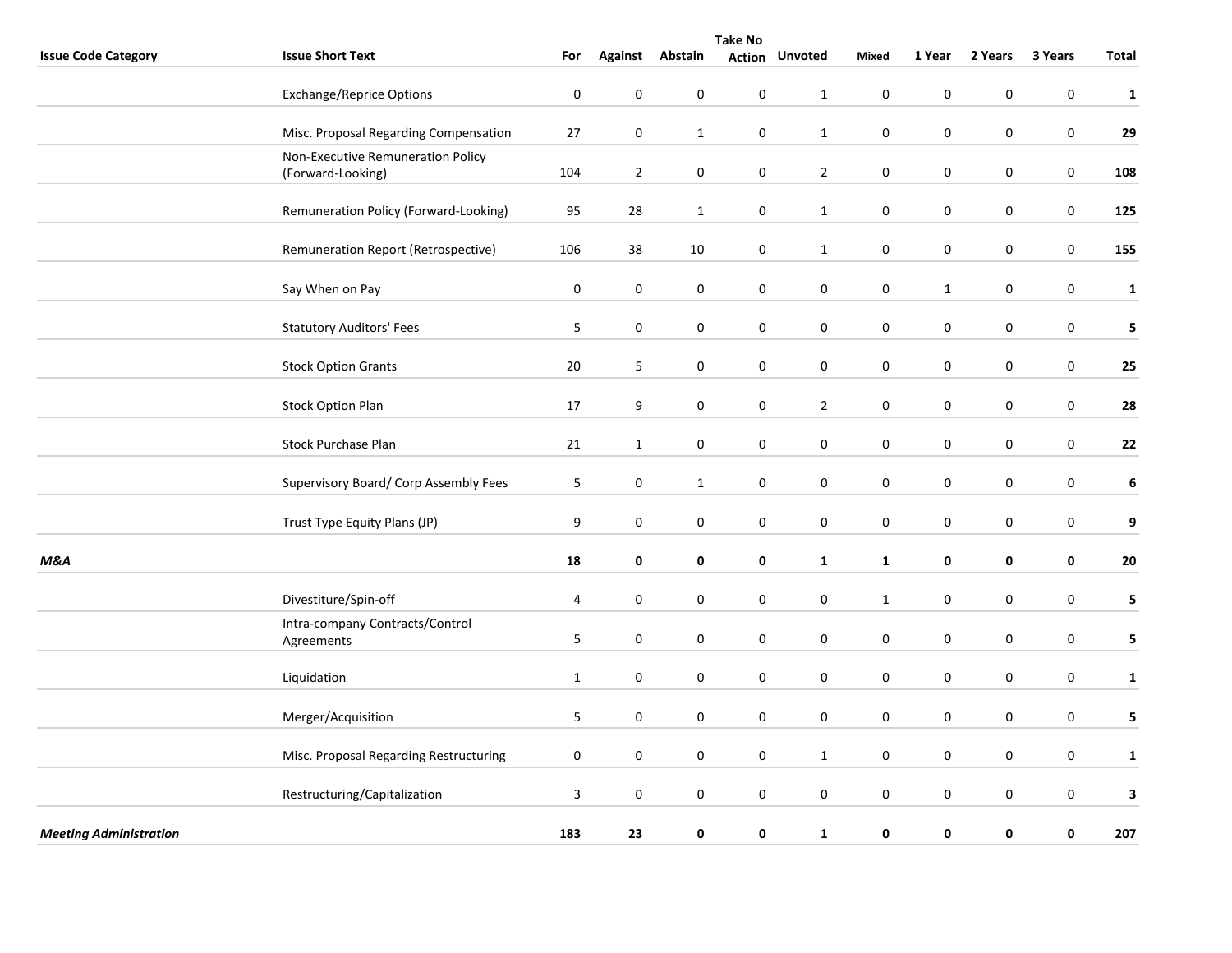|                            | <b>Take No</b>                                     |                         |                |                  |                  |                       |                  |             |           |                  |                         |  |
|----------------------------|----------------------------------------------------|-------------------------|----------------|------------------|------------------|-----------------------|------------------|-------------|-----------|------------------|-------------------------|--|
| <b>Issue Code Category</b> | <b>Issue Short Text</b>                            | For                     | <b>Against</b> | Abstain          |                  | <b>Action Unvoted</b> | Mixed            | 1 Year      | 2 Years   | 3 Years          | <b>Total</b>            |  |
|                            | Appointment of Independent Proxy                   |                         |                |                  |                  |                       |                  |             |           |                  |                         |  |
|                            | (Switzerland)                                      | 36                      | $\pmb{0}$      | $\pmb{0}$        | $\boldsymbol{0}$ | $\mathbf 0$           | $\mathbf 0$      | $\pmb{0}$   | $\pmb{0}$ | $\boldsymbol{0}$ | 36                      |  |
|                            |                                                    |                         |                |                  |                  |                       |                  |             |           |                  |                         |  |
|                            | Authorization of Legal Formalities                 | 52                      | 13             | 0                | 0                | $\mathbf{1}$          | $\mathbf 0$      | $\pmb{0}$   | 0         | 0                | 66                      |  |
|                            |                                                    |                         |                |                  |                  |                       |                  |             |           |                  |                         |  |
|                            | Right to Adjourn Meeting                           | $\mathbf{1}$            | $\pmb{0}$      | $\pmb{0}$        | 0                | $\mathbf 0$           | $\mathbf 0$      | $\pmb{0}$   | $\pmb{0}$ | $\pmb{0}$        | $\mathbf{1}$            |  |
|                            | Routine Meeting Item                               | 90                      | $\overline{2}$ | $\pmb{0}$        | 0                | 0                     | $\mathbf 0$      | $\pmb{0}$   | $\pmb{0}$ | 0                | 92                      |  |
|                            |                                                    |                         |                |                  |                  |                       |                  |             |           |                  |                         |  |
|                            | <b>Transact Other Business</b>                     | 4                       | $\,8\,$        | $\pmb{0}$        | $\boldsymbol{0}$ | $\pmb{0}$             | $\mathbf 0$      | $\pmb{0}$   | 0         | $\boldsymbol{0}$ | 12                      |  |
|                            |                                                    |                         |                |                  |                  |                       |                  |             |           |                  |                         |  |
| <b>Other</b>               |                                                    | 31                      | 10             | $\mathbf{1}$     | $\pmb{0}$        | $\pmb{0}$             | $\pmb{0}$        | $\pmb{0}$   | 0         | $\pmb{0}$        | 41                      |  |
|                            |                                                    |                         |                |                  |                  |                       |                  |             |           |                  |                         |  |
|                            | Approval of Political Donation                     | 4                       | $\mathbf{1}$   | $\pmb{0}$        | $\pmb{0}$        | $\mathbf 0$           | $\boldsymbol{0}$ | $\pmb{0}$   | 0         | $\boldsymbol{0}$ | 5                       |  |
|                            |                                                    |                         |                |                  |                  |                       |                  |             |           |                  |                         |  |
|                            | Authorization of Charitable Donations              | $\overline{2}$          | $\mathbf{1}$   | $\pmb{0}$        | $\pmb{0}$        | 0                     | $\pmb{0}$        | $\pmb{0}$   | 0         | $\pmb{0}$        | $\mathbf{3}$            |  |
|                            | Management Proposal Regarding ESG<br><b>Issues</b> | $\mathbf 2$             | $\mathbf{1}$   | $\boldsymbol{0}$ | 0                | $\mathbf 0$           | $\mathbf 0$      | $\pmb{0}$   | $\pmb{0}$ | 0                | $\mathbf{3}$            |  |
|                            |                                                    |                         |                |                  |                  |                       |                  |             |           |                  |                         |  |
|                            | Misc. Management Proposal                          | 23                      | $\overline{7}$ | $\pmb{0}$        | $\boldsymbol{0}$ | $\pmb{0}$             | $\pmb{0}$        | $\pmb{0}$   | 0         | $\mathbf 0$      | $\bf{30}$               |  |
|                            |                                                    |                         |                |                  |                  |                       |                  |             |           |                  |                         |  |
|                            | Miscellaneous - Resident Status                    | $\boldsymbol{0}$        | $\pmb{0}$      | $\mathbf{1}$     | $\pmb{0}$        | $\pmb{0}$             | $\pmb{0}$        | $\pmb{0}$   | $\pmb{0}$ | $\boldsymbol{0}$ | $\mathbf{1}$            |  |
|                            |                                                    |                         |                |                  |                  |                       |                  |             |           |                  |                         |  |
| <b>SHP: Compensation</b>   |                                                    | 0                       | $\mathbf{1}$   | 0                | 0                | 0                     | 0                | $\mathbf 0$ | 0         | 0                | $\mathbf{1}$            |  |
|                            | SHP Regarding Linking Executive Pay to             |                         |                |                  |                  |                       |                  |             |           |                  |                         |  |
|                            | Social Criteria                                    | 0                       | $\mathbf{1}$   | $\pmb{0}$        | $\pmb{0}$        | 0                     | $\pmb{0}$        | $\pmb{0}$   | 0         | $\pmb{0}$        | $\mathbf{1}$            |  |
|                            |                                                    |                         |                |                  |                  |                       |                  |             |           |                  |                         |  |
| <b>SHP: Environment</b>    |                                                    | 0                       | $\overline{2}$ | $\pmb{0}$        | 0                | 0                     | $\pmb{0}$        | $\pmb{0}$   | 0         | $\pmb{0}$        | $\mathbf{2}$            |  |
|                            | SHP Regarding Misc.<br>Energy/Environmental Issues | $\pmb{0}$               | $\mathbf{1}$   | $\boldsymbol{0}$ | 0                | 0                     | $\mathbf 0$      | $\pmb{0}$   | 0         | 0                | $\mathbf{1}$            |  |
|                            |                                                    |                         |                |                  |                  |                       |                  |             |           |                  |                         |  |
|                            | SHP Regarding Misc. Environmental Issue            | $\pmb{0}$               | $\mathbf{1}$   | 0                | $\pmb{0}$        | $\pmb{0}$             | $\pmb{0}$        | $\pmb{0}$   | $\pmb{0}$ | $\boldsymbol{0}$ | $\mathbf{1}$            |  |
|                            |                                                    |                         |                |                  |                  |                       |                  |             |           |                  |                         |  |
| <b>SHP: Governance</b>     |                                                    | 8                       | $\mathbf{1}$   | $\mathbf{1}$     | 0                | 0                     | 0                | $\mathbf 0$ | 0         | 0                | 9                       |  |
|                            |                                                    |                         |                |                  |                  |                       |                  |             |           |                  |                         |  |
|                            | SHP Regarding Board Composition                    | $\overline{\mathbf{4}}$ | $\pmb{0}$      | 0                | 0                | 0                     | $\pmb{0}$        | $\pmb{0}$   | 0         | $\pmb{0}$        | $\overline{\mathbf{4}}$ |  |
|                            | SHP Regarding Increase in                          |                         |                |                  |                  |                       |                  |             |           |                  |                         |  |
|                            | Dividend/Redistribution of Profits                 | $\pmb{0}$               | $\bf{0}$       | $\mathbf{1}$     | $\pmb{0}$        | $\pmb{0}$             | $\pmb{0}$        | $\pmb{0}$   | $\pmb{0}$ | $\pmb{0}$        | $\mathbf{1}$            |  |
|                            |                                                    |                         |                |                  |                  |                       |                  |             |           |                  |                         |  |
|                            | SHP Regarding Misc. Issue                          | $\mathbf{1}$            | $\pmb{0}$      | $\boldsymbol{0}$ | $\pmb{0}$        | $\pmb{0}$             | $\pmb{0}$        | $\pmb{0}$   | $\pmb{0}$ | 0                | ${\bf 1}$               |  |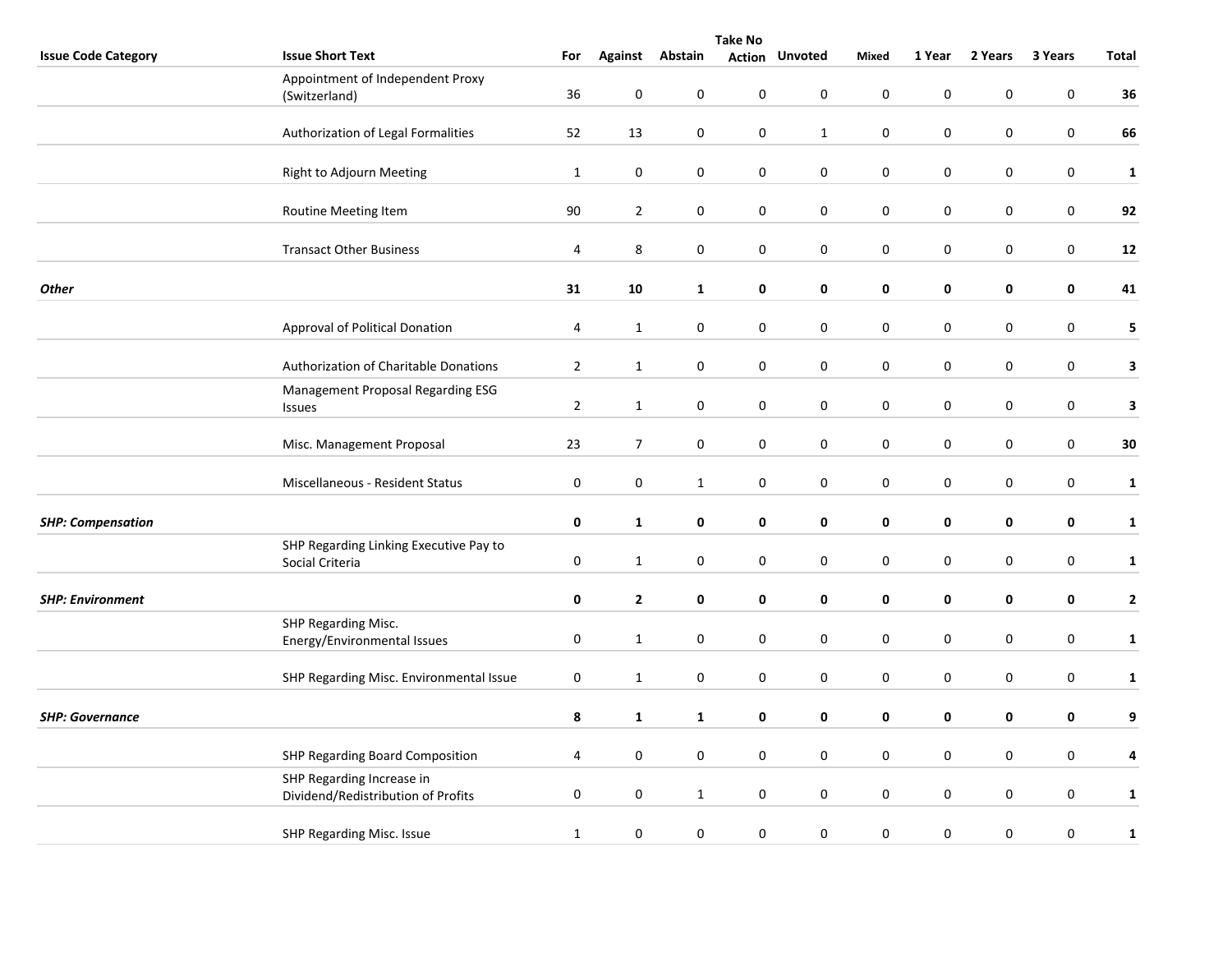|                            |                                                  | <b>Take No</b> |              |         |              |                       |             |             |              |             |       |
|----------------------------|--------------------------------------------------|----------------|--------------|---------|--------------|-----------------------|-------------|-------------|--------------|-------------|-------|
| <b>Issue Code Category</b> | <b>Issue Short Text</b>                          | For            | Against      | Abstain |              | <b>Action Unvoted</b> | Mixed       | 1 Year      | 2 Years      | 3 Years     | Total |
|                            | SHP Regarding Misc. Meeting/Voting               |                |              |         |              |                       |             |             |              |             |       |
|                            | Issue                                            |                | 0            | 0       | 0            | $\mathbf 0$           | $\mathbf 0$ | 0           | $\mathbf 0$  | 0           |       |
|                            | SHP Regarding Removal of Director(s)             | 0              |              | 0       | 0            | $\mathbf 0$           | $\mathbf 0$ | 0           | $\mathbf 0$  | 0           |       |
|                            | SHP Regarding Right to Act by Written<br>Consent | 2              | $\mathbf{0}$ | 0       | $\mathbf 0$  | $\mathbf{0}$          | $\mathbf 0$ | $\mathbf 0$ | $\mathbf 0$  | $\mathbf 0$ | 2     |
| <b>SHP: Social</b>         |                                                  | 3              | $\mathbf 0$  | 0       | 0            | $\mathbf 0$           | 0           | 0           | 0            | 0           | 3     |
|                            | SHP Regarding Misc. Human Capital<br>Management  | $\overline{2}$ | 0            | 0       | 0            | $\mathbf 0$           | $\mathbf 0$ | 0           | $\mathbf 0$  | $\mathbf 0$ |       |
|                            | SHP Regarding Report on EEO                      |                | $\mathbf{0}$ | 0       | $\mathbf{0}$ | $\mathbf{0}$          | $\mathbf 0$ | $\mathbf 0$ | $\mathbf{0}$ | $\mathbf 0$ |       |

# Proposal Types – Votes Versus Management

| <b>Issue Code Category</b>      | <b>Issue Code Description</b>                       | With<br>Management | Against<br>Management | <b>Take No</b><br><b>Action</b> | <b>Unvoted</b> | N/A              | Mixed       | Total |
|---------------------------------|-----------------------------------------------------|--------------------|-----------------------|---------------------------------|----------------|------------------|-------------|-------|
| <b>Total for all Categories</b> |                                                     | 4111               | 546                   | 0                               | 22             | 11               | 1           | 4691  |
| <b>Audit/Financials</b>         |                                                     | 661                | 16                    | 0                               | 3              | $\mathbf{1}$     | 0           | 681   |
|                                 | Accounts and Reports (Bundled Issues)               | 25                 | $\overline{2}$        | 0                               | 1              | $\mathbf 0$      | $\mathbf 0$ | 28    |
|                                 | Allocation of Profits/Dividends                     | 238                | 0                     | $\mathbf 0$                     | $\mathbf{1}$   | $\boldsymbol{0}$ | $\mathbf 0$ | 239   |
|                                 | Appointment of Auditor                              | 103                | 3                     | $\mathbf 0$                     | 0              | $\mathbf 0$      | $\mathbf 0$ | 106   |
|                                 | Appointment of Auditor and Authority<br>to Set Fees | 24                 | 5                     | $\mathbf 0$                     | 0              | $\boldsymbol{0}$ | 0           | 29    |
|                                 | Approval of Non-Financial Reports                   | 32                 | 1                     | $\mathbf 0$                     | 0              | $\mathbf 0$      | $\mathbf 0$ | 33    |
|                                 | Approve Payment of Fees to Special<br>Auditors      | $\mathbf{1}$       | $\mathbf 0$           | 0                               | 0              | 0                | 0           | 1     |
|                                 | Authority to Set Auditor's Fees                     | 17                 | $\mathbf 0$           | $\mathbf 0$                     | 0              | $\mathbf{1}$     | $\mathbf 0$ | 18    |
|                                 | Bonus Dividend/Bonus Share Issue                    | 6                  | 0                     | 0                               | 0              | $\mathbf 0$      | 0           | 6     |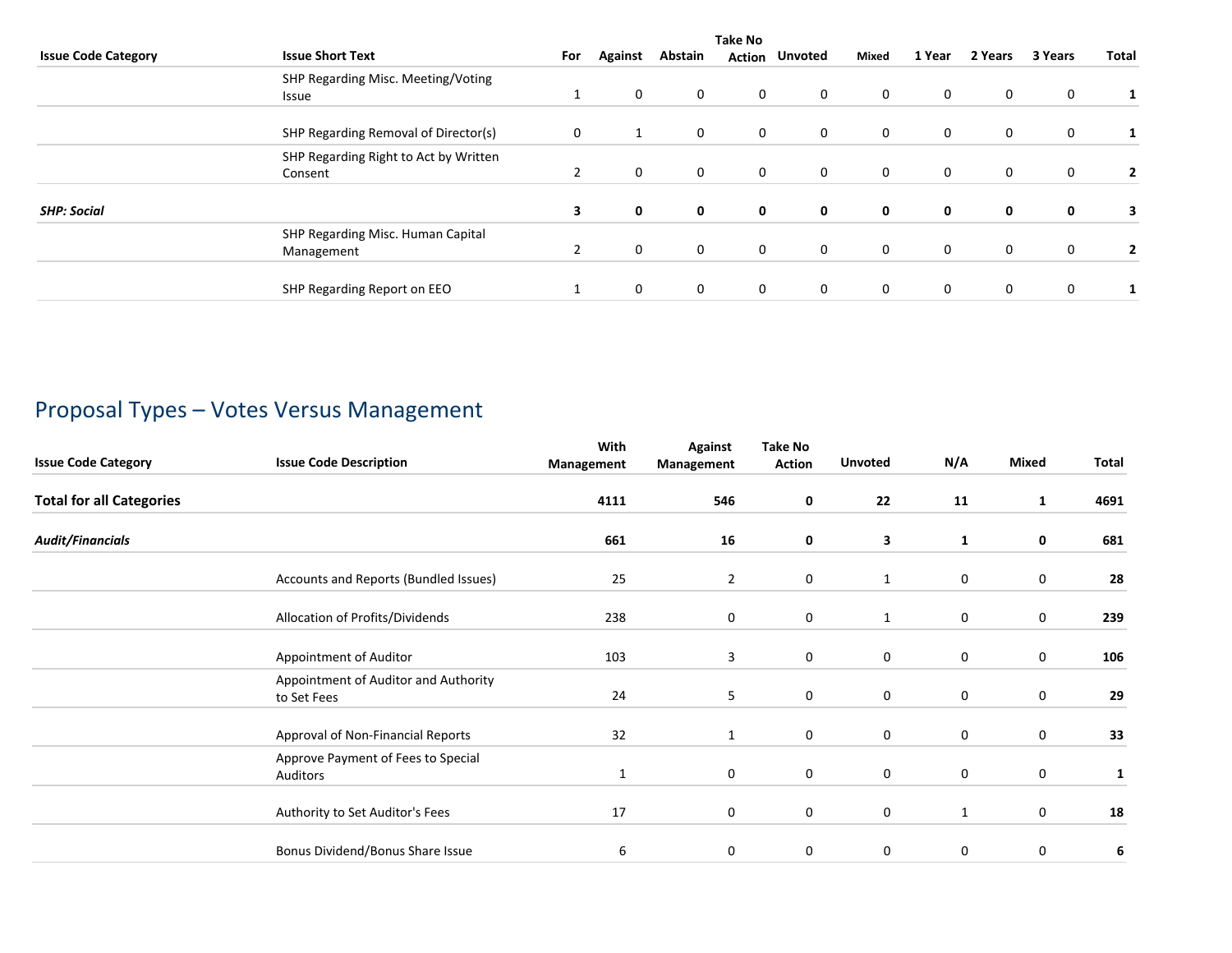|                            |                                                              | With           | <b>Against</b> | <b>Take No</b> |                |                  |                  |                         |
|----------------------------|--------------------------------------------------------------|----------------|----------------|----------------|----------------|------------------|------------------|-------------------------|
| <b>Issue Code Category</b> | <b>Issue Code Description</b>                                | Management     | Management     | <b>Action</b>  | <b>Unvoted</b> | N/A              | <b>Mixed</b>     | Total                   |
|                            | <b>Financial Statements</b>                                  | 178            | 5              | $\pmb{0}$      | $\mathbf{1}$   | $\boldsymbol{0}$ | $\boldsymbol{0}$ | 184                     |
|                            | Ratification of Alternate Auditor                            | $\overline{7}$ | $\mathbf 0$    | 0              | 0              | $\mathbf 0$      | $\mathbf 0$      | $\overline{\mathbf{z}}$ |
|                            | Ratification of Auditor                                      | 23             | $\mathbf 0$    | $\pmb{0}$      | $\pmb{0}$      | $\pmb{0}$        | $\pmb{0}$        | 23                      |
|                            |                                                              |                |                |                |                |                  |                  |                         |
|                            | Ratification of Auditor's Acts                               | $\mathbf{3}$   | $\pmb{0}$      | 0              | 0              | $\mathbf 0$      | $\mathbf 0$      | 3                       |
|                            | Stock Dividend/Dividend Reinvestment                         | 4              | $\pmb{0}$      | 0              | $\pmb{0}$      | $\pmb{0}$        | $\pmb{0}$        | 4                       |
| <b>Board Related</b>       |                                                              | 2197           | 207            | 0              | 3              | $\mathbf{3}$     | 0                | 2410                    |
|                            | Approval of Committee<br>Guidelines/Appointment of Committee | $\overline{7}$ | $\mathbf{1}$   | $\mathbf 0$    | $\mathbf 0$    | $\boldsymbol{0}$ | $\mathbf 0$      | $\pmb{8}$               |
|                            | Approve Censor                                               | $\pmb{0}$      | $\mathbf{1}$   | 0              | 0              | $\mathbf 0$      | $\mathbf 0$      | $\mathbf{1}$            |
|                            | Approve Special Auditor's Report                             | 22             | $\overline{2}$ | 0              | 0              | $\pmb{0}$        | $\pmb{0}$        | 24                      |
|                            | Approve Supervisory Council                                  | $\overline{2}$ | $\overline{2}$ | 0              | $\pmb{0}$      | $\pmb{0}$        | $\pmb{0}$        | 4                       |
|                            | <b>Board Size</b>                                            | 17             | $\pmb{0}$      | $\pmb{0}$      | $\pmb{0}$      | $\pmb{0}$        | $\pmb{0}$        | 17                      |
|                            | Board Term Length                                            | $\mathbf{1}$   | 0              | $\mathbf 0$    | $\mathbf 0$    | $\pmb{0}$        | $\mathbf 0$      | 1                       |
|                            | Change in Board Size                                         | $\mathbf{1}$   | $\pmb{0}$      | 0              | 0              | $\mathbf 0$      | $\mathbf 0$      | $\mathbf 1$             |
|                            | Election of Alternate Statutory Auditor                      | 28             | 4              | 0              | 0              | $\pmb{0}$        | $\pmb{0}$        | 32                      |
|                            | <b>Election of Board Committee Members</b>                   | 148            | 33             | 0              | 0              | $\mathbf 0$      | $\mathbf 0$      | 181                     |
|                            | <b>Election of Directors</b>                                 | 1657           | 115            | $\pmb{0}$      | $\overline{2}$ | $\pmb{0}$        | $\pmb{0}$        | 1774                    |
|                            | Election of Directors (Slate)                                | 5              | 3              | $\mathbf 0$    | $\mathbf 0$    | $\pmb{0}$        | $\pmb{0}$        | 8                       |
|                            | Election of Directors (Slate) Bundled<br>with Other Items    | $\mathbf{1}$   | 3              | 0              | 0              | $\mathbf 0$      | $\mathbf 0$      | 4                       |
|                            | Election of Minority or Preferred<br>Shareholder Nominee     | $\mathbf{1}$   | $\mathbf 0$    | $\pmb{0}$      | 0              | $\mathbf 0$      | $\mathbf 0$      | $\mathbf{1}$            |
|                            | Election of Non-Management Nominee                           | 3              | 0              | 0              | 0              | $\pmb{0}$        | $\pmb{0}$        | 3                       |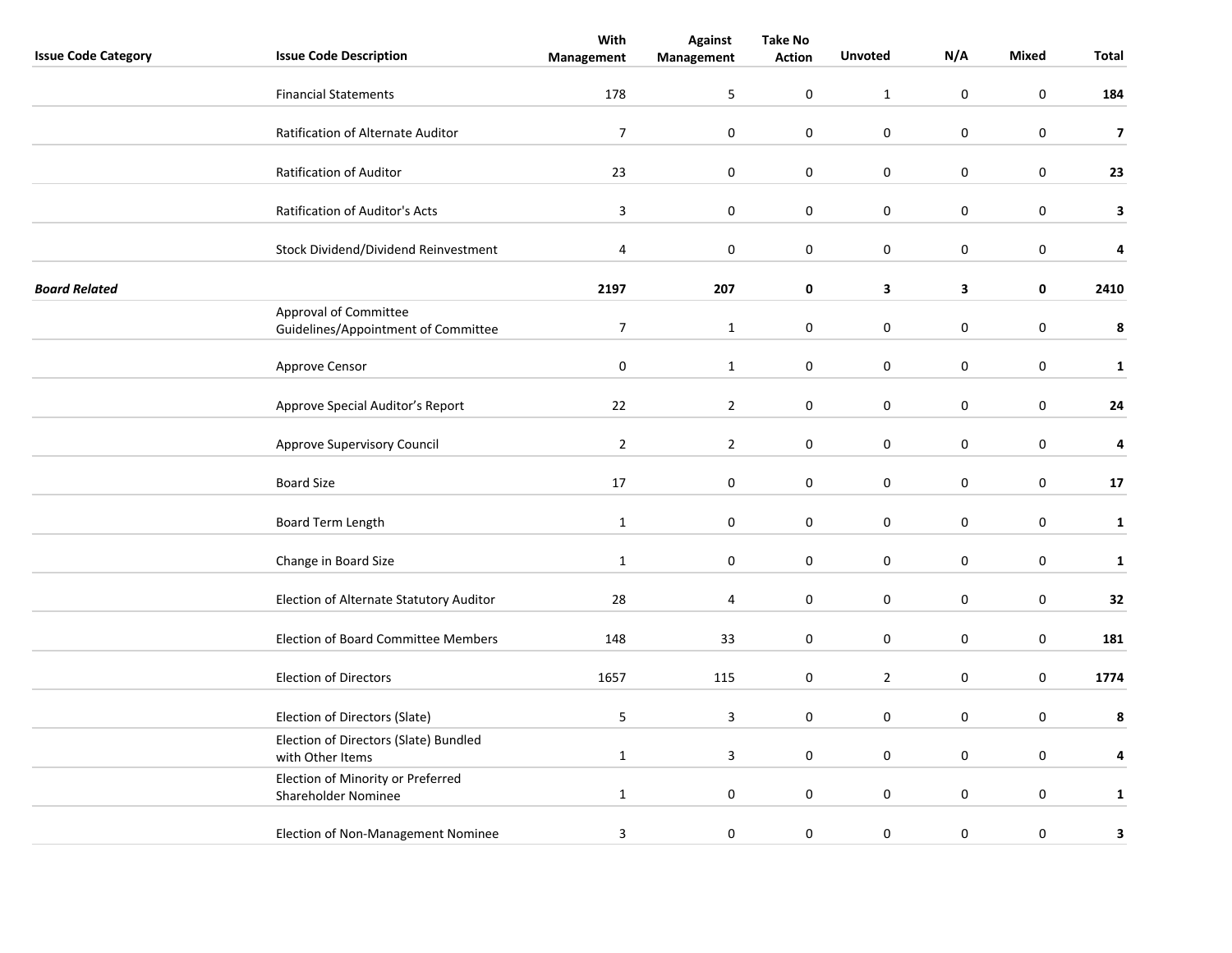|                            |                                                | With             | <b>Against</b>          | <b>Take No</b> |                  |                  |                  |              |
|----------------------------|------------------------------------------------|------------------|-------------------------|----------------|------------------|------------------|------------------|--------------|
| <b>Issue Code Category</b> | <b>Issue Code Description</b>                  | Management       | Management              | <b>Action</b>  | <b>Unvoted</b>   | N/A              | Mixed            | Total        |
|                            | Election of Non-Principal Members              |                  |                         |                |                  |                  |                  |              |
|                            | (Chairman, alternates)                         | 27               | 6                       | $\mathbf 0$    | $\mathsf 0$      | $\mathsf 0$      | $\boldsymbol{0}$ | 33           |
|                            | Election of Shareholder or Institutional       |                  |                         |                |                  |                  |                  |              |
|                            | <b>Investor Slate</b>                          | $\overline{2}$   | $\mathbf 0$             | 0              | $\mathbf 0$      | $\mathbf{1}$     | $\mathbf 0$      | 3            |
|                            |                                                |                  |                         |                |                  |                  |                  |              |
|                            | Election of Shareholder Representatives        | $\mathbf{1}$     | $\boldsymbol{0}$        | 0              | $\pmb{0}$        | $\boldsymbol{0}$ | $\pmb{0}$        | $\mathbf{1}$ |
|                            |                                                |                  |                         |                |                  |                  |                  |              |
|                            | Election of Statutory Auditor Slate            | $\boldsymbol{0}$ | $\boldsymbol{0}$        | 0              | $\mathbf 0$      | $\overline{2}$   | $\mathbf 0$      | $\mathbf 2$  |
|                            |                                                |                  |                         |                |                  |                  |                  |              |
|                            | <b>Election of Statutory Auditors</b>          | 56               | 15                      | 0              | $\pmb{0}$        | $\boldsymbol{0}$ | $\mathbf 0$      | 71           |
|                            |                                                |                  |                         |                |                  |                  |                  |              |
|                            | Election of Supervisory Board                  | 26               | 4                       | 0              | $\boldsymbol{0}$ | $\boldsymbol{0}$ | $\boldsymbol{0}$ | 30           |
|                            | <b>Election of Supervisory Board Members</b>   |                  |                         |                |                  |                  |                  |              |
|                            | (Slate)                                        | $\pmb{0}$        | $\mathbf{1}$            | $\mathbf 0$    | $\mathsf 0$      | $\pmb{0}$        | $\boldsymbol{0}$ | $\mathbf{1}$ |
|                            |                                                |                  |                         |                |                  |                  |                  |              |
|                            | Election of the Chair of Statutory<br>Auditors | $\overline{2}$   | $\boldsymbol{0}$        | 0              | $\mathbf 0$      | $\bf{0}$         | $\mathbf 0$      | $\mathbf{2}$ |
|                            |                                                |                  |                         |                |                  |                  |                  |              |
|                            | Indemnification of Directors/Officers          | $\overline{3}$   | $\mathbf{1}$            | 0              | $\mathbf 0$      | $\boldsymbol{0}$ | $\mathbf 0$      | 4            |
|                            |                                                |                  |                         |                |                  |                  |                  |              |
|                            | Misc. Management Proposal Regarding            | 16               | $\pmb{0}$               | 0              | $\pmb{0}$        | $\boldsymbol{0}$ | $\mathbf 0$      | 16           |
|                            | Board                                          |                  |                         |                |                  |                  |                  |              |
|                            | Number of Statutory Auditors                   | $\mathbf 1$      | $\pmb{0}$               | $\pmb{0}$      | $\boldsymbol{0}$ | $\boldsymbol{0}$ | $\pmb{0}$        |              |
|                            |                                                |                  |                         |                |                  |                  |                  | $\mathbf{1}$ |
|                            |                                                |                  |                         |                |                  | $\pmb{0}$        |                  |              |
|                            | Ratification of Board Acts - Legal             | 92               | 5                       | 0              | $\mathbf{1}$     |                  | $\mathbf 0$      | 98           |
|                            |                                                |                  |                         |                |                  |                  |                  |              |
|                            | Ratification of Co-Option of a Director        | 10               | $\mathbf{1}$            | 0              | $\pmb{0}$        | $\pmb{0}$        | $\mathbf 0$      | 11           |
|                            |                                                |                  |                         |                |                  |                  |                  |              |
|                            | Ratification of Management Acts - Legal        | 50               | $\boldsymbol{0}$        | 0              | $\pmb{0}$        | $\boldsymbol{0}$ | $\pmb{0}$        | 50           |
|                            |                                                |                  |                         |                |                  |                  |                  |              |
|                            | <b>Related Party Transactions</b>              | 14               | 10                      | 0              | $\mathbf 0$      | $\boldsymbol{0}$ | $\mathbf 0$      | 24           |
|                            |                                                |                  |                         |                |                  |                  |                  |              |
|                            | Removal/Resignation of Director                | 4                | $\pmb{0}$               | 0              | $\pmb{0}$        | $\boldsymbol{0}$ | $\pmb{0}$        | 4            |
|                            |                                                |                  |                         |                |                  |                  |                  |              |
| <b>Capital Management</b>  |                                                | 258              | 121                     | 0              | $\mathbf{2}$     | $\overline{2}$   | 0                | 383          |
|                            |                                                |                  |                         |                |                  |                  |                  |              |
|                            | <b>Approval of Borrowing</b>                   | $\mathbf{1}$     | $\boldsymbol{0}$        | 0              | 0                | 0                | $\mathbf 0$      | $\mathbf{1}$ |
|                            |                                                |                  |                         |                |                  |                  |                  |              |
|                            | Authority to Give Guarantees                   | $\overline{2}$   | $\overline{\mathbf{3}}$ | 0              | $\pmb{0}$        | $\pmb{0}$        | $\mathbf 0$      | 5            |
|                            | Authority to Increase Capital in Case of       |                  |                         |                |                  |                  |                  |              |
|                            | Exchange Offers (France)                       | $\overline{3}$   | $\overline{\mathbf{3}}$ | $\mathbf 0$    | $\boldsymbol{0}$ | $\boldsymbol{0}$ | $\pmb{0}$        | 6            |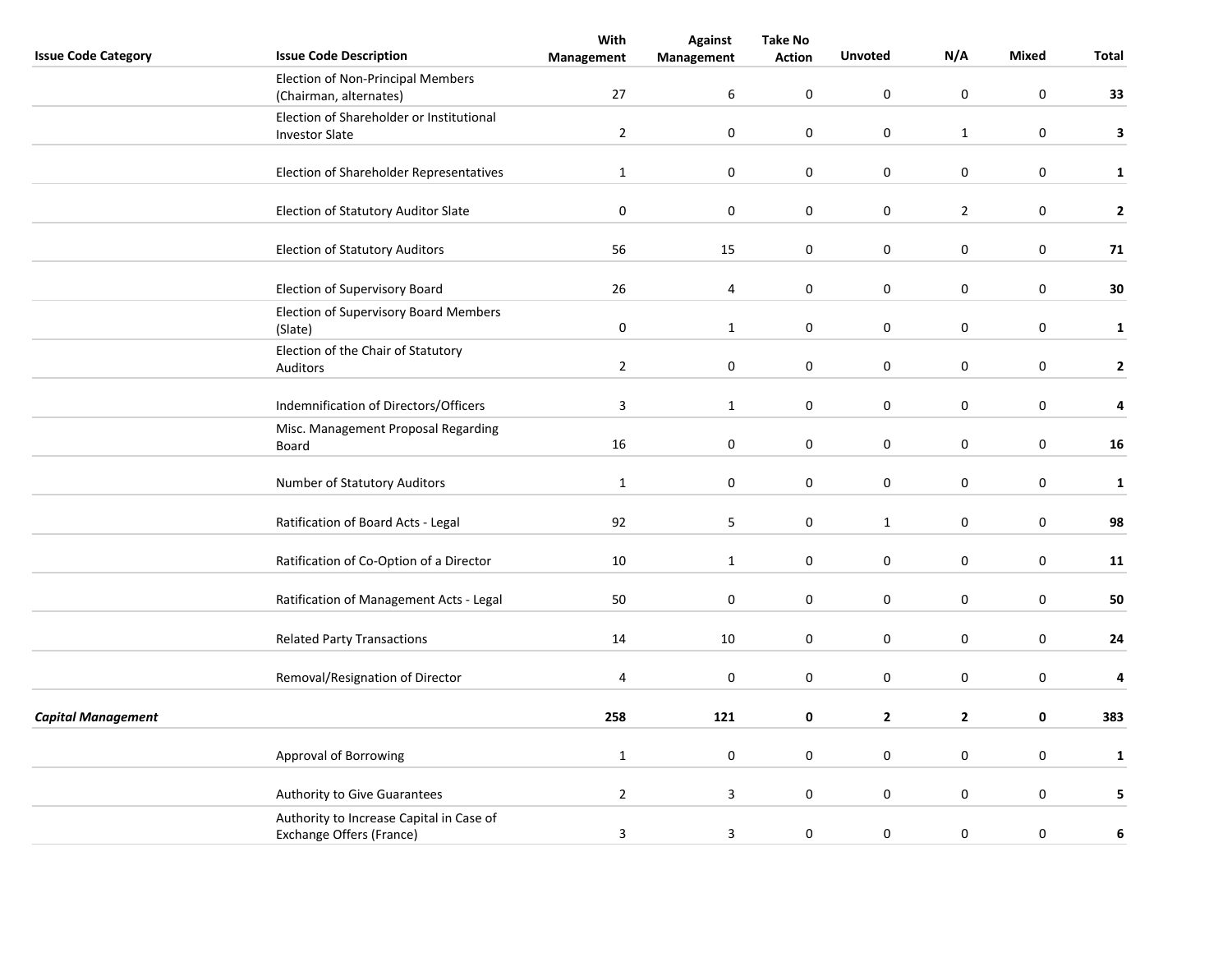|                            |                                                                               | With             | <b>Against</b>   | <b>Take No</b> |                |                  |                  |                         |
|----------------------------|-------------------------------------------------------------------------------|------------------|------------------|----------------|----------------|------------------|------------------|-------------------------|
| <b>Issue Code Category</b> | <b>Issue Code Description</b>                                                 | Management       | Management       | <b>Action</b>  | <b>Unvoted</b> | N/A              | <b>Mixed</b>     | Total                   |
|                            | Authority to Increase Capital in<br>Consideration for Contributions in Kind ( | $\boldsymbol{6}$ | 8                | 0              | $\mathbf 0$    | $\mathbf 0$      | $\mathbf 0$      | 14                      |
|                            | Authority to Issue Shares and<br>Convertible Debt w or w/o Preemptive R       | $\mathbf{1}$     | $\mathbf 1$      | 0              | 0              | $\mathbf 0$      | 0                | $\mathbf{2}$            |
|                            | Authority to Issue Shares and<br>Convertible Debt w/ Preemptive Rights        | 12               | 4                | $\pmb{0}$      | $\pmb{0}$      | $\pmb{0}$        | $\pmb{0}$        | 16                      |
|                            | Authority to Issue Shares and<br>Convertible Debt w/o Preemptive Rights       | $\,8\,$          | 16               | $\pmb{0}$      | 0              | $\pmb{0}$        | $\pmb{0}$        | 24                      |
|                            | Authority to Issue Shares w/ Preemptive<br>Rights                             | 16               | $\mathbf 0$      | 0              | $\mathbf 0$    | $\mathbf 0$      | $\mathbf 0$      | 16                      |
|                            | Authority to Issue Shares w/o<br>Preemptive Rights                            | 23               | 21               | 0              | $\pmb{0}$      | $\mathbf{2}$     | $\pmb{0}$        | 46                      |
|                            | Authority to Issue Stock w/ or w/out<br>Preemptive Rights                     | 8                | $\mathbf{1}$     | 0              | $\pmb{0}$      | $\mathbf 0$      | $\pmb{0}$        | $\boldsymbol{9}$        |
|                            | Authority to Repurchase and Re-Issue<br>Shares                                | 37               | $\boldsymbol{6}$ | $\pmb{0}$      | $\mathbf{1}$   | $\boldsymbol{0}$ | $\boldsymbol{0}$ | 44                      |
|                            | Authority to Repurchase Preferred<br><b>Shares</b>                            | $\mathbf{1}$     | $\pmb{0}$        | 0              | $\pmb{0}$      | $\mathbf 0$      | $\pmb{0}$        | $\mathbf{1}$            |
|                            | Authority to Repurchase Shares                                                | 41               | $\mathbf 0$      | 0              | 0              | $\mathbf 0$      | 0                | 41                      |
|                            | Authority to Set Offering Price of Shares                                     | $\overline{2}$   | 8                | $\pmb{0}$      | $\pmb{0}$      | $\pmb{0}$        | $\pmb{0}$        | 10                      |
|                            | Authority to Trade in Company Stock                                           | $\mathbf{1}$     | 0                | 0              | $\mathbf 0$    | $\mathbf 0$      | $\pmb{0}$        | $\mathbf 1$             |
|                            | Authorize Overallotment/Greenshoe                                             | 6                | 8                | $\mathbf 0$    | 0              | $\mathbf 0$      | $\mathbf 0$      | 14                      |
|                            | <b>Cancellation of Authorized Stock</b>                                       | 28               | $\pmb{0}$        | $\pmb{0}$      | $\mathbf{1}$   | $\mathbf 0$      | $\pmb{0}$        | 29                      |
|                            | <b>Creation of New Share Class</b>                                            | $\overline{7}$   | $\pmb{0}$        | 0              | $\pmb{0}$      | $\mathbf 0$      | $\pmb{0}$        | $\overline{\mathbf{z}}$ |
|                            | Increase in Authorized Capital                                                | 21               | 6                | $\mathbf 0$    | $\pmb{0}$      | $\pmb{0}$        | $\mathbf 0$      | $27$                    |
|                            | Increase in Authorized Common Stock                                           | $\overline{2}$   | 0                | 0              | $\pmb{0}$      | $\boldsymbol{0}$ | $\pmb{0}$        | $\overline{2}$          |
|                            | Increase in/Authorization of Preferred<br>Stock                               | $\overline{2}$   | 0                | $\pmb{0}$      | $\mathbf 0$    | $\boldsymbol{0}$ | $\pmb{0}$        | $\mathbf{2}$            |
|                            | <b>Issuance of Common Stock</b>                                               | $\mathbf{1}$     | $\mathbf 0$      | $\mathbf 0$    | $\pmb{0}$      | $\mathbf 0$      | $\mathbf 0$      | $\mathbf{1}$            |
|                            | Issuance of Convertible Debt<br>Instruments                                   | $\overline{2}$   | 0                | 0              | 0              | $\mathbf 0$      | 0                | $\mathbf{2}$            |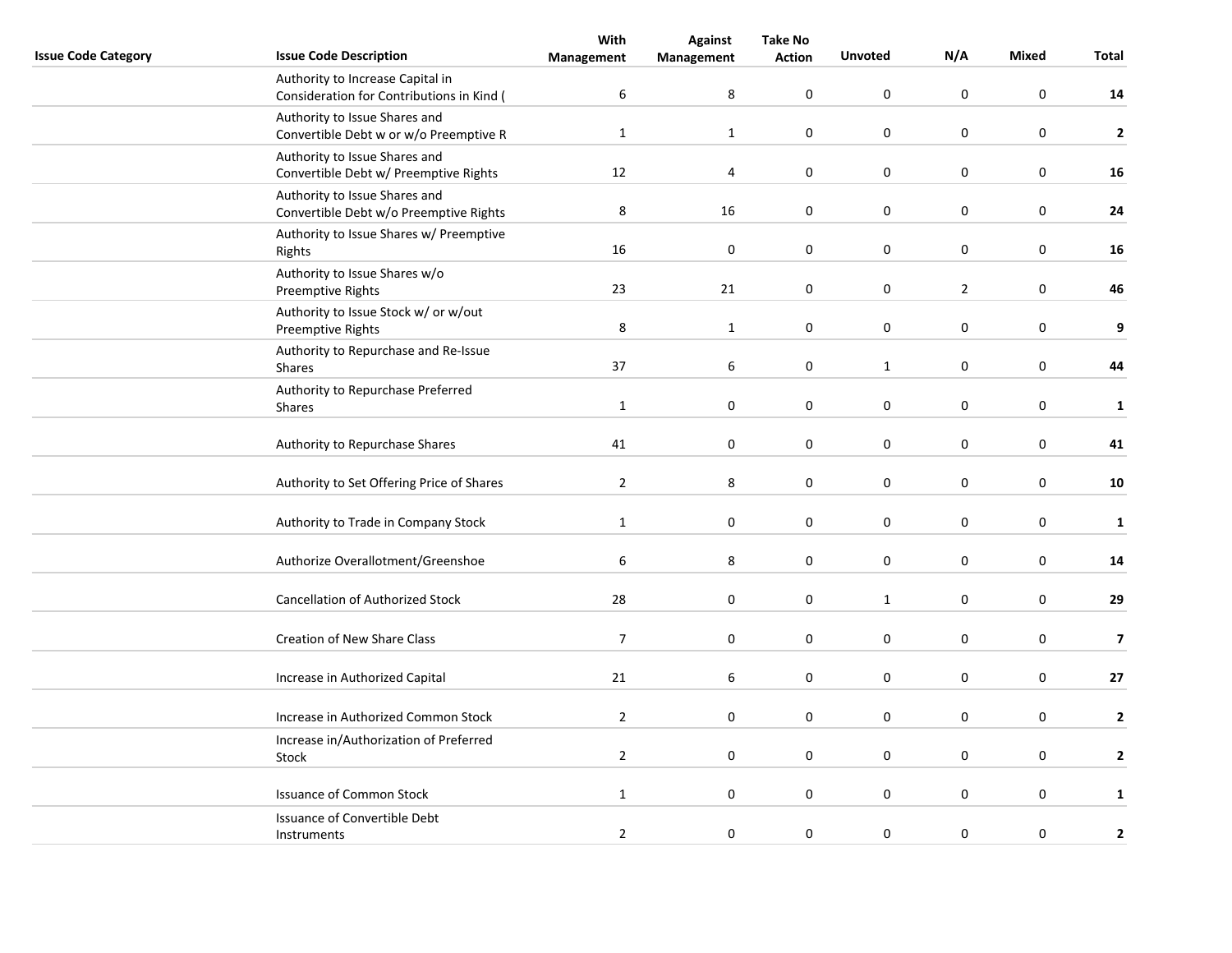|                                    |                                                          | With             | <b>Against</b>   | <b>Take No</b>   |                  |                  |                  |                         |
|------------------------------------|----------------------------------------------------------|------------------|------------------|------------------|------------------|------------------|------------------|-------------------------|
| <b>Issue Code Category</b>         | <b>Issue Code Description</b>                            | Management       | Management       | <b>Action</b>    | <b>Unvoted</b>   | N/A              | Mixed            | Total                   |
|                                    | <b>Issuance of Debt Instruments</b>                      | $\overline{2}$   | $\mathbf 0$      | 0                | $\pmb{0}$        | $\mathbf 0$      | $\mathbf 0$      | $\mathbf 2$             |
|                                    | <b>Issuance of Repurchased Shares</b>                    | $\mathbf 1$      | 13               | 0                | $\pmb{0}$        | 0                | $\mathbf 0$      | 14                      |
|                                    | Issuance of Stock w/ or w/out<br>Preemptive Rights       | $\overline{2}$   | $\boldsymbol{0}$ | 0                | $\pmb{0}$        | $\pmb{0}$        | $\mathbf 0$      | $\mathbf{2}$            |
|                                    | Issuance of Stock w/ Preemptive Rights                   | $\overline{2}$   | $\pmb{0}$        | 0                | $\pmb{0}$        | $\pmb{0}$        | $\mathbf 0$      | $\mathbf{2}$            |
|                                    | Issuance of Stock w/out Preemptive<br>Rights             | 3                | 20               | 0                | $\mathbf 0$      | 0                | $\mathbf 0$      | 23                      |
|                                    | Issuance of Warrants w/o Preemptive<br>Rights            | $\pmb{0}$        | $\overline{2}$   | 0                | 0                | $\pmb{0}$        | $\mathbf 0$      | $\mathbf{2}$            |
|                                    | Limit to Capital Increase                                | $\overline{7}$   | $\pmb{0}$        | 0                | $\pmb{0}$        | $\pmb{0}$        | $\mathbf 0$      | $\overline{\mathbf{z}}$ |
|                                    | Misc. Proposal Regarding Capital                         | $\overline{2}$   | $\mathbf{1}$     | $\pmb{0}$        | $\pmb{0}$        | $\pmb{0}$        | $\mathbf 0$      | 3                       |
|                                    | Reduction in Authorized Capital                          | $\mathbf{1}$     | $\mathbf 0$      | 0                | $\mathbf 0$      | 0                | $\mathbf 0$      | $\mathbf{1}$            |
|                                    | Repurchase of Shares                                     | $\overline{2}$   | $\boldsymbol{0}$ | $\boldsymbol{0}$ | $\mathbf 0$      | $\boldsymbol{0}$ | $\mathbf 0$      | $\mathbf{2}$            |
|                                    | Stock Split                                              | $\overline{2}$   | $\boldsymbol{0}$ | 0                | $\pmb{0}$        | $\boldsymbol{0}$ | $\mathbf 0$      | $\mathbf{2}$            |
|                                    | Use/Transfer of Reserves                                 | $\overline{3}$   | $\pmb{0}$        | 0                | $\pmb{0}$        | $\mathsf 0$      | $\boldsymbol{0}$ | 3                       |
| <b>Changes to Company Statutes</b> |                                                          | 205              | 20               | 0                | $\mathbf{1}$     | 0                | 0                | 226                     |
|                                    | Adoption of New Articles                                 | 11               | $\mathbf 0$      | $\mathbf 0$      | $\pmb{0}$        | $\pmb{0}$        | $\pmb{0}$        | 11                      |
|                                    | Adoption of Shareholder Rights' Plan                     | $\boldsymbol{0}$ | $\overline{2}$   | 0                | $\mathbf 0$      | 0                | $\mathbf 0$      | $\mathbf 2$             |
|                                    | Amend Articles, Constitution, Bylaws -<br><b>Bundled</b> | 63               | $\overline{2}$   | 0                | $\pmb{0}$        | $\boldsymbol{0}$ | $\mathbf 0$      | 65                      |
|                                    | Amendment to Shareholder Rights' Plan                    | $\mathbf{1}$     | $\pmb{0}$        | $\mathbf 0$      | $\mathsf 0$      | $\pmb{0}$        | $\boldsymbol{0}$ | $\mathbf{1}$            |
|                                    | Amendments to Articles (Technical)                       | 42               | 0                | 0                | $\mathbf{1}$     | $\mathbf 0$      | $\mathbf 0$      | 43                      |
|                                    | Amendments to Articles, Constitution,<br><b>Bylaws</b>   | 46               | 5                | 0                | $\pmb{0}$        | $\pmb{0}$        | $\mathbf 0$      | 51                      |
|                                    | Amendments to Charter/Bylaw -<br><b>Bundled</b>          | $\overline{2}$   | $\boldsymbol{0}$ | 0                | $\boldsymbol{0}$ | $\boldsymbol{0}$ | $\pmb{0}$        | $\mathbf 2$             |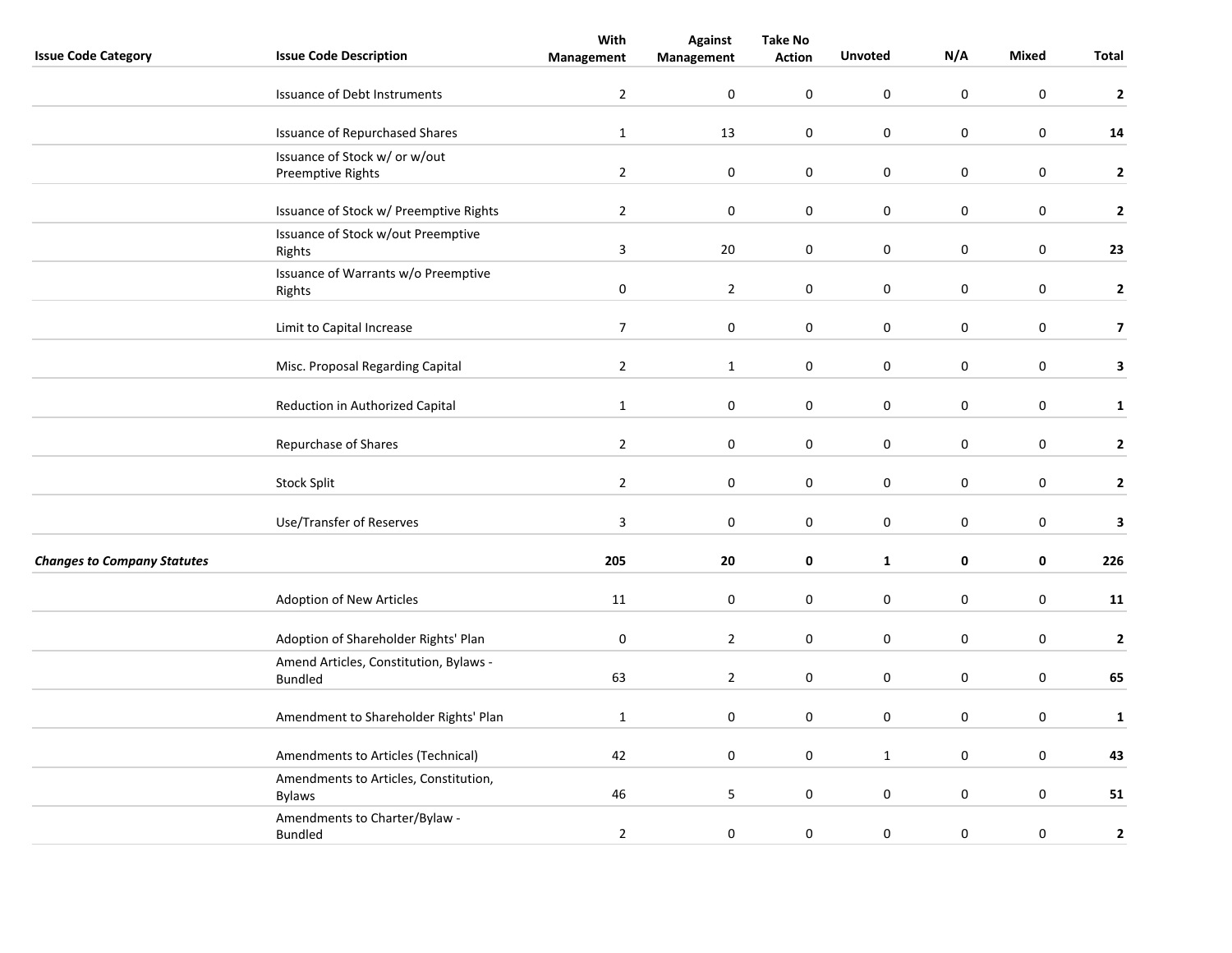|                            |                                                         | With           | <b>Against</b>          | <b>Take No</b>   |                  |                  |                  |                         |
|----------------------------|---------------------------------------------------------|----------------|-------------------------|------------------|------------------|------------------|------------------|-------------------------|
| <b>Issue Code Category</b> | <b>Issue Code Description</b>                           | Management     | Management              | <b>Action</b>    | <b>Unvoted</b>   | N/A              | Mixed            | Total                   |
|                            | Amendments to Procedural Rules                          | 28             | 5                       | 0                | $\pmb{0}$        | $\mathsf 0$      | $\boldsymbol{0}$ | 33                      |
|                            | Authority to Set General Meeting Notice                 |                |                         |                  |                  |                  |                  |                         |
|                            | Period at 14 Days                                       | 5              | $\pmb{0}$               | 0                | $\pmb{0}$        | $\mathsf 0$      | $\boldsymbol{0}$ | 5                       |
|                            | Change in State of Incorporation                        | $\mathbf{1}$   | $\mathbf 0$             | 0                | $\boldsymbol{0}$ | $\mathsf 0$      | $\mathbf 0$      | $\mathbf{1}$            |
|                            | <b>Constitution of Procedural Rules</b>                 | $\pmb{0}$      | $\overline{2}$          | 0                | $\pmb{0}$        | $\pmb{0}$        | $\mathbf 0$      | $\mathbf{2}$            |
|                            | Elimination of Written Consent                          | $\mathbf{1}$   | $\pmb{0}$               | 0                | $\pmb{0}$        | $\boldsymbol{0}$ | $\pmb{0}$        | $\mathbf{1}$            |
|                            | Misc. Proposal Regarding Antitakeover<br><b>Devices</b> | $\overline{2}$ | 4                       | 0                | $\boldsymbol{0}$ | $\boldsymbol{0}$ | $\mathbf 0$      | 6                       |
|                            | Repeal of Classified Board                              | $\mathbf{1}$   | $\pmb{0}$               | 0                | $\pmb{0}$        | $\boldsymbol{0}$ | $\boldsymbol{0}$ | $\mathbf{1}$            |
|                            | Restoration of Right to Call a Special<br>Meeting       | $\mathbf 1$    | $\pmb{0}$               | 0                | $\mathbf 0$      | $\pmb{0}$        | $\boldsymbol{0}$ | $\mathbf{1}$            |
|                            | Waiving of Mandatory Takeover<br>Requirement            | $\mathbf{1}$   | $\mathbf 0$             | 0                | $\mathbf 0$      | 0                | $\mathbf 0$      | $\mathbf{1}$            |
| Compensation               |                                                         | 551            | 142                     | 0                | 11               | $\overline{2}$   | $\mathbf 0$      | 706                     |
|                            | Adoption of Employee Stock Purchase<br>Plan             | $\overline{2}$ | $\boldsymbol{0}$        | 0                | $\mathbf 0$      | $\pmb{0}$        | $\mathbf 0$      | 2                       |
|                            | Adoption of Equity Compensation Plan                    | 5              | $\pmb{0}$               | 0                | $\mathbf 0$      | $\pmb{0}$        | $\mathbf 0$      | 5                       |
|                            | Adoption of Restricted Stock Plan                       | 14             | $\mathbf{1}$            | $\boldsymbol{0}$ | $\mathbf 0$      | $\pmb{0}$        | $\boldsymbol{0}$ | 15                      |
|                            | Advisory Vote on Executive<br>Compensation              | 15             | $\overline{\mathbf{3}}$ | 0                | $\mathbf 0$      | $\pmb{0}$        | $\mathbf 0$      | 18                      |
|                            | Amendment to Equity Compensation<br>Plan                | $\mathbf{1}$   | $\mathbf 0$             | 0                | $\mathbf 0$      | 0                | $\pmb{0}$        | $\mathbf{1}$            |
|                            | Amendment to Restricted Stock Plan                      | $\overline{2}$ | $\mathbf 0$             | 0                | $\mathbf 0$      | 0                | $\mathbf 0$      | 2                       |
|                            | Amendment to Stock Option Plan                          | 18             | 4                       | 0                | $\pmb{0}$        | $\pmb{0}$        | $\mathbf 0$      | 22                      |
|                            | <b>Bonus</b>                                            | 8              | 4                       | 0                | $\pmb{0}$        | $\pmb{0}$        | $\mathbf 0$      | 12                      |
|                            | Bonuses for Retiring Directors (JP)                     | $\overline{2}$ | 5                       | 0                | $\pmb{0}$        | $\pmb{0}$        | $\mathbf 0$      | $\overline{\mathbf{z}}$ |
|                            | <b>Bonuses for Retiring Statutory Auditors</b><br>(JP)  | $\pmb{0}$      | $\mathbf 1$             | 0                | $\mathbf 0$      | $\pmb{0}$        | $\mathbf 0$      | $\mathbf 1$             |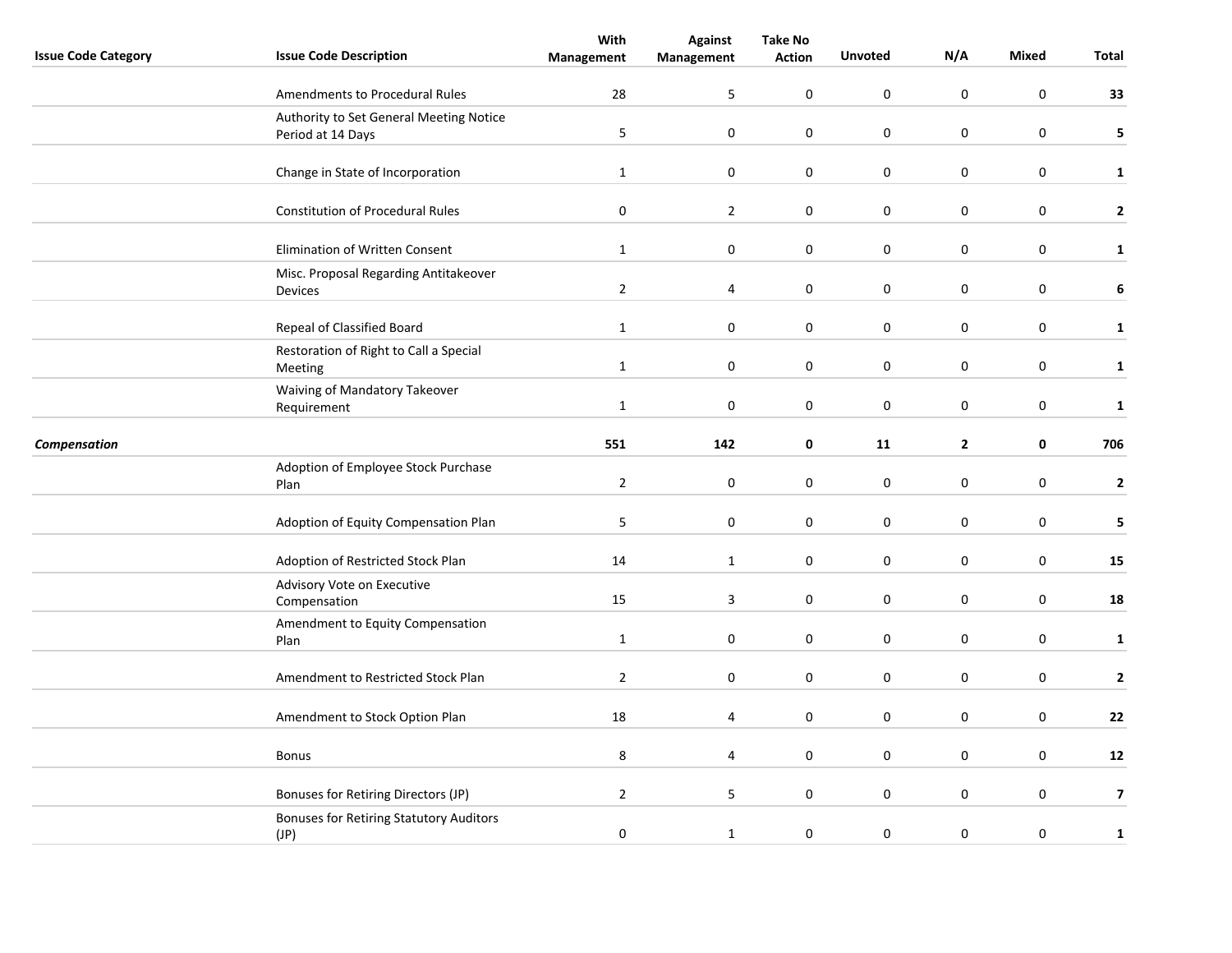| <b>Issue Code Category</b> | <b>Issue Code Description</b>                                    | With<br>Management | <b>Against</b><br>Management | <b>Take No</b><br><b>Action</b> | <b>Unvoted</b>      | N/A              | Mixed            | <b>Total</b>     |
|----------------------------|------------------------------------------------------------------|--------------------|------------------------------|---------------------------------|---------------------|------------------|------------------|------------------|
|                            | Capital Proposal to Implement Equity<br><b>Compensation Plan</b> | 22                 | 15                           | $\mathbf 0$                     | $\mathbf{1}$        | $\pmb{0}$        | $\boldsymbol{0}$ | 38               |
|                            |                                                                  |                    |                              |                                 |                     |                  |                  |                  |
|                            | Directors' Fees                                                  | 50                 | 12                           | $\pmb{0}$                       | $\overline{2}$      | $\mathbf 1$      | $\mathbf 0$      | 65               |
|                            | Directors' Fees & Audit Fees                                     | $\overline{2}$     | $\pmb{0}$                    | $\pmb{0}$                       | $\pmb{0}$           | $\pmb{0}$        | $\mathbf 0$      | $\mathbf{2}$     |
|                            | <b>Employment Agreement</b>                                      | $\overline{2}$     | $\mathbf 0$                  | 0                               | 0                   | $\mathbf 0$      | $\mathbf 0$      | $\mathbf{2}$     |
|                            | <b>Exchange/Reprice Options</b>                                  | $\pmb{0}$          | $\pmb{0}$                    | $\pmb{0}$                       | $\mathbf{1}$        | $\pmb{0}$        | $\mathbf 0$      | $\mathbf 1$      |
|                            | Misc. Proposal Regarding Compensation                            | 27                 | $\mathbf{1}$                 | 0                               | $\mathbf{1}$        | 0                | $\mathbf 0$      | ${\bf 29}$       |
|                            | Non-Executive Remuneration Policy<br>(Forward-Looking)           | 104                | $\overline{2}$               | 0                               | $\overline{2}$      | 0                | $\mathbf 0$      | 108              |
|                            | Remuneration Policy (Forward-Looking)                            | 95                 | 29                           | 0                               | $\mathbf{1}$        | $\boldsymbol{0}$ | $\boldsymbol{0}$ | 125              |
|                            | Remuneration Report (Retrospective)                              | 105                | 48                           | $\boldsymbol{0}$                | $\mathbf{1}$        | $\mathbf{1}$     | $\pmb{0}$        | 155              |
|                            | Say When on Pay                                                  | $\mathbf 1$        | $\pmb{0}$                    | $\boldsymbol{0}$                | $\pmb{0}$           | $\mathbf 0$      | $\mathbf 0$      | $\mathbf 1$      |
|                            | <b>Statutory Auditors' Fees</b>                                  | 5                  | 0                            | 0                               | $\mathsf{O}\xspace$ | $\pmb{0}$        | $\mathbf 0$      | 5                |
|                            | <b>Stock Option Grants</b>                                       | 20                 | 5                            | $\boldsymbol{0}$                | $\pmb{0}$           | $\mathbf 0$      | $\mathbf 0$      | 25               |
|                            | <b>Stock Option Plan</b>                                         | 17                 | 9                            | 0                               | $\overline{2}$      | $\pmb{0}$        | $\mathbf 0$      | 28               |
|                            | Stock Purchase Plan                                              | $20\,$             | $\overline{2}$               | 0                               | $\pmb{0}$           | $\mathbf 0$      | $\mathbf 0$      | 22               |
|                            | Supervisory Board/ Corp Assembly Fees                            | 5                  | $\mathbf{1}$                 | $\pmb{0}$                       | $\mathsf{O}\xspace$ | $\mathbf 0$      | $\mathbf 0$      | $\boldsymbol{6}$ |
|                            | Trust Type Equity Plans (JP)                                     | $\boldsymbol{9}$   | 0                            | $\pmb{0}$                       | $\mathsf{O}\xspace$ | $\pmb{0}$        | $\mathbf 0$      | 9                |
| M&A                        |                                                                  | 18                 | 0                            | $\pmb{0}$                       | $\mathbf 1$         | $\pmb{0}$        | $\mathbf 1$      | 20               |
|                            | Divestiture/Spin-off                                             | 4                  | $\pmb{0}$                    | $\mathbf 0$                     | $\pmb{0}$           | $\mathbf 0$      | $\mathbf{1}$     | $5\phantom{a}$   |
|                            | Intra-company Contracts/Control<br>Agreements                    | $\overline{5}$     | $\pmb{0}$                    | 0                               | 0                   | $\mathbf 0$      | $\mathbf 0$      | 5                |
|                            | Liquidation                                                      | $\mathbf{1}$       | $\pmb{0}$                    | 0                               | $\mathbf 0$         | $\pmb{0}$        | $\mathbf 0$      | $\mathbf 1$      |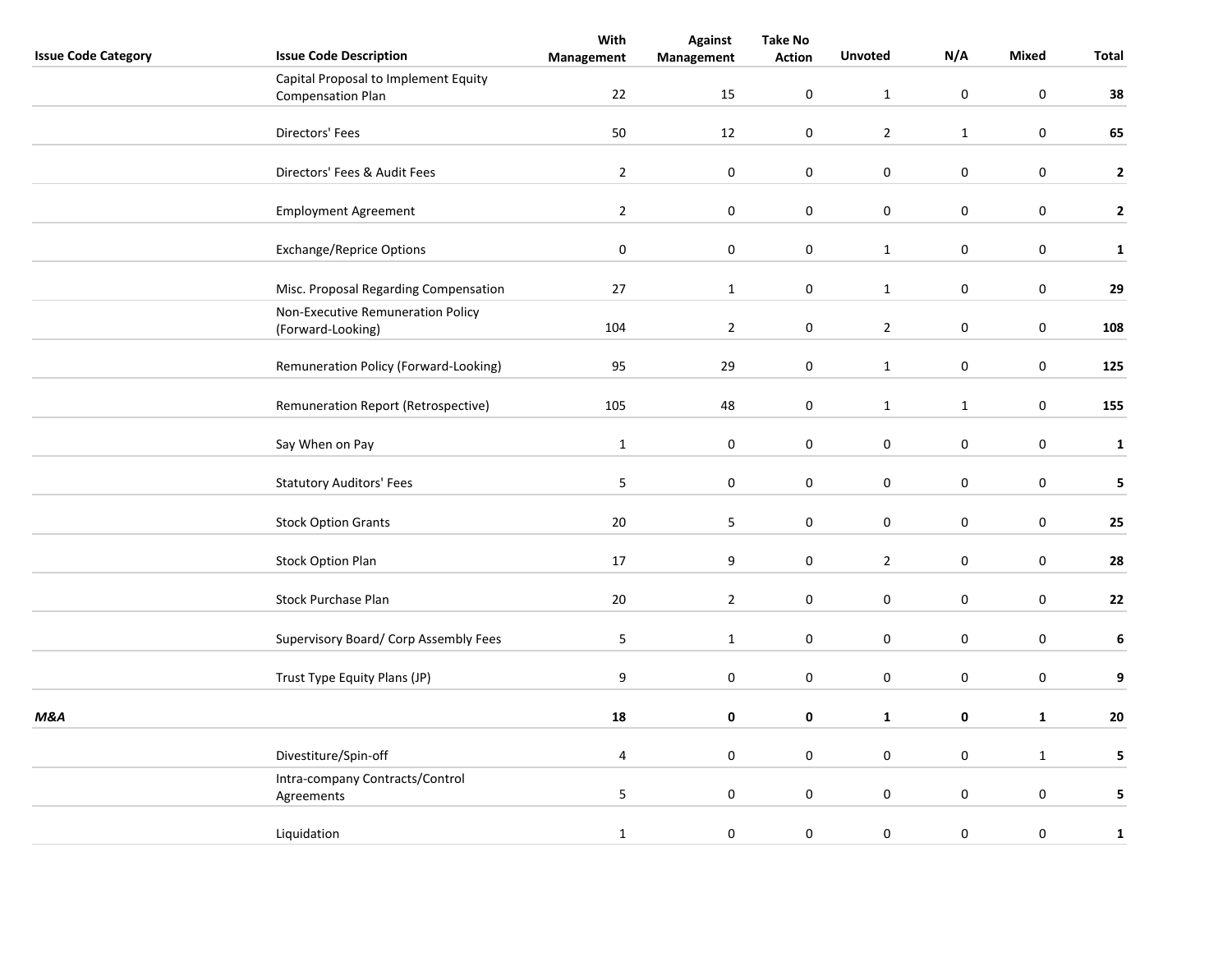| <b>Issue Code Category</b>    | <b>Issue Code Description</b>                             | With<br>Management | <b>Against</b><br>Management | <b>Take No</b><br><b>Action</b> | <b>Unvoted</b>      | N/A              | Mixed            | Total        |
|-------------------------------|-----------------------------------------------------------|--------------------|------------------------------|---------------------------------|---------------------|------------------|------------------|--------------|
|                               |                                                           |                    |                              |                                 |                     |                  |                  |              |
|                               | Merger/Acquisition                                        | 5                  | $\pmb{0}$                    | $\mathbf 0$                     | $\pmb{0}$           | $\pmb{0}$        | $\boldsymbol{0}$ | 5            |
|                               | Misc. Proposal Regarding Restructuring                    | $\pmb{0}$          | $\pmb{0}$                    | $\pmb{0}$                       | $\mathbf 1$         | $\mathsf 0$      | $\boldsymbol{0}$ | $\mathbf 1$  |
|                               | Restructuring/Capitalization                              | $\mathbf{3}$       | $\mathbf 0$                  | $\mathbf 0$                     | $\pmb{0}$           | $\pmb{0}$        | $\mathbf 0$      | 3            |
| <b>Meeting Administration</b> |                                                           | 183                | 22                           | $\pmb{0}$                       | $\mathbf{1}$        | $\mathbf 1$      | $\mathbf 0$      | 207          |
|                               | Appointment of Independent Proxy<br>(Switzerland)         | 36                 | $\boldsymbol{0}$             | $\pmb{0}$                       | $\pmb{0}$           | $\boldsymbol{0}$ | $\mathbf 0$      | 36           |
|                               | Authorization of Legal Formalities                        | 52                 | 13                           | 0                               | $\mathbf{1}$        | $\boldsymbol{0}$ | $\mathbf 0$      | 66           |
|                               | Right to Adjourn Meeting                                  | $\mathbf{1}$       | $\pmb{0}$                    | 0                               | $\pmb{0}$           | $\boldsymbol{0}$ | $\boldsymbol{0}$ | $\mathbf{1}$ |
|                               | Routine Meeting Item                                      | 90                 | $\overline{2}$               | $\pmb{0}$                       | $\mathsf{O}\xspace$ | $\boldsymbol{0}$ | $\boldsymbol{0}$ | 92           |
|                               | <b>Transact Other Business</b>                            | 4                  | $\overline{7}$               | 0                               | $\mathbf 0$         | $\mathbf{1}$     | $\mathbf 0$      | ${\bf 12}$   |
| <b>Other</b>                  |                                                           | 31                 | 10                           | $\pmb{0}$                       | $\mathbf 0$         | $\mathbf 1$      | $\mathbf 0$      | 42           |
|                               | Approval of Political Donation                            | 4                  | $\mathbf{1}$                 | 0                               | $\pmb{0}$           | $\boldsymbol{0}$ | $\mathbf 0$      | 5            |
|                               | Authorization of Charitable Donations                     | $\overline{2}$     | $\mathbf{1}$                 | 0                               | $\mathbf 0$         | $\boldsymbol{0}$ | $\mathbf 0$      | 3            |
|                               | Management Proposal Regarding ESG<br><b>Issues</b>        | $\overline{2}$     | $\mathbf{1}$                 | $\pmb{0}$                       | $\mathsf{O}\xspace$ | $\mathbf 0$      | $\mathbf 0$      | 3            |
|                               | Misc. Management Proposal                                 | 23                 | $\overline{7}$               | 0                               | $\pmb{0}$           | $\boldsymbol{0}$ | $\mathbf 0$      | 30           |
|                               | <b>Miscellaneous - Resident Status</b>                    | $\bf{0}$           | $\mathbf 0$                  | 0                               | $\mathbf 0$         | $\mathbf{1}$     | $\pmb{0}$        | $\mathbf 1$  |
| <b>SHP: Compensation</b>      |                                                           | $\mathbf{1}$       | 0                            | 0                               | 0                   | 0                | 0                | $\mathbf{1}$ |
|                               | SHP Regarding Linking Executive Pay to<br>Social Criteria | $\mathbf{1}$       | 0                            | 0                               | $\pmb{0}$           | $\boldsymbol{0}$ | $\mathbf 0$      | $\mathbf{1}$ |
| <b>SHP: Environment</b>       |                                                           | $\mathbf{1}$       | $\mathbf{1}$                 | 0                               | 0                   | $\mathbf 0$      | 0                | $\mathbf{2}$ |
|                               | SHP Regarding Misc.<br>Energy/Environmental Issues        | $\mathbf{1}$       | $\pmb{0}$                    | 0                               | $\pmb{0}$           | $\pmb{0}$        | $\mathbf 0$      | $\mathbf{1}$ |
|                               | SHP Regarding Misc. Environmental<br>Issue                | $\pmb{0}$          | $\mathbf 1$                  | $\mathbf 0$                     | $\mathbf 0$         | $\boldsymbol{0}$ | $\pmb{0}$        | $\mathbf 1$  |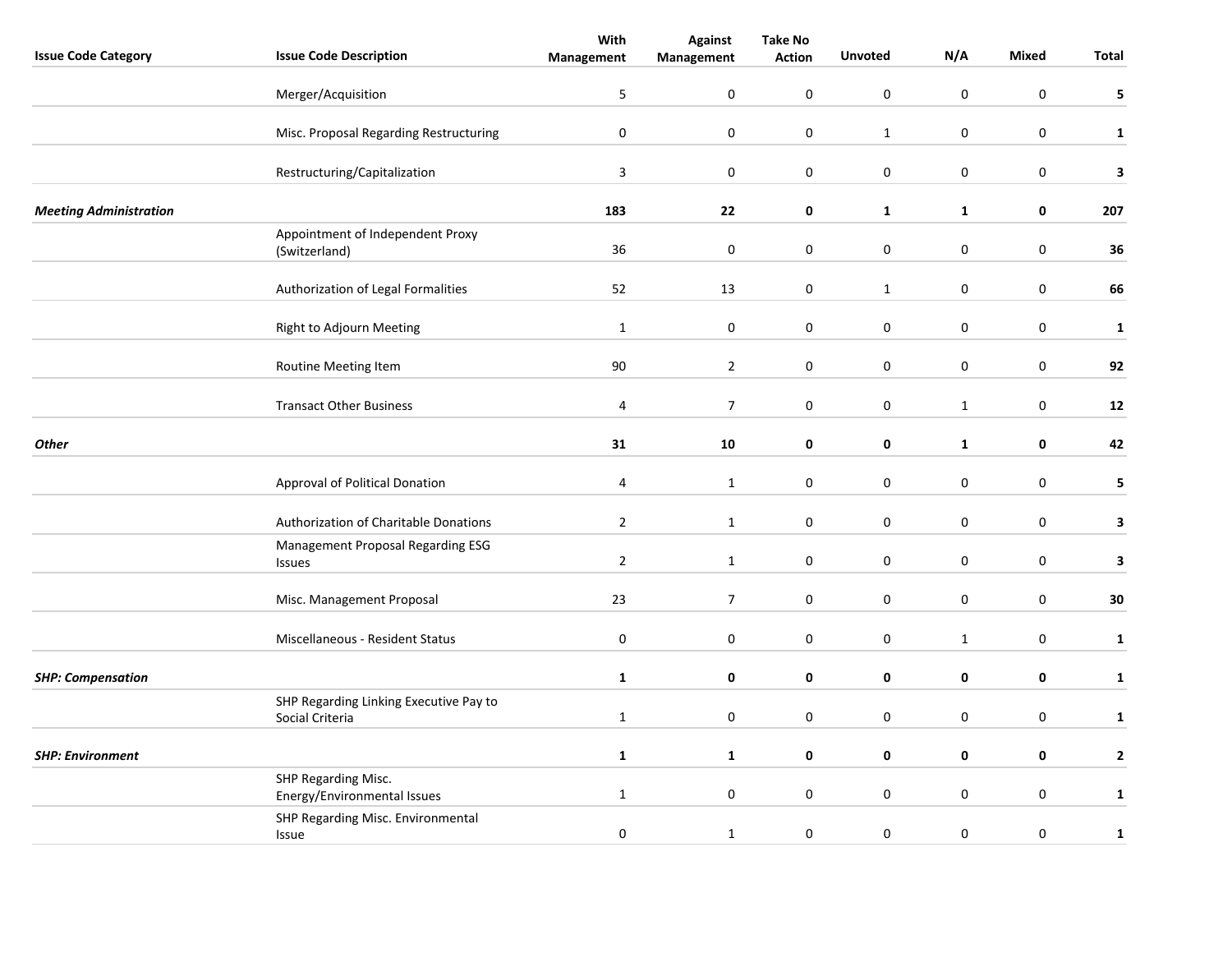| <b>Issue Code Category</b> | <b>Issue Code Description</b>                                   | With<br>Management | <b>Against</b><br>Management | <b>Take No</b><br>Action | <b>Unvoted</b> | N/A         | Mixed       | Total          |
|----------------------------|-----------------------------------------------------------------|--------------------|------------------------------|--------------------------|----------------|-------------|-------------|----------------|
| <b>SHP: Governance</b>     |                                                                 | 5                  | 4                            | $\mathbf 0$              | 0              | 1           | 0           | 10             |
|                            | SHP Regarding Board Composition                                 | 3                  | 0                            | 0                        | 0              | 1           | $\mathbf 0$ | 4              |
|                            | SHP Regarding Increase in<br>Dividend/Redistribution of Profits | 0                  | $\mathbf{1}$                 | $\mathbf 0$              | 0              | $\mathbf 0$ | 0           | 1              |
|                            | SHP Regarding Misc. Issue                                       |                    | 0                            | 0                        | 0              | 0           | $\mathbf 0$ |                |
|                            | SHP Regarding Misc. Meeting/Voting<br><b>Issue</b>              | 0                  | 1                            | $\mathbf 0$              | 0              | 0           | 0           | 1              |
|                            | SHP Regarding Removal of Director(s)                            | 1                  | 0                            | 0                        | 0              | 0           | $\mathbf 0$ | 1              |
|                            | SHP Regarding Right to Act by Written<br>Consent                | 0                  | $\overline{2}$               | 0                        | 0              | 0           | 0           | $\overline{2}$ |
| <b>SHP: Social</b>         |                                                                 | 0                  | 3                            | $\mathbf 0$              | 0              | 0           | 0           | 3              |
|                            | SHP Regarding Misc. Human Capital<br>Management                 | 0                  | $\overline{2}$               | 0                        | 0              | 0           | $\mathbf 0$ | $\overline{2}$ |
|                            | SHP Regarding Report on EEO                                     | 0                  | 1                            | 0                        | 0              | 0           | $\mathbf 0$ | 1              |

# Proposal Types – Votes Versus Policy

| <b>Issue Code Category</b>      | <b>Issue Code Description</b>                       | With<br><b>Policy</b> | Against<br><b>Policy</b> | Manual | <b>Take No</b><br><b>Action</b> | Unvoted      | N/A         | Mixed       | Total |
|---------------------------------|-----------------------------------------------------|-----------------------|--------------------------|--------|---------------------------------|--------------|-------------|-------------|-------|
| <b>Total for all Categories</b> |                                                     | 4524                  | 143                      | 1      | $\mathbf 0$                     | 22           | $\mathbf 0$ | 1           | 4691  |
| <b>Audit/Financials</b>         |                                                     | 672                   | 6                        | 0      | $\mathbf 0$                     | 3            | $\mathbf 0$ | 0           | 681   |
|                                 | Accounts and Reports (Bundled Issues)               | 26                    | 1                        | 0      | $\mathbf 0$                     | $\mathbf{1}$ | $\mathbf 0$ | $\mathbf 0$ | 28    |
|                                 | Allocation of Profits/Dividends                     | 237                   | $\mathbf{1}$             | 0      | $\mathbf 0$                     | 1            | $\mathbf 0$ | $\mathbf 0$ | 239   |
|                                 | Appointment of Auditor                              | 105                   | $\mathbf{1}$             | 0      | 0                               | 0            | $\mathbf 0$ | $\mathbf 0$ | 106   |
|                                 | Appointment of Auditor and Authority to<br>Set Fees | 28                    | 1                        | 0      | $\mathbf 0$                     | 0            | $\mathbf 0$ | $\mathbf 0$ | 29    |
|                                 | Approval of Non-Financial Reports                   | 33                    | 0                        | 0      | $\mathbf 0$                     | 0            | $\mathbf 0$ | $\mathbf 0$ | 33    |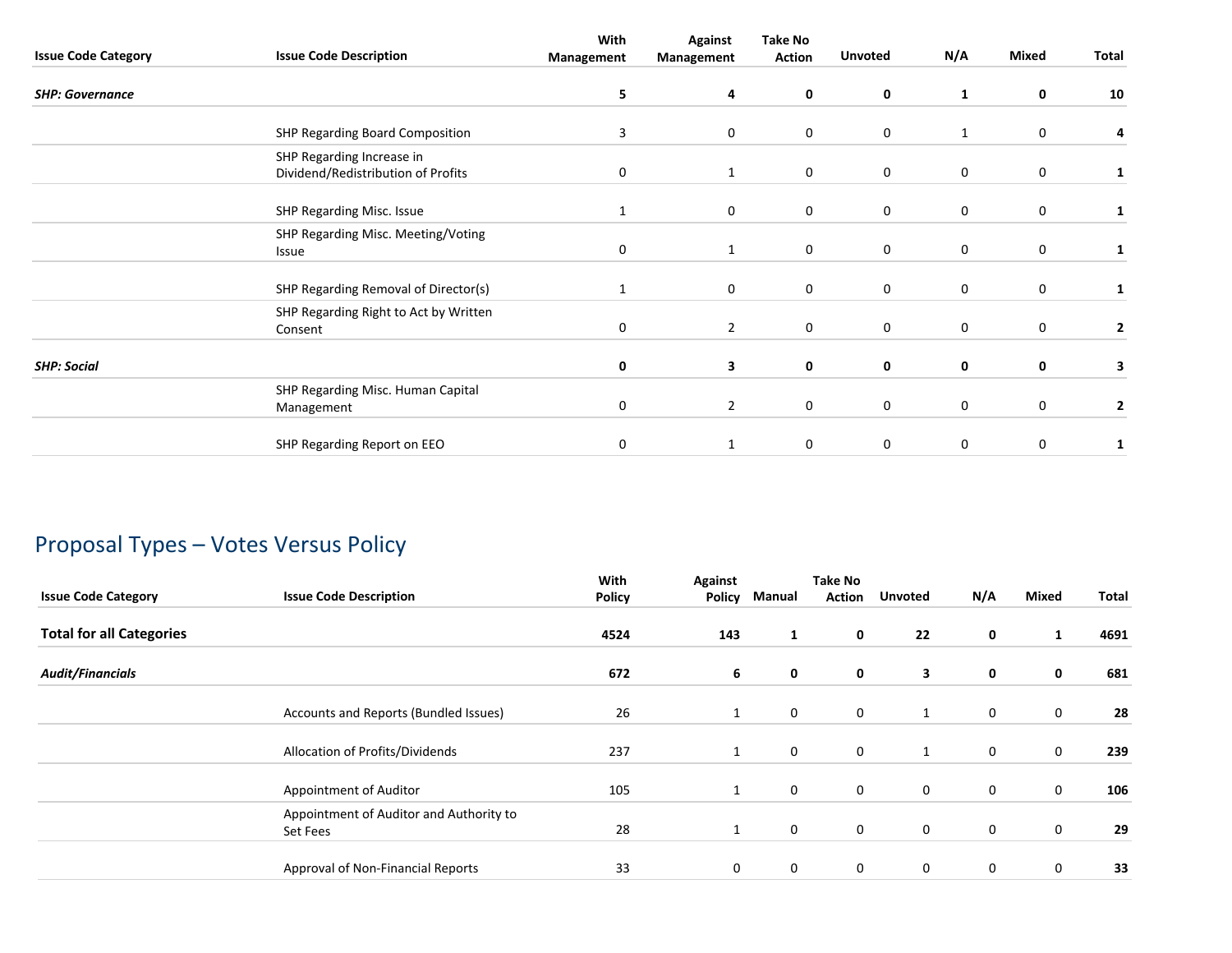|                            |                                                              | With           | <b>Against</b>   | <b>Take No</b>   |               |                |           |                  |                         |
|----------------------------|--------------------------------------------------------------|----------------|------------------|------------------|---------------|----------------|-----------|------------------|-------------------------|
| <b>Issue Code Category</b> | <b>Issue Code Description</b>                                | <b>Policy</b>  | <b>Policy</b>    | Manual           | <b>Action</b> | <b>Unvoted</b> | N/A       | <b>Mixed</b>     | <b>Total</b>            |
|                            | Approve Payment of Fees to Special                           |                |                  |                  |               |                |           |                  |                         |
|                            | Auditors                                                     | $\mathbf{1}$   | $\boldsymbol{0}$ | $\mathbf 0$      | 0             | 0              | $\pmb{0}$ | $\pmb{0}$        | $\mathbf{1}$            |
|                            |                                                              |                |                  |                  |               |                |           |                  |                         |
|                            | Authority to Set Auditor's Fees                              | 18             | $\pmb{0}$        | $\boldsymbol{0}$ | 0             | $\pmb{0}$      | $\pmb{0}$ | $\pmb{0}$        | 18                      |
|                            |                                                              |                |                  |                  |               |                |           |                  |                         |
|                            | Bonus Dividend/Bonus Share Issue                             | 6              | $\pmb{0}$        | $\boldsymbol{0}$ | 0             | $\pmb{0}$      | $\pmb{0}$ | $\boldsymbol{0}$ | $\bf 6$                 |
|                            |                                                              |                |                  |                  |               |                |           |                  |                         |
|                            | <b>Financial Statements</b>                                  | 181            | $\mathbf 2$      | $\boldsymbol{0}$ | 0             | $\mathbf{1}$   | $\pmb{0}$ | $\mathbf 0$      | 184                     |
|                            |                                                              |                |                  |                  |               |                |           |                  |                         |
|                            | Ratification of Alternate Auditor                            | $\overline{7}$ | $\pmb{0}$        | $\mathbf 0$      | 0             | 0              | 0         | $\pmb{0}$        | $\overline{\mathbf{z}}$ |
|                            |                                                              |                |                  |                  |               |                |           |                  |                         |
|                            | Ratification of Auditor                                      | 23             | 0                | 0                | 0             | 0              | 0         | 0                | 23                      |
|                            |                                                              |                |                  |                  |               |                |           |                  |                         |
|                            | Ratification of Auditor's Acts                               | $\mathbf{3}$   | $\pmb{0}$        | $\pmb{0}$        | 0             | 0              | 0         | $\pmb{0}$        | $\mathbf{3}$            |
|                            | Stock Dividend/Dividend Reinvestment                         | $\pmb{4}$      | $\pmb{0}$        | $\boldsymbol{0}$ | 0             | $\pmb{0}$      | $\pmb{0}$ | $\boldsymbol{0}$ |                         |
|                            |                                                              |                |                  |                  |               |                |           |                  | $\pmb{4}$               |
| <b>Board Related</b>       |                                                              | 2354           | 53               | 0                | 0             | 3              | 0         | 0                | 2410                    |
|                            |                                                              |                |                  |                  |               |                |           |                  |                         |
|                            | Approval of Committee<br>Guidelines/Appointment of Committee | $\bf 8$        | $\pmb{0}$        | $\pmb{0}$        | 0             | $\pmb{0}$      | $\pmb{0}$ | $\boldsymbol{0}$ | 8                       |
|                            |                                                              |                |                  |                  |               |                |           |                  |                         |
|                            | Approve Censor                                               | $\mathbf{1}$   | $\pmb{0}$        | $\boldsymbol{0}$ | 0             | $\pmb{0}$      | $\pmb{0}$ | $\pmb{0}$        | $\mathbf{1}$            |
|                            |                                                              |                |                  |                  |               |                |           |                  |                         |
|                            | Approve Special Auditor's Report                             | 23             | $\mathbf{1}$     | $\boldsymbol{0}$ | 0             | $\pmb{0}$      | 0         | $\mathbf 0$      | 24                      |
|                            |                                                              |                |                  |                  |               |                |           |                  |                         |
|                            | Approve Supervisory Council                                  | $\overline{4}$ | $\boldsymbol{0}$ | 0                | 0             | 0              | 0         | $\pmb{0}$        | 4                       |
|                            |                                                              |                |                  |                  |               |                |           |                  |                         |
|                            | <b>Board Size</b>                                            | 17             | $\pmb{0}$        | $\mathbf 0$      | 0             | $\pmb{0}$      | $\pmb{0}$ | $\pmb{0}$        | $17\,$                  |
|                            |                                                              |                |                  |                  |               |                |           |                  |                         |
|                            | Board Term Length                                            | $\mathbf{1}$   | $\pmb{0}$        | $\pmb{0}$        | 0             | 0              | 0         | $\pmb{0}$        | $\mathbf{1}$            |
|                            |                                                              |                |                  |                  |               |                |           |                  |                         |
|                            | Change in Board Size                                         | $\mathbf{1}$   | $\pmb{0}$        | $\boldsymbol{0}$ | $\pmb{0}$     | $\pmb{0}$      | $\pmb{0}$ | $\pmb{0}$        | $\mathbf{1}$            |
|                            |                                                              |                |                  |                  |               |                |           |                  |                         |
|                            | Election of Alternate Statutory Auditor                      | 31             | $\mathbf{1}$     | $\pmb{0}$        | 0             | $\pmb{0}$      | $\pmb{0}$ | $\boldsymbol{0}$ | 32                      |
|                            |                                                              |                |                  |                  |               |                |           |                  |                         |
|                            | <b>Election of Board Committee Members</b>                   | 177            | 4                | $\pmb{0}$        | 0             | $\pmb{0}$      | $\pmb{0}$ | $\pmb{0}$        | 181                     |
|                            |                                                              |                |                  |                  |               |                |           |                  |                         |
|                            | <b>Election of Directors</b>                                 | 1736           | 36               | $\pmb{0}$        | 0             | $\overline{2}$ | $\pmb{0}$ | $\pmb{0}$        | 1774                    |
|                            |                                                              |                |                  |                  |               |                |           |                  |                         |
|                            | Election of Directors (Slate)                                | $\,8\,$        | $\pmb{0}$        | $\boldsymbol{0}$ | $\pmb{0}$     | $\pmb{0}$      | $\pmb{0}$ | $\boldsymbol{0}$ | 8                       |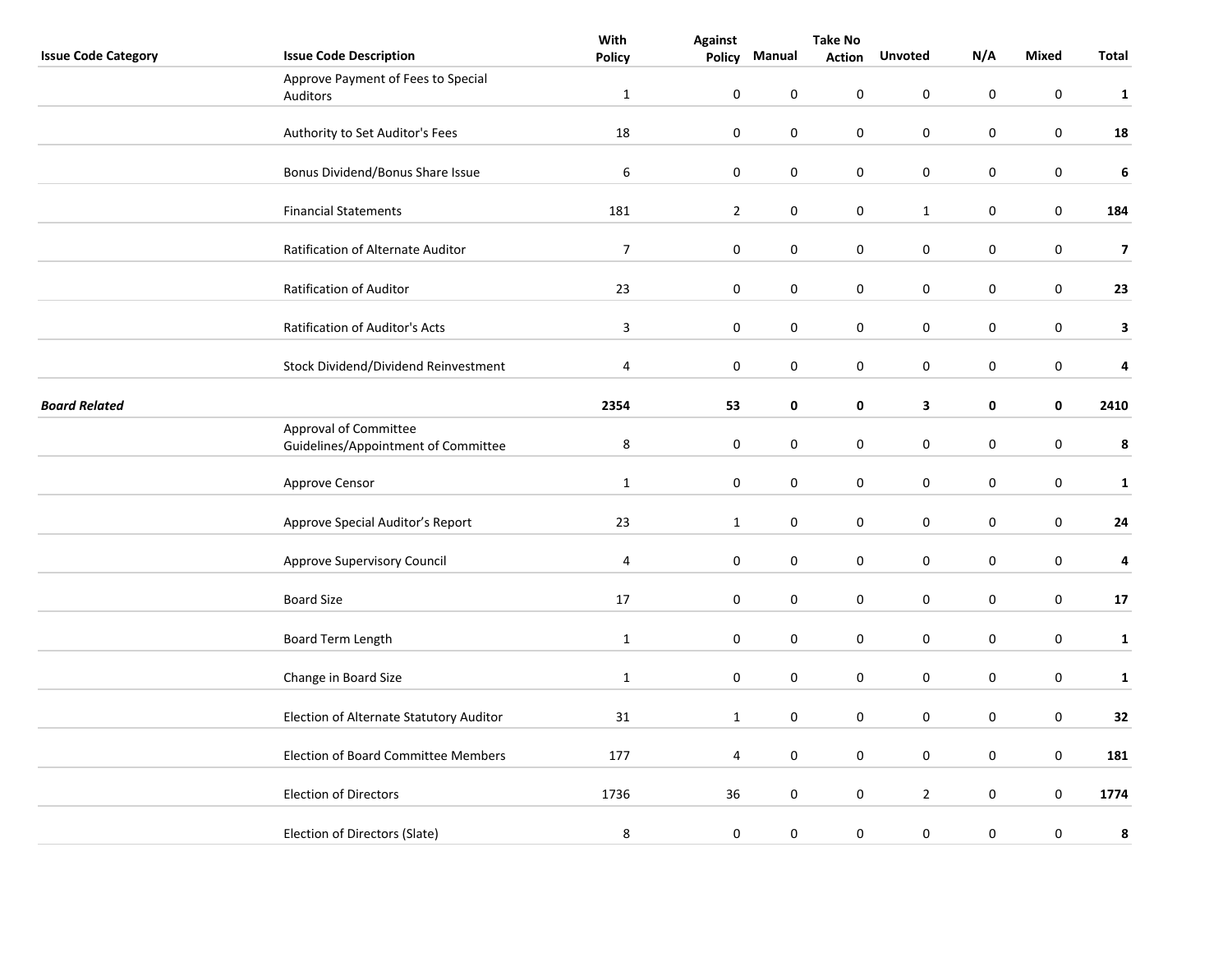|                            |                                                                    | With           | <b>Against</b>   |                  | <b>Take No</b> |                |             |                  |              |
|----------------------------|--------------------------------------------------------------------|----------------|------------------|------------------|----------------|----------------|-------------|------------------|--------------|
| <b>Issue Code Category</b> | <b>Issue Code Description</b>                                      | <b>Policy</b>  | Policy           | Manual           | <b>Action</b>  | <b>Unvoted</b> | N/A         | <b>Mixed</b>     | <b>Total</b> |
|                            | Election of Directors (Slate) Bundled with<br>Other Items          | 4              | $\boldsymbol{0}$ | 0                | $\pmb{0}$      | $\mathbf 0$    | $\pmb{0}$   | 0                | 4            |
|                            | Election of Minority or Preferred<br>Shareholder Nominee           | $\mathbf{1}$   | $\pmb{0}$        | $\boldsymbol{0}$ | $\pmb{0}$      | $\pmb{0}$      | $\pmb{0}$   | $\boldsymbol{0}$ | $\mathbf{1}$ |
|                            |                                                                    |                |                  |                  |                |                |             |                  |              |
|                            | Election of Non-Management Nominee                                 | $\overline{3}$ | $\pmb{0}$        | $\mathbf 0$      | $\pmb{0}$      | $\pmb{0}$      | $\pmb{0}$   | $\boldsymbol{0}$ | 3            |
|                            | <b>Election of Non-Principal Members</b><br>(Chairman, alternates) | 32             | $\mathbf{1}$     | 0                | $\pmb{0}$      | $\pmb{0}$      | $\pmb{0}$   | $\boldsymbol{0}$ | 33           |
|                            | Election of Shareholder or Institutional<br><b>Investor Slate</b>  | $\overline{3}$ | $\pmb{0}$        | $\pmb{0}$        | $\pmb{0}$      | $\pmb{0}$      | $\pmb{0}$   | $\boldsymbol{0}$ | $\mathbf{3}$ |
|                            |                                                                    |                |                  |                  |                |                |             |                  |              |
|                            | Election of Shareholder Representatives                            | $\mathbf{1}$   | $\mathbf 0$      | 0                | 0              | $\mathbf 0$    | 0           | 0                | $\mathbf{1}$ |
|                            | Election of Statutory Auditor Slate                                | $\mathbf{1}$   | $\mathbf{1}$     | $\pmb{0}$        | $\pmb{0}$      | $\pmb{0}$      | $\pmb{0}$   | $\pmb{0}$        | $\mathbf{2}$ |
|                            | <b>Election of Statutory Auditors</b>                              | 66             | 5                | $\pmb{0}$        | $\pmb{0}$      | $\pmb{0}$      | $\pmb{0}$   | $\pmb{0}$        | 71           |
|                            | Election of Supervisory Board                                      | 29             | $\mathbf{1}$     | 0                | $\pmb{0}$      | $\pmb{0}$      | $\pmb{0}$   | $\pmb{0}$        | 30           |
|                            | <b>Election of Supervisory Board Members</b><br>(Slate)            | $\mathbf{1}$   | 0                | 0                | 0              | $\mathbf 0$    | 0           | 0                | $\mathbf{1}$ |
|                            | Election of the Chair of Statutory                                 |                |                  |                  |                |                |             |                  |              |
|                            | Auditors                                                           | $\overline{2}$ | $\pmb{0}$        | 0                | 0              | 0              | 0           | 0                | $\mathbf{2}$ |
|                            | Indemnification of Directors/Officers                              | $\overline{4}$ | $\mathbf 0$      | $\mathbf 0$      | 0              | $\mathbf 0$    | 0           | $\mathbf 0$      | 4            |
|                            | Misc. Management Proposal Regarding<br><b>Board</b>                | 16             | $\mathbf 0$      | 0                | 0              | $\mathbf 0$    | $\mathbf 0$ | 0                | 16           |
|                            | Number of Statutory Auditors                                       | $\mathbf{1}$   | $\boldsymbol{0}$ | 0                | 0              | $\mathbf 0$    | 0           | $\pmb{0}$        | $\mathbf{1}$ |
|                            | Ratification of Board Acts - Legal                                 | 96             | $\mathbf{1}$     | 0                | $\pmb{0}$      | $\mathbf{1}$   | $\pmb{0}$   | $\pmb{0}$        | 98           |
|                            |                                                                    |                |                  |                  |                |                |             |                  |              |
|                            | Ratification of Co-Option of a Director                            | 11             | 0                | 0                | 0              | 0              | $\mathbf 0$ | 0                | 11           |
|                            | Ratification of Management Acts - Legal                            | 50             | $\mathbf 0$      | $\mathbf 0$      | 0              | $\mathbf 0$    | 0           | $\mathbf 0$      | 50           |
|                            | <b>Related Party Transactions</b>                                  | 22             | $\overline{2}$   | $\mathbf 0$      | 0              | $\mathbf 0$    | $\mathbf 0$ | $\pmb{0}$        | 24           |
|                            | Removal/Resignation of Director                                    | 4              | $\mathbf 0$      | 0                | 0              | $\mathbf 0$    | 0           | $\mathbf 0$      | 4            |
|                            |                                                                    |                |                  |                  |                |                |             |                  |              |
| <b>Capital Management</b>  |                                                                    | 355            | 26               | 0                | 0              | $\overline{2}$ | 0           | $\pmb{0}$        | 383          |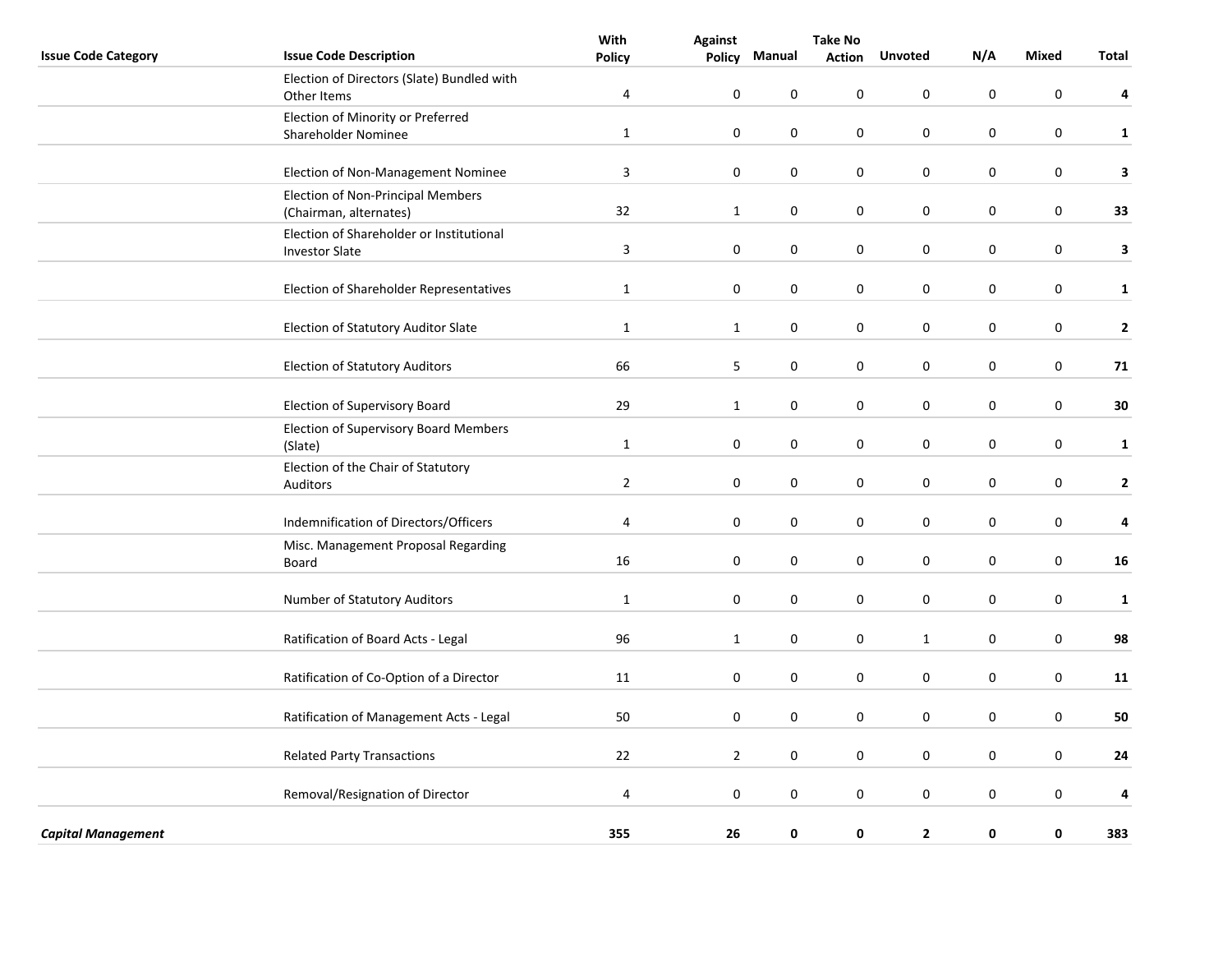|                            |                                                                               | With           | <b>Against</b>   |                  | <b>Take No</b>   |                  |                  |             |                         |  |
|----------------------------|-------------------------------------------------------------------------------|----------------|------------------|------------------|------------------|------------------|------------------|-------------|-------------------------|--|
| <b>Issue Code Category</b> | <b>Issue Code Description</b>                                                 | <b>Policy</b>  | Policy           | Manual           | <b>Action</b>    | <b>Unvoted</b>   | N/A              | Mixed       | Total                   |  |
|                            | Approval of Borrowing                                                         | $\mathbf{1}$   | 0                | $\mathbf 0$      | 0                | $\mathbf 0$      | $\mathbf 0$      | $\mathbf 0$ | 1                       |  |
|                            | Authority to Give Guarantees                                                  | 5              | $\boldsymbol{0}$ | $\boldsymbol{0}$ | 0                | $\boldsymbol{0}$ | $\boldsymbol{0}$ | $\bf{0}$    | 5                       |  |
|                            | Authority to Increase Capital in Case of<br>Exchange Offers (France)          | 4              | $\overline{2}$   | $\boldsymbol{0}$ | 0                | $\pmb{0}$        | $\pmb{0}$        | $\pmb{0}$   | $\boldsymbol{6}$        |  |
|                            | Authority to Increase Capital in<br>Consideration for Contributions in Kind ( | 11             | 3                | 0                | 0                | $\pmb{0}$        | $\pmb{0}$        | $\pmb{0}$   | 14                      |  |
|                            | Authority to Issue Shares and Convertible<br>Debt w or w/o Preemptive Rights  | $\overline{2}$ | 0                | $\mathbf 0$      | 0                | $\mathbf 0$      | $\mathbf 0$      | $\mathbf 0$ | $\overline{2}$          |  |
|                            | Authority to Issue Shares and Convertible<br>Debt w/ Preemptive Rights        | 14             | $\mathbf{2}$     | 0                | 0                | $\boldsymbol{0}$ | $\pmb{0}$        | $\bf{0}$    | 16                      |  |
|                            | Authority to Issue Shares and Convertible<br>Debt w/o Preemptive Rights       | 21             | 3                | $\boldsymbol{0}$ | 0                | $\boldsymbol{0}$ | $\pmb{0}$        | $\mathbf 0$ | 24                      |  |
|                            | Authority to Issue Shares w/ Preemptive<br>Rights                             | 16             | $\pmb{0}$        | $\pmb{0}$        | $\pmb{0}$        | $\pmb{0}$        | $\pmb{0}$        | $\pmb{0}$   | 16                      |  |
|                            | Authority to Issue Shares w/o<br><b>Preemptive Rights</b>                     | 42             | 4                | 0                | 0                | $\boldsymbol{0}$ | 0                | $\bf{0}$    | 46                      |  |
|                            | Authority to Issue Stock w/ or w/out<br>Preemptive Rights                     | 8              | $\mathbf{1}$     | $\pmb{0}$        | 0                | $\boldsymbol{0}$ | $\pmb{0}$        | $\pmb{0}$   | $\boldsymbol{9}$        |  |
|                            | Authority to Repurchase and Re-Issue<br><b>Shares</b>                         | 42             | $\mathbf{1}$     | 0                | 0                | $\mathbf{1}$     | $\pmb{0}$        | $\pmb{0}$   | 44                      |  |
|                            | Authority to Repurchase Preferred<br>Shares                                   | $\mathbf 1$    | 0                | $\mathbf 0$      | 0                | $\boldsymbol{0}$ | $\mathbf 0$      | $\pmb{0}$   | $\mathbf{1}$            |  |
|                            | Authority to Repurchase Shares                                                | 41             | 0                | $\boldsymbol{0}$ | 0                | $\mathbf 0$      | $\mathbf 0$      | $\mathbf 0$ | 41                      |  |
|                            | Authority to Set Offering Price of Shares                                     | 8              | $\mathbf{2}$     | $\mathbf 0$      | $\pmb{0}$        | $\mathbf 0$      | $\pmb{0}$        | $\mathbf 0$ | 10                      |  |
|                            | Authority to Trade in Company Stock                                           | $\mathbf{1}$   | 0                | $\boldsymbol{0}$ | 0                | $\boldsymbol{0}$ | $\pmb{0}$        | $\bf{0}$    | $\mathbf{1}$            |  |
|                            | Authorize Overallotment/Greenshoe                                             | 12             | $\overline{2}$   | $\boldsymbol{0}$ | 0                | $\pmb{0}$        | $\pmb{0}$        | $\bf{0}$    | 14                      |  |
|                            | Cancellation of Authorized Stock                                              | 28             | $\pmb{0}$        | $\pmb{0}$        | $\boldsymbol{0}$ | $\mathbf{1}$     | $\pmb{0}$        | $\pmb{0}$   | 29                      |  |
|                            | <b>Creation of New Share Class</b>                                            | $\overline{7}$ | 0                | $\mathbf 0$      | 0                | $\mathbf 0$      | $\mathbf 0$      | $\mathbf 0$ | $\overline{\mathbf{z}}$ |  |
|                            | Increase in Authorized Capital                                                | 22             | 5                | $\boldsymbol{0}$ | 0                | $\boldsymbol{0}$ | $\boldsymbol{0}$ | $\pmb{0}$   | 27                      |  |
|                            | Increase in Authorized Common Stock                                           | $\overline{2}$ | $\boldsymbol{0}$ | 0                | 0                | $\pmb{0}$        | $\pmb{0}$        | $\bf{0}$    | $\mathbf{2}$            |  |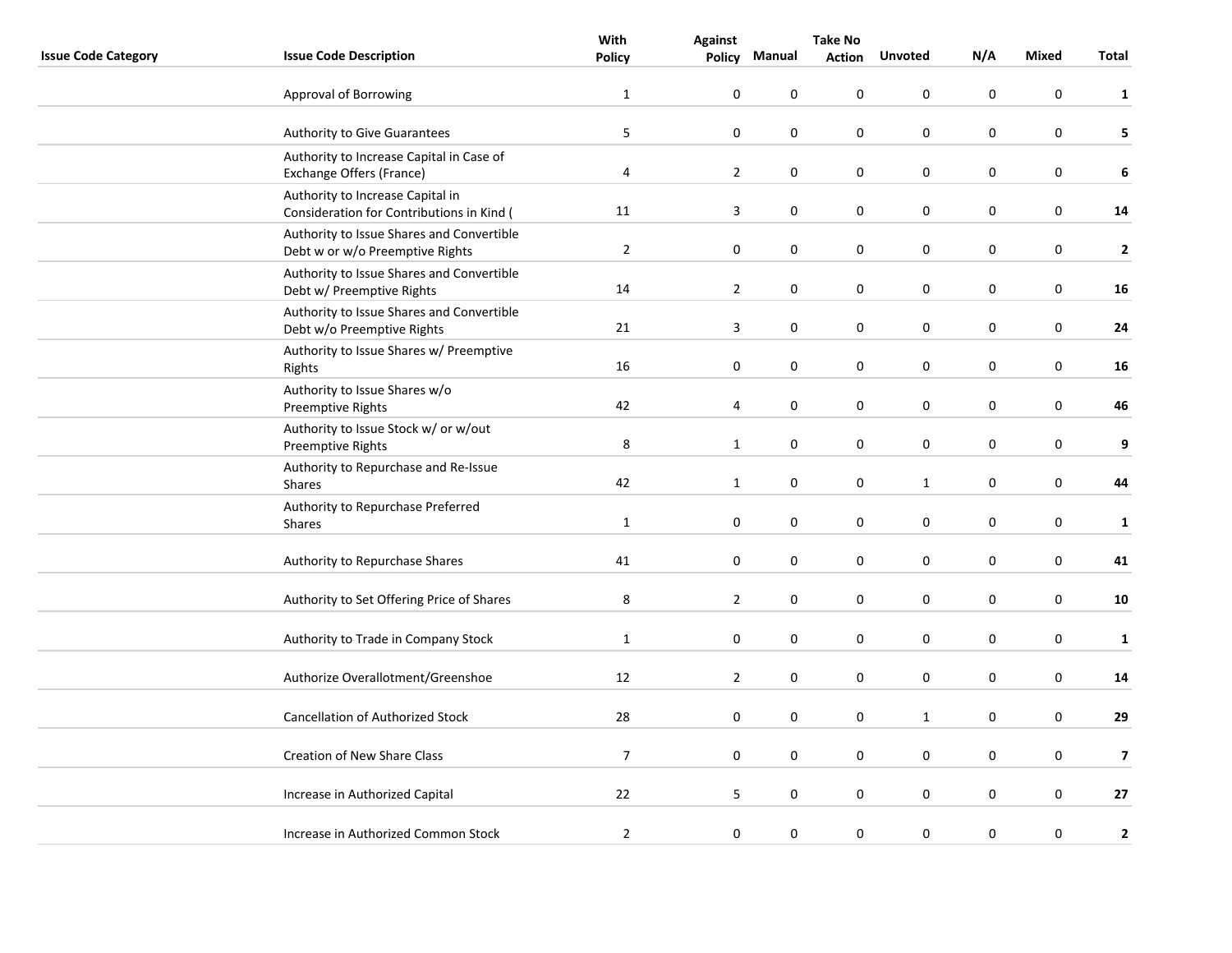|                                    |                                          | With<br><b>Against</b> |              |                  |               | <b>Take No</b>   |             |                  |                         |  |
|------------------------------------|------------------------------------------|------------------------|--------------|------------------|---------------|------------------|-------------|------------------|-------------------------|--|
| <b>Issue Code Category</b>         | <b>Issue Code Description</b>            | <b>Policy</b>          | Policy       | Manual           | <b>Action</b> | <b>Unvoted</b>   | N/A         | <b>Mixed</b>     | Total                   |  |
|                                    | Increase in/Authorization of Preferred   |                        |              |                  |               |                  |             |                  |                         |  |
|                                    | <b>Stock</b>                             | $\overline{2}$         | $\pmb{0}$    | 0                | 0             | 0                | $\pmb{0}$   | 0                | $\mathbf{2}$            |  |
|                                    |                                          |                        |              |                  |               |                  |             |                  |                         |  |
|                                    | <b>Issuance of Common Stock</b>          | $\mathbf{1}$           | $\mathbf 0$  | $\mathbf 0$      | 0             | 0                | $\mathbf 0$ | $\mathbf 0$      | $\mathbf{1}$            |  |
|                                    |                                          |                        |              |                  |               |                  |             |                  |                         |  |
|                                    | Issuance of Convertible Debt Instruments | $\mathbf{1}$           | $\mathbf{1}$ | $\pmb{0}$        | 0             | $\pmb{0}$        | 0           | $\pmb{0}$        | $\mathbf{2}$            |  |
|                                    |                                          |                        |              |                  |               |                  |             |                  |                         |  |
|                                    | Issuance of Debt Instruments             | $\overline{2}$         | $\pmb{0}$    | $\pmb{0}$        | 0             | $\pmb{0}$        | 0           | $\pmb{0}$        | $\mathbf{2}$            |  |
|                                    |                                          |                        |              |                  |               |                  |             |                  |                         |  |
|                                    | <b>Issuance of Repurchased Shares</b>    | 14                     | $\pmb{0}$    | $\boldsymbol{0}$ | 0             | $\boldsymbol{0}$ | $\pmb{0}$   | $\boldsymbol{0}$ | ${\bf 14}$              |  |
|                                    | Issuance of Stock w/ or w/out            |                        |              |                  |               |                  |             |                  |                         |  |
|                                    | Preemptive Rights                        | $\overline{2}$         | $\pmb{0}$    | $\boldsymbol{0}$ | 0             | $\boldsymbol{0}$ | $\mathbf 0$ | $\pmb{0}$        | $\mathbf{2}$            |  |
|                                    |                                          |                        |              |                  |               |                  |             |                  |                         |  |
|                                    | Issuance of Stock w/ Preemptive Rights   | $\overline{2}$         | $\pmb{0}$    | $\boldsymbol{0}$ | 0             | $\boldsymbol{0}$ | $\pmb{0}$   | $\boldsymbol{0}$ | $\mathbf{2}$            |  |
|                                    | Issuance of Stock w/out Preemptive       |                        |              |                  |               |                  |             |                  |                         |  |
|                                    | Rights                                   | 23                     | $\pmb{0}$    | 0                | 0             | $\pmb{0}$        | 0           | $\pmb{0}$        | 23                      |  |
|                                    | Issuance of Warrants w/o Preemptive      |                        |              |                  |               |                  |             |                  |                         |  |
|                                    | Rights                                   | $\mathbf 2$            | $\pmb{0}$    | $\pmb{0}$        | 0             | $\boldsymbol{0}$ | 0           | $\pmb{0}$        | $\mathbf{2}$            |  |
|                                    |                                          |                        |              |                  |               |                  |             |                  |                         |  |
|                                    | Limit to Capital Increase                | $\overline{7}$         | $\pmb{0}$    | $\boldsymbol{0}$ | 0             | $\boldsymbol{0}$ | $\pmb{0}$   | $\boldsymbol{0}$ | $\overline{\mathbf{z}}$ |  |
|                                    |                                          |                        |              |                  |               |                  |             |                  |                         |  |
|                                    | Misc. Proposal Regarding Capital         | $\overline{3}$         | $\pmb{0}$    | $\boldsymbol{0}$ | $\pmb{0}$     | $\boldsymbol{0}$ | $\pmb{0}$   | $\pmb{0}$        | $\mathbf{3}$            |  |
|                                    |                                          |                        |              |                  |               |                  |             |                  |                         |  |
|                                    | Reduction in Authorized Capital          | $\mathbf{1}$           | $\mathbf 0$  | $\mathbf 0$      | 0             | 0                | $\mathbf 0$ | $\mathbf 0$      | $\mathbf{1}$            |  |
|                                    |                                          |                        |              |                  |               |                  |             |                  |                         |  |
|                                    | Repurchase of Shares                     | $\overline{2}$         | $\pmb{0}$    | 0                | 0             | $\pmb{0}$        | 0           | $\pmb{0}$        | $\mathbf{2}$            |  |
|                                    |                                          |                        |              |                  |               |                  |             |                  |                         |  |
|                                    | <b>Stock Split</b>                       | $\overline{2}$         | $\pmb{0}$    | $\boldsymbol{0}$ | 0             | $\boldsymbol{0}$ | $\pmb{0}$   | $\boldsymbol{0}$ | $\mathbf{2}$            |  |
|                                    |                                          |                        |              |                  |               |                  |             |                  |                         |  |
|                                    | Use/Transfer of Reserves                 | $\overline{3}$         | $\pmb{0}$    | $\pmb{0}$        | 0             | $\pmb{0}$        | 0           | $\pmb{0}$        | 3                       |  |
| <b>Changes to Company Statutes</b> |                                          | 217                    |              |                  |               |                  |             |                  | 226                     |  |
|                                    |                                          |                        | 8            | 0                | 0             | $\mathbf 1$      | 0           | 0                |                         |  |
|                                    |                                          |                        |              |                  | $\mathbf 0$   |                  |             | $\pmb{0}$        |                         |  |
|                                    | Adoption of New Articles                 | 11                     | $\mathbf 0$  | $\mathbf 0$      |               | $\mathbf 0$      | $\mathbf 0$ |                  | 11                      |  |
|                                    |                                          |                        |              |                  |               |                  |             |                  |                         |  |
|                                    | Adoption of Shareholder Rights' Plan     | $\overline{2}$         | $\pmb{0}$    | 0                | 0             | 0                | 0           | $\pmb{0}$        | $\mathbf{2}$            |  |
|                                    | Amend Articles, Constitution, Bylaws -   |                        |              |                  |               |                  |             |                  |                         |  |
|                                    | <b>Bundled</b>                           | 64                     | $\mathbf{1}$ | $\boldsymbol{0}$ | 0             | $\pmb{0}$        | $\pmb{0}$   | $\boldsymbol{0}$ | 65                      |  |
|                                    |                                          |                        |              |                  |               |                  |             |                  |                         |  |
|                                    | Amendment to Shareholder Rights' Plan    | $\mathbf{1}$           | $\pmb{0}$    | $\boldsymbol{0}$ | $\pmb{0}$     | $\boldsymbol{0}$ | $\pmb{0}$   | $\boldsymbol{0}$ | $\mathbf{1}$            |  |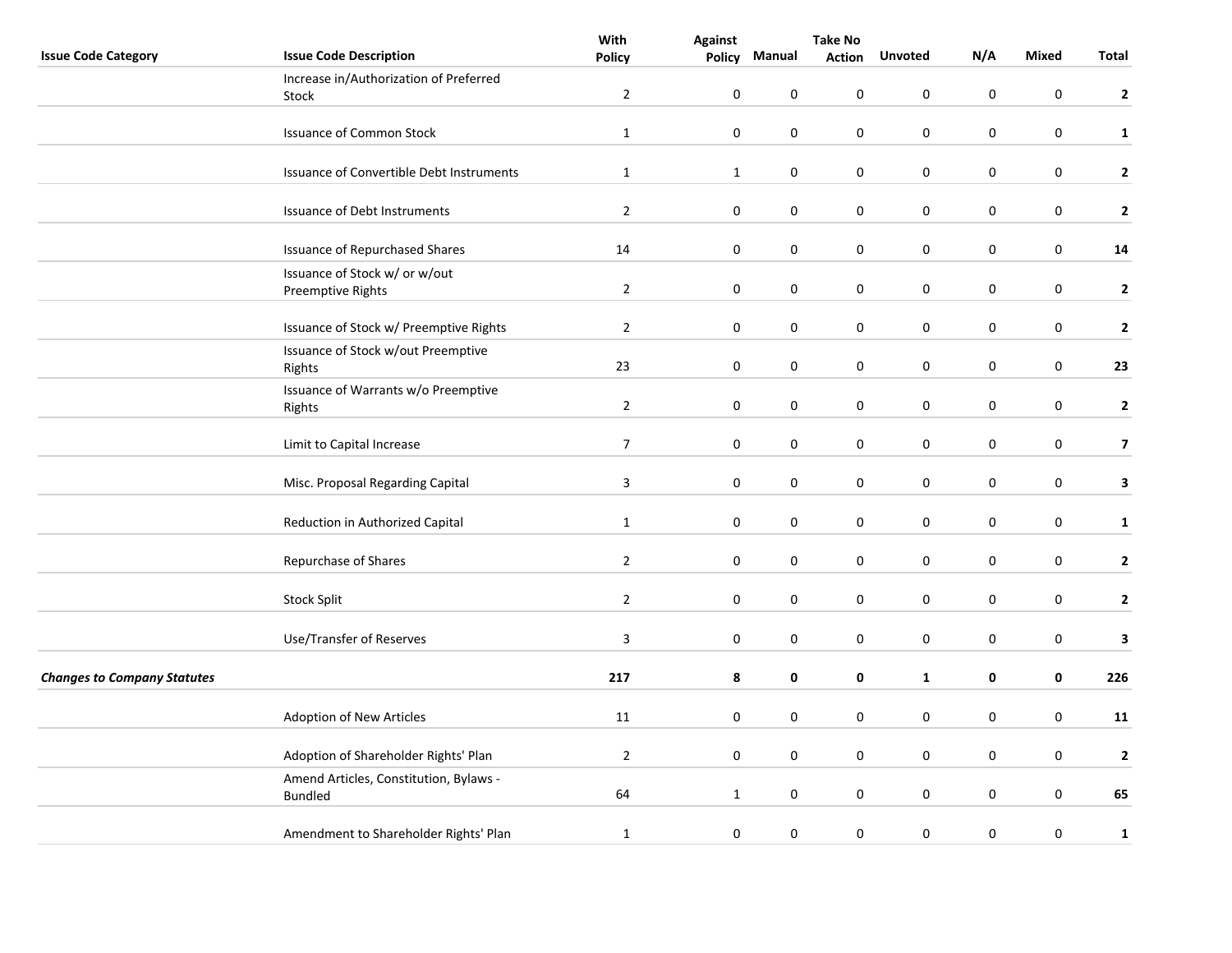|                            |                                                              | With           | <b>Against</b>   |                  | <b>Take No</b>   |                  |             |                  |              |
|----------------------------|--------------------------------------------------------------|----------------|------------------|------------------|------------------|------------------|-------------|------------------|--------------|
| <b>Issue Code Category</b> | <b>Issue Code Description</b>                                | <b>Policy</b>  | <b>Policy</b>    | Manual           | <b>Action</b>    | <b>Unvoted</b>   | N/A         | <b>Mixed</b>     | <b>Total</b> |
|                            | Amendments to Articles (Technical)                           | 41             | $\mathbf{1}$     | 0                | $\pmb{0}$        | $\mathbf{1}$     | $\pmb{0}$   | 0                | 43           |
|                            | Amendments to Articles, Constitution,<br><b>Bylaws</b>       | 48             | 3                | $\boldsymbol{0}$ | $\pmb{0}$        | $\pmb{0}$        | $\pmb{0}$   | $\boldsymbol{0}$ | 51           |
|                            | Amendments to Charter/Bylaw - Bundled                        | $\overline{2}$ | $\pmb{0}$        | $\boldsymbol{0}$ | $\pmb{0}$        | $\pmb{0}$        | $\pmb{0}$   | $\boldsymbol{0}$ | $\mathbf{2}$ |
|                            | Amendments to Procedural Rules                               | 32             | $\mathbf{1}$     | $\mathbf 0$      | 0                | 0                | 0           | 0                | 33           |
|                            | Authority to Set General Meeting Notice<br>Period at 14 Days | $\sqrt{5}$     | $\pmb{0}$        | 0                | $\boldsymbol{0}$ | 0                | $\mathbf 0$ | $\mathsf 0$      | 5            |
|                            | Change in State of Incorporation                             | $\mathbf{1}$   | $\pmb{0}$        | 0                | 0                | 0                | 0           | $\pmb{0}$        | $\mathbf{1}$ |
|                            | <b>Constitution of Procedural Rules</b>                      | $\overline{2}$ | $\pmb{0}$        | $\boldsymbol{0}$ | $\pmb{0}$        | $\pmb{0}$        | $\pmb{0}$   | $\boldsymbol{0}$ | $\mathbf{2}$ |
|                            | Elimination of Written Consent                               | $\mathbf{1}$   | $\pmb{0}$        | $\pmb{0}$        | $\pmb{0}$        | $\pmb{0}$        | $\pmb{0}$   | $\boldsymbol{0}$ | $\mathbf{1}$ |
|                            | Misc. Proposal Regarding Antitakeover<br>Devices             | 4              | $\overline{2}$   | $\mathbf 0$      | 0                | 0                | $\pmb{0}$   | $\mathbf 0$      | 6            |
|                            | Repeal of Classified Board                                   | $\mathbf 1$    | $\pmb{0}$        | $\pmb{0}$        | $\pmb{0}$        | $\pmb{0}$        | $\pmb{0}$   | $\boldsymbol{0}$ | $\mathbf{1}$ |
|                            | Restoration of Right to Call a Special<br>Meeting            | $\mathbf{1}$   | $\pmb{0}$        | 0                | $\pmb{0}$        | $\pmb{0}$        | $\pmb{0}$   | $\pmb{0}$        | $\mathbf{1}$ |
|                            | Waiving of Mandatory Takeover<br>Requirement                 | $\mathbf{1}$   | $\pmb{0}$        | $\boldsymbol{0}$ | $\pmb{0}$        | $\pmb{0}$        | $\pmb{0}$   | $\pmb{0}$        | $\mathbf 1$  |
| <b>Compensation</b>        |                                                              | 653            | 42               | 0                | $\pmb{0}$        | 11               | 0           | 0                | 706          |
|                            | Adoption of Employee Stock Purchase<br>Plan                  | $\overline{2}$ | $\pmb{0}$        | 0                | $\pmb{0}$        | 0                | $\pmb{0}$   | $\pmb{0}$        | $\mathbf{2}$ |
|                            | Adoption of Equity Compensation Plan                         | $\mathsf S$    | $\pmb{0}$        | $\boldsymbol{0}$ | $\pmb{0}$        | $\pmb{0}$        | $\pmb{0}$   | $\boldsymbol{0}$ | 5            |
|                            | Adoption of Restricted Stock Plan                            | 14             | $\mathbf{1}$     | $\boldsymbol{0}$ | $\pmb{0}$        | $\pmb{0}$        | $\pmb{0}$   | $\pmb{0}$        | 15           |
|                            | Advisory Vote on Executive<br>Compensation                   | 18             | $\pmb{0}$        | 0                | $\pmb{0}$        | $\pmb{0}$        | $\pmb{0}$   | $\mathsf 0$      | 18           |
|                            | Amendment to Equity Compensation<br>Plan                     | $\mathbf{1}$   | $\boldsymbol{0}$ | 0                | $\pmb{0}$        | 0                | 0           | $\pmb{0}$        | $\mathbf{1}$ |
|                            | Amendment to Restricted Stock Plan                           | $\mathbf 2$    | $\boldsymbol{0}$ | 0                | 0                | 0                | 0           | $\pmb{0}$        | $\mathbf{2}$ |
|                            | Amendment to Stock Option Plan                               | 21             | $\mathbf{1}$     | $\boldsymbol{0}$ | 0                | $\boldsymbol{0}$ | $\pmb{0}$   | $\pmb{0}$        | 22           |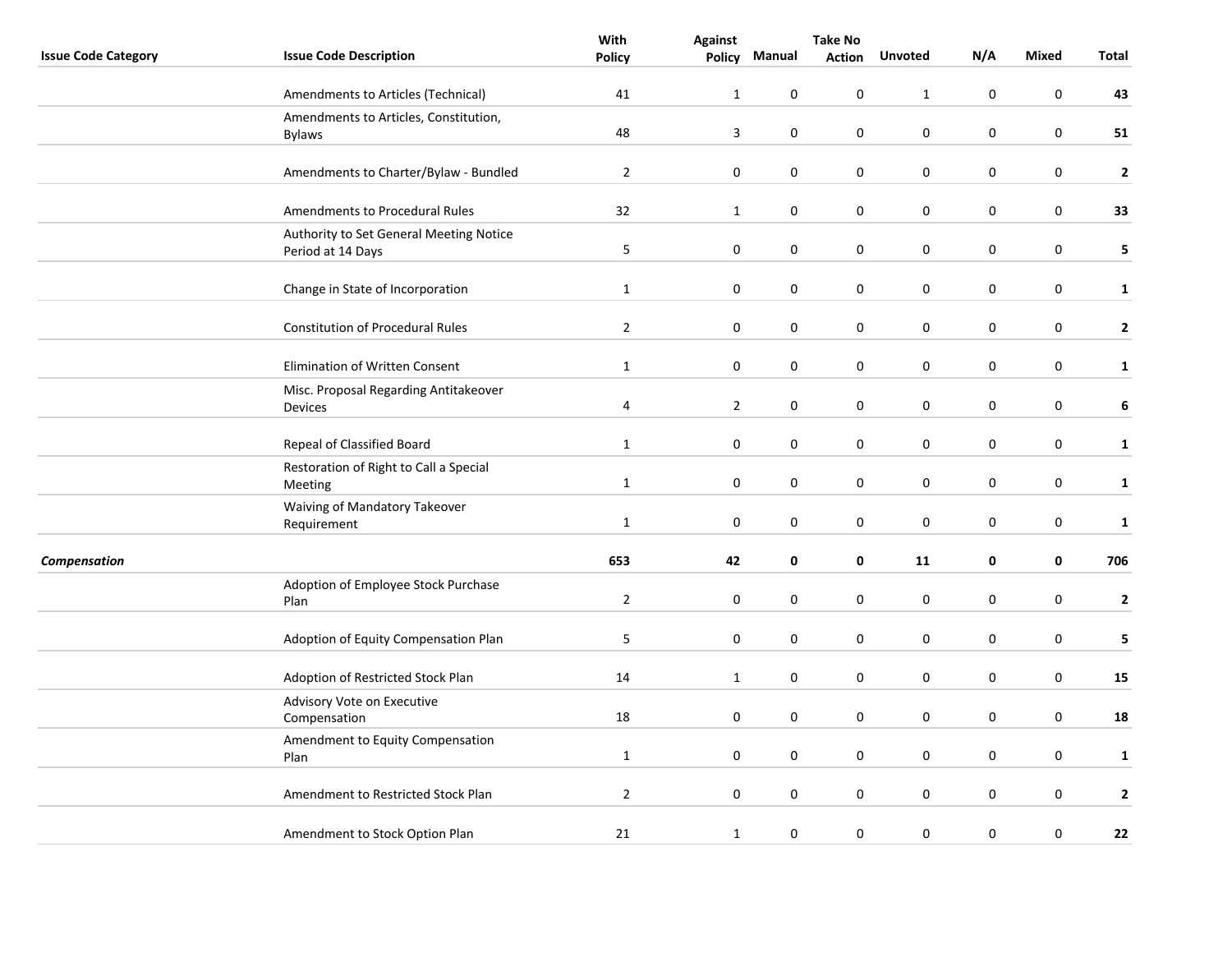|                            |                                                                  | With             |                | <b>Take No</b>   |                  |                  |                  |              |                         |
|----------------------------|------------------------------------------------------------------|------------------|----------------|------------------|------------------|------------------|------------------|--------------|-------------------------|
| <b>Issue Code Category</b> | <b>Issue Code Description</b>                                    | <b>Policy</b>    | Policy         | Manual           | <b>Action</b>    | <b>Unvoted</b>   | N/A              | <b>Mixed</b> | Total                   |
|                            | Bonus                                                            | 12               | $\pmb{0}$      | $\pmb{0}$        | $\pmb{0}$        | $\boldsymbol{0}$ | $\pmb{0}$        | $\pmb{0}$    | $12$                    |
|                            | Bonuses for Retiring Directors (JP)                              | $\overline{7}$   | $\pmb{0}$      | $\boldsymbol{0}$ | $\pmb{0}$        | $\boldsymbol{0}$ | $\boldsymbol{0}$ | $\bf{0}$     | $\overline{\mathbf{z}}$ |
|                            | <b>Bonuses for Retiring Statutory Auditors</b><br>(JP)           | $\mathbf{1}$     | $\pmb{0}$      | $\mathbf 0$      | $\pmb{0}$        | $\mathbf 0$      | $\mathbf 0$      | $\mathbf 0$  | $\mathbf{1}$            |
|                            | Capital Proposal to Implement Equity<br><b>Compensation Plan</b> | 28               | 9              | $\boldsymbol{0}$ | $\boldsymbol{0}$ | $\mathbf{1}$     | $\pmb{0}$        | $\pmb{0}$    | 38                      |
|                            | Directors' Fees                                                  | 63               | $\pmb{0}$      | $\pmb{0}$        | $\pmb{0}$        | $\overline{2}$   | $\pmb{0}$        | $\pmb{0}$    | 65                      |
|                            | Directors' Fees & Audit Fees                                     | $\overline{2}$   | $\pmb{0}$      | $\boldsymbol{0}$ | $\pmb{0}$        | $\boldsymbol{0}$ | 0                | $\bf{0}$     | $\overline{2}$          |
|                            | <b>Employment Agreement</b>                                      | $\overline{2}$   | $\pmb{0}$      | $\pmb{0}$        | $\pmb{0}$        | $\pmb{0}$        | $\pmb{0}$        | $\pmb{0}$    | $\overline{2}$          |
|                            | <b>Exchange/Reprice Options</b>                                  | $\pmb{0}$        | $\pmb{0}$      | $\boldsymbol{0}$ | $\pmb{0}$        | $\mathbf{1}$     | 0                | $\pmb{0}$    | $\mathbf 1$             |
|                            | Misc. Proposal Regarding Compensation                            | 26               | $\overline{2}$ | $\pmb{0}$        | $\pmb{0}$        | $\mathbf 1$      | $\pmb{0}$        | $\pmb{0}$    | 29                      |
|                            | Non-Executive Remuneration Policy<br>(Forward-Looking)           | 106              | 0              | $\boldsymbol{0}$ | $\mathbf 0$      | $\overline{2}$   | $\mathbf 0$      | $\bf{0}$     | 108                     |
|                            | Remuneration Policy (Forward-Looking)                            | 115              | 9              | $\mathbf 0$      | 0                | $\mathbf{1}$     | $\mathbf 0$      | $\mathbf 0$  | 125                     |
|                            | Remuneration Report (Retrospective)                              | 137              | 17             | $\pmb{0}$        | $\pmb{0}$        | $\mathbf{1}$     | $\pmb{0}$        | $\pmb{0}$    | 155                     |
|                            | Say When on Pay                                                  | $\mathbf{1}$     | 0              | $\boldsymbol{0}$ | $\pmb{0}$        | $\pmb{0}$        | 0                | $\pmb{0}$    | 1                       |
|                            | <b>Statutory Auditors' Fees</b>                                  | $\mathsf S$      | 0              | $\boldsymbol{0}$ | $\pmb{0}$        | $\boldsymbol{0}$ | $\pmb{0}$        | $\bf{0}$     | 5                       |
|                            | <b>Stock Option Grants</b>                                       | 25               | $\pmb{0}$      | $\pmb{0}$        | $\mathbf 0$      | $\pmb{0}$        | $\pmb{0}$        | $\pmb{0}$    | 25                      |
|                            | <b>Stock Option Plan</b>                                         | 24               | $\overline{2}$ | $\boldsymbol{0}$ | 0                | $\overline{2}$   | 0                | $\pmb{0}$    | 28                      |
|                            | <b>Stock Purchase Plan</b>                                       | 21               | $\mathbf 1$    | $\pmb{0}$        | $\pmb{0}$        | $\pmb{0}$        | $\pmb{0}$        | $\pmb{0}$    | 22                      |
|                            | Supervisory Board/ Corp Assembly Fees                            | $\boldsymbol{6}$ | $\pmb{0}$      | $\pmb{0}$        | $\pmb{0}$        | $\pmb{0}$        | $\pmb{0}$        | $\pmb{0}$    | $\boldsymbol{6}$        |
|                            | Trust Type Equity Plans (JP)                                     | 9                | 0              | $\boldsymbol{0}$ | $\boldsymbol{0}$ | $\boldsymbol{0}$ | $\pmb{0}$        | $\pmb{0}$    | 9                       |
| M&A                        |                                                                  | 18               | 0              | 0                | 0                | $\mathbf{1}$     | $\pmb{0}$        | $\mathbf{1}$ | 20                      |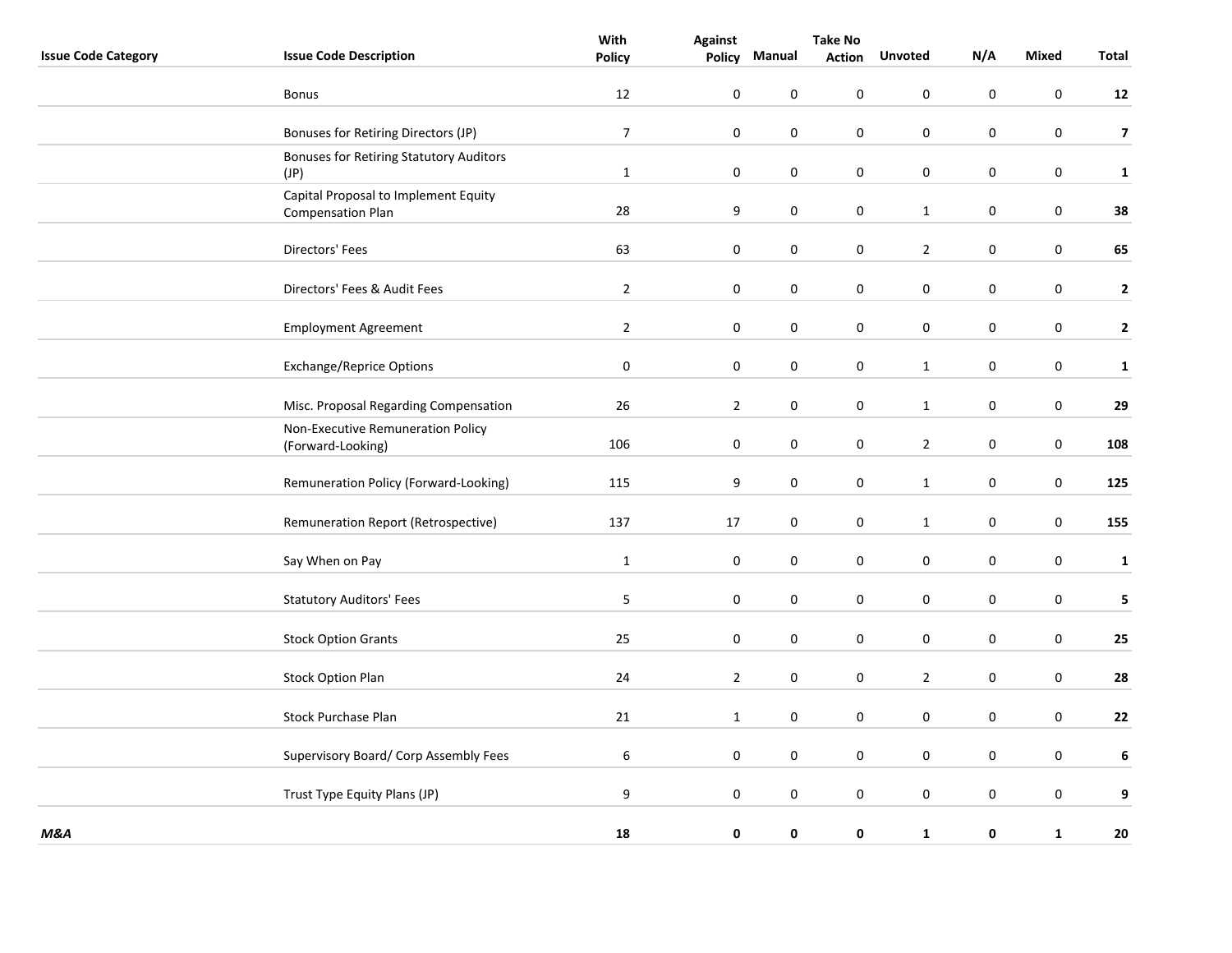| <b>Issue Code Description</b><br><b>Mixed</b><br><b>Total</b><br><b>Policy</b><br>Policy<br>Manual<br><b>Action</b><br><b>Unvoted</b><br>$\mathbf 0$<br>Divestiture/Spin-off<br>$\overline{4}$<br>0<br>$\mathbf 0$<br>0<br>$\pmb{0}$<br>$\mathbf 1$<br>Intra-company Contracts/Control<br>5<br>$\pmb{0}$<br>$\boldsymbol{0}$<br>0<br>0<br>0<br>$\pmb{0}$<br>Agreements<br>Liquidation<br>$\mathbf{1}$<br>$\pmb{0}$<br>$\mathbf 0$<br>$\pmb{0}$<br>0<br>$\mathbf 0$<br>$\pmb{0}$<br>$\mathsf S$<br>$\pmb{0}$<br>$\pmb{0}$<br>$\pmb{0}$<br>$\pmb{0}$<br>$\boldsymbol{0}$<br>Merger/Acquisition<br>$\boldsymbol{0}$<br>$\pmb{0}$<br>$\pmb{0}$<br>$\pmb{0}$<br>$\pmb{0}$<br>$\pmb{0}$<br>$\boldsymbol{0}$<br>Misc. Proposal Regarding Restructuring<br>$\mathbf 1$<br>Restructuring/Capitalization<br>$\overline{3}$<br>0<br>0<br>0<br>0<br>0<br>$\pmb{0}$<br>200<br>$\bf 6$<br>0<br>$\pmb{0}$<br>207<br><b>Meeting Administration</b><br>0<br>$\mathbf{1}$<br>0<br>Appointment of Independent Proxy<br>$\pmb{0}$<br>36<br>$\pmb{0}$<br>$\boldsymbol{0}$<br>$\pmb{0}$<br>$\pmb{0}$<br>$\pmb{0}$<br>36<br>(Switzerland)<br>Authorization of Legal Formalities<br>63<br>$\overline{2}$<br>$\pmb{0}$<br>$\pmb{0}$<br>$\pmb{0}$<br>$\boldsymbol{0}$<br>$\mathbf 1$<br>$\pmb{0}$<br>$\pmb{0}$<br>$\pmb{0}$<br>$\mathbf{1}$<br>0<br>0<br>0<br>Right to Adjourn Meeting<br>92<br>0<br>0<br>0<br>0<br>0<br>0<br>Routine Meeting Item<br>92<br>8<br>$\pmb{0}$<br>$\pmb{0}$<br>$\pmb{0}$<br>$\pmb{0}$<br><b>Transact Other Business</b><br>$\overline{4}$<br>$\pmb{0}$<br>12<br>39<br>$\pmb{0}$<br><b>Other</b><br>$\overline{2}$<br>0<br>0<br>0<br>42<br>$\mathbf{1}$<br>Approval of Political Donation<br>$\sqrt{4}$<br>$\mathbf{1}$<br>$\pmb{0}$<br>0<br>0<br>0<br>$\pmb{0}$<br>$\mathsf 3$<br>$\mathbf 0$<br>$\pmb{0}$<br>$\pmb{0}$<br>$\pmb{0}$<br>$\pmb{0}$<br>$\pmb{0}$<br>Authorization of Charitable Donations<br>Management Proposal Regarding ESG<br>$\overline{3}$<br>$\pmb{0}$<br>$\pmb{0}$<br>$\boldsymbol{0}$<br>$\pmb{0}$<br>$\pmb{0}$<br>0<br>Issues<br>29<br>$\boldsymbol{0}$<br>$\pmb{0}$<br>$\pmb{0}$<br>$\pmb{0}$<br>$\pmb{0}$<br>30<br>Misc. Management Proposal<br>$\mathbf{1}$<br>$\pmb{0}$<br>$\pmb{0}$<br>$\pmb{0}$<br>$\pmb{0}$<br>$\pmb{0}$<br>$\boldsymbol{0}$<br>Miscellaneous - Resident Status<br>$\mathbf{1}$<br>$\mathbf 0$<br>0<br>0<br>0<br>0<br>$\pmb{0}$<br><b>SHP: Compensation</b><br>$\mathbf{1}$<br>$\mathbf{1}$<br>SHP Regarding Linking Executive Pay to<br>$\pmb{0}$<br>$\pmb{0}$<br>$\pmb{0}$<br>$\pmb{0}$<br>$\mathbf{1}$<br>$\mathbf 0$<br>$\mathbf 0$<br>$\mathbf 1$<br>Social Criteria |                            | With | <b>Take No</b> |  |  |     |  |              |
|----------------------------------------------------------------------------------------------------------------------------------------------------------------------------------------------------------------------------------------------------------------------------------------------------------------------------------------------------------------------------------------------------------------------------------------------------------------------------------------------------------------------------------------------------------------------------------------------------------------------------------------------------------------------------------------------------------------------------------------------------------------------------------------------------------------------------------------------------------------------------------------------------------------------------------------------------------------------------------------------------------------------------------------------------------------------------------------------------------------------------------------------------------------------------------------------------------------------------------------------------------------------------------------------------------------------------------------------------------------------------------------------------------------------------------------------------------------------------------------------------------------------------------------------------------------------------------------------------------------------------------------------------------------------------------------------------------------------------------------------------------------------------------------------------------------------------------------------------------------------------------------------------------------------------------------------------------------------------------------------------------------------------------------------------------------------------------------------------------------------------------------------------------------------------------------------------------------------------------------------------------------------------------------------------------------------------------------------------------------------------------------------------------------------------------------------------------------------------------------------------------------------------------------------------------------------------------------------------------------------------|----------------------------|------|----------------|--|--|-----|--|--------------|
|                                                                                                                                                                                                                                                                                                                                                                                                                                                                                                                                                                                                                                                                                                                                                                                                                                                                                                                                                                                                                                                                                                                                                                                                                                                                                                                                                                                                                                                                                                                                                                                                                                                                                                                                                                                                                                                                                                                                                                                                                                                                                                                                                                                                                                                                                                                                                                                                                                                                                                                                                                                                                            | <b>Issue Code Category</b> |      |                |  |  | N/A |  |              |
|                                                                                                                                                                                                                                                                                                                                                                                                                                                                                                                                                                                                                                                                                                                                                                                                                                                                                                                                                                                                                                                                                                                                                                                                                                                                                                                                                                                                                                                                                                                                                                                                                                                                                                                                                                                                                                                                                                                                                                                                                                                                                                                                                                                                                                                                                                                                                                                                                                                                                                                                                                                                                            |                            |      |                |  |  |     |  | 5            |
|                                                                                                                                                                                                                                                                                                                                                                                                                                                                                                                                                                                                                                                                                                                                                                                                                                                                                                                                                                                                                                                                                                                                                                                                                                                                                                                                                                                                                                                                                                                                                                                                                                                                                                                                                                                                                                                                                                                                                                                                                                                                                                                                                                                                                                                                                                                                                                                                                                                                                                                                                                                                                            |                            |      |                |  |  |     |  |              |
|                                                                                                                                                                                                                                                                                                                                                                                                                                                                                                                                                                                                                                                                                                                                                                                                                                                                                                                                                                                                                                                                                                                                                                                                                                                                                                                                                                                                                                                                                                                                                                                                                                                                                                                                                                                                                                                                                                                                                                                                                                                                                                                                                                                                                                                                                                                                                                                                                                                                                                                                                                                                                            |                            |      |                |  |  |     |  | 5            |
|                                                                                                                                                                                                                                                                                                                                                                                                                                                                                                                                                                                                                                                                                                                                                                                                                                                                                                                                                                                                                                                                                                                                                                                                                                                                                                                                                                                                                                                                                                                                                                                                                                                                                                                                                                                                                                                                                                                                                                                                                                                                                                                                                                                                                                                                                                                                                                                                                                                                                                                                                                                                                            |                            |      |                |  |  |     |  |              |
|                                                                                                                                                                                                                                                                                                                                                                                                                                                                                                                                                                                                                                                                                                                                                                                                                                                                                                                                                                                                                                                                                                                                                                                                                                                                                                                                                                                                                                                                                                                                                                                                                                                                                                                                                                                                                                                                                                                                                                                                                                                                                                                                                                                                                                                                                                                                                                                                                                                                                                                                                                                                                            |                            |      |                |  |  |     |  | $\mathbf{1}$ |
|                                                                                                                                                                                                                                                                                                                                                                                                                                                                                                                                                                                                                                                                                                                                                                                                                                                                                                                                                                                                                                                                                                                                                                                                                                                                                                                                                                                                                                                                                                                                                                                                                                                                                                                                                                                                                                                                                                                                                                                                                                                                                                                                                                                                                                                                                                                                                                                                                                                                                                                                                                                                                            |                            |      |                |  |  |     |  | 5            |
|                                                                                                                                                                                                                                                                                                                                                                                                                                                                                                                                                                                                                                                                                                                                                                                                                                                                                                                                                                                                                                                                                                                                                                                                                                                                                                                                                                                                                                                                                                                                                                                                                                                                                                                                                                                                                                                                                                                                                                                                                                                                                                                                                                                                                                                                                                                                                                                                                                                                                                                                                                                                                            |                            |      |                |  |  |     |  | $\mathbf{1}$ |
|                                                                                                                                                                                                                                                                                                                                                                                                                                                                                                                                                                                                                                                                                                                                                                                                                                                                                                                                                                                                                                                                                                                                                                                                                                                                                                                                                                                                                                                                                                                                                                                                                                                                                                                                                                                                                                                                                                                                                                                                                                                                                                                                                                                                                                                                                                                                                                                                                                                                                                                                                                                                                            |                            |      |                |  |  |     |  | $\mathbf{3}$ |
|                                                                                                                                                                                                                                                                                                                                                                                                                                                                                                                                                                                                                                                                                                                                                                                                                                                                                                                                                                                                                                                                                                                                                                                                                                                                                                                                                                                                                                                                                                                                                                                                                                                                                                                                                                                                                                                                                                                                                                                                                                                                                                                                                                                                                                                                                                                                                                                                                                                                                                                                                                                                                            |                            |      |                |  |  |     |  |              |
|                                                                                                                                                                                                                                                                                                                                                                                                                                                                                                                                                                                                                                                                                                                                                                                                                                                                                                                                                                                                                                                                                                                                                                                                                                                                                                                                                                                                                                                                                                                                                                                                                                                                                                                                                                                                                                                                                                                                                                                                                                                                                                                                                                                                                                                                                                                                                                                                                                                                                                                                                                                                                            |                            |      |                |  |  |     |  |              |
|                                                                                                                                                                                                                                                                                                                                                                                                                                                                                                                                                                                                                                                                                                                                                                                                                                                                                                                                                                                                                                                                                                                                                                                                                                                                                                                                                                                                                                                                                                                                                                                                                                                                                                                                                                                                                                                                                                                                                                                                                                                                                                                                                                                                                                                                                                                                                                                                                                                                                                                                                                                                                            |                            |      |                |  |  |     |  |              |
|                                                                                                                                                                                                                                                                                                                                                                                                                                                                                                                                                                                                                                                                                                                                                                                                                                                                                                                                                                                                                                                                                                                                                                                                                                                                                                                                                                                                                                                                                                                                                                                                                                                                                                                                                                                                                                                                                                                                                                                                                                                                                                                                                                                                                                                                                                                                                                                                                                                                                                                                                                                                                            |                            |      |                |  |  |     |  | 66           |
|                                                                                                                                                                                                                                                                                                                                                                                                                                                                                                                                                                                                                                                                                                                                                                                                                                                                                                                                                                                                                                                                                                                                                                                                                                                                                                                                                                                                                                                                                                                                                                                                                                                                                                                                                                                                                                                                                                                                                                                                                                                                                                                                                                                                                                                                                                                                                                                                                                                                                                                                                                                                                            |                            |      |                |  |  |     |  | $\mathbf{1}$ |
|                                                                                                                                                                                                                                                                                                                                                                                                                                                                                                                                                                                                                                                                                                                                                                                                                                                                                                                                                                                                                                                                                                                                                                                                                                                                                                                                                                                                                                                                                                                                                                                                                                                                                                                                                                                                                                                                                                                                                                                                                                                                                                                                                                                                                                                                                                                                                                                                                                                                                                                                                                                                                            |                            |      |                |  |  |     |  |              |
|                                                                                                                                                                                                                                                                                                                                                                                                                                                                                                                                                                                                                                                                                                                                                                                                                                                                                                                                                                                                                                                                                                                                                                                                                                                                                                                                                                                                                                                                                                                                                                                                                                                                                                                                                                                                                                                                                                                                                                                                                                                                                                                                                                                                                                                                                                                                                                                                                                                                                                                                                                                                                            |                            |      |                |  |  |     |  |              |
|                                                                                                                                                                                                                                                                                                                                                                                                                                                                                                                                                                                                                                                                                                                                                                                                                                                                                                                                                                                                                                                                                                                                                                                                                                                                                                                                                                                                                                                                                                                                                                                                                                                                                                                                                                                                                                                                                                                                                                                                                                                                                                                                                                                                                                                                                                                                                                                                                                                                                                                                                                                                                            |                            |      |                |  |  |     |  |              |
|                                                                                                                                                                                                                                                                                                                                                                                                                                                                                                                                                                                                                                                                                                                                                                                                                                                                                                                                                                                                                                                                                                                                                                                                                                                                                                                                                                                                                                                                                                                                                                                                                                                                                                                                                                                                                                                                                                                                                                                                                                                                                                                                                                                                                                                                                                                                                                                                                                                                                                                                                                                                                            |                            |      |                |  |  |     |  | 5            |
|                                                                                                                                                                                                                                                                                                                                                                                                                                                                                                                                                                                                                                                                                                                                                                                                                                                                                                                                                                                                                                                                                                                                                                                                                                                                                                                                                                                                                                                                                                                                                                                                                                                                                                                                                                                                                                                                                                                                                                                                                                                                                                                                                                                                                                                                                                                                                                                                                                                                                                                                                                                                                            |                            |      |                |  |  |     |  | $\mathbf{3}$ |
|                                                                                                                                                                                                                                                                                                                                                                                                                                                                                                                                                                                                                                                                                                                                                                                                                                                                                                                                                                                                                                                                                                                                                                                                                                                                                                                                                                                                                                                                                                                                                                                                                                                                                                                                                                                                                                                                                                                                                                                                                                                                                                                                                                                                                                                                                                                                                                                                                                                                                                                                                                                                                            |                            |      |                |  |  |     |  | $\mathbf{3}$ |
|                                                                                                                                                                                                                                                                                                                                                                                                                                                                                                                                                                                                                                                                                                                                                                                                                                                                                                                                                                                                                                                                                                                                                                                                                                                                                                                                                                                                                                                                                                                                                                                                                                                                                                                                                                                                                                                                                                                                                                                                                                                                                                                                                                                                                                                                                                                                                                                                                                                                                                                                                                                                                            |                            |      |                |  |  |     |  |              |
|                                                                                                                                                                                                                                                                                                                                                                                                                                                                                                                                                                                                                                                                                                                                                                                                                                                                                                                                                                                                                                                                                                                                                                                                                                                                                                                                                                                                                                                                                                                                                                                                                                                                                                                                                                                                                                                                                                                                                                                                                                                                                                                                                                                                                                                                                                                                                                                                                                                                                                                                                                                                                            |                            |      |                |  |  |     |  | $\mathbf{1}$ |
|                                                                                                                                                                                                                                                                                                                                                                                                                                                                                                                                                                                                                                                                                                                                                                                                                                                                                                                                                                                                                                                                                                                                                                                                                                                                                                                                                                                                                                                                                                                                                                                                                                                                                                                                                                                                                                                                                                                                                                                                                                                                                                                                                                                                                                                                                                                                                                                                                                                                                                                                                                                                                            |                            |      |                |  |  |     |  |              |
|                                                                                                                                                                                                                                                                                                                                                                                                                                                                                                                                                                                                                                                                                                                                                                                                                                                                                                                                                                                                                                                                                                                                                                                                                                                                                                                                                                                                                                                                                                                                                                                                                                                                                                                                                                                                                                                                                                                                                                                                                                                                                                                                                                                                                                                                                                                                                                                                                                                                                                                                                                                                                            |                            |      |                |  |  |     |  |              |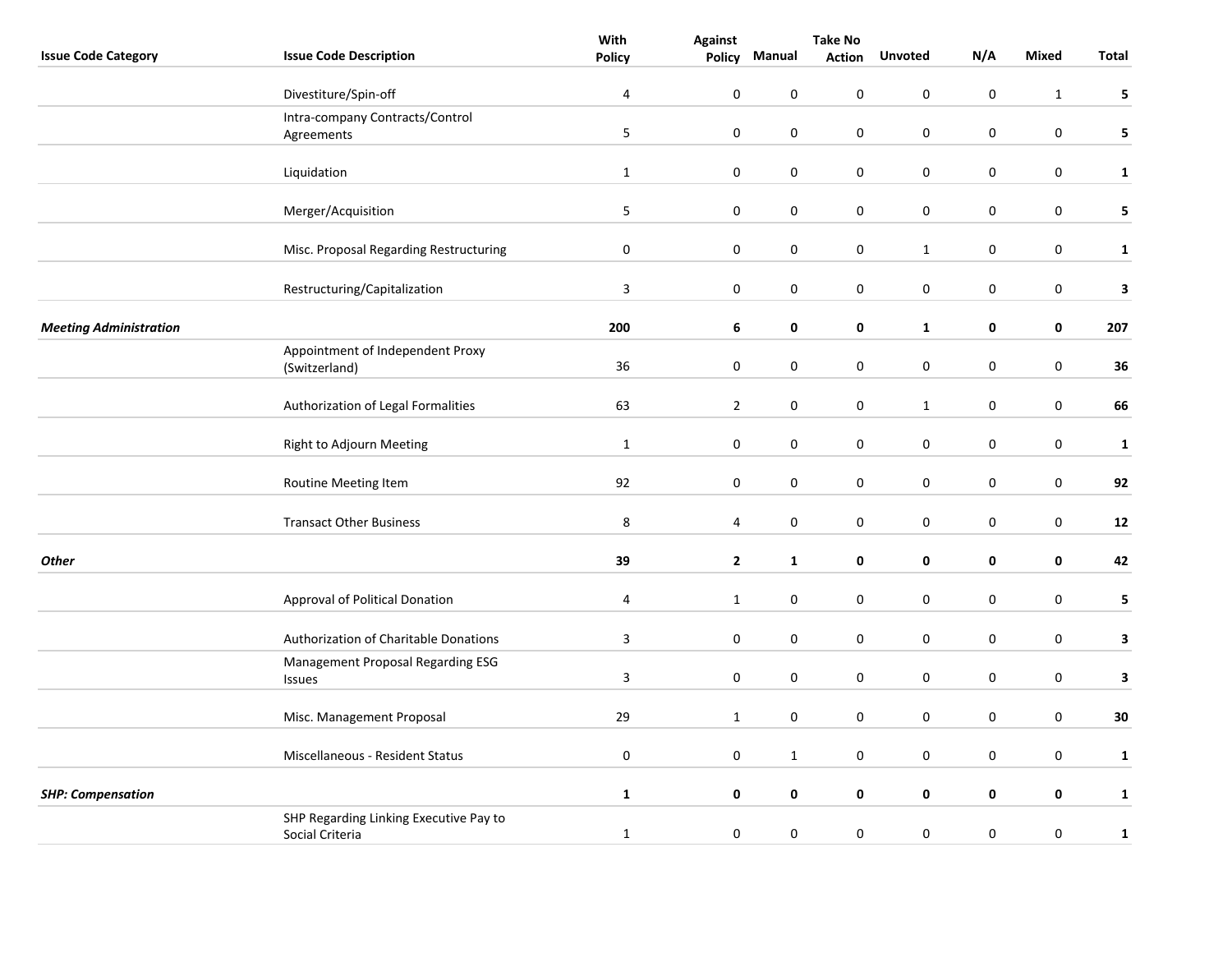|                            |                                                                 | With<br><b>Against</b> |               |             | Take No       |                  |              |              |                         |
|----------------------------|-----------------------------------------------------------------|------------------------|---------------|-------------|---------------|------------------|--------------|--------------|-------------------------|
| <b>Issue Code Category</b> | <b>Issue Code Description</b>                                   | <b>Policy</b>          | <b>Policy</b> | Manual      | <b>Action</b> | <b>Unvoted</b>   | N/A          | <b>Mixed</b> | Total                   |
| <b>SHP: Environment</b>    |                                                                 | $\mathbf{2}$           | 0             | 0           | 0             | 0                | 0            | 0            | $\overline{2}$          |
|                            | SHP Regarding Misc.                                             |                        |               |             |               |                  |              |              |                         |
|                            | Energy/Environmental Issues                                     | $\mathbf{1}$           | 0             | $\mathbf 0$ | 0             | $\mathbf 0$      | 0            | $\mathbf 0$  | 1                       |
|                            | SHP Regarding Misc. Environmental Issue                         | $\mathbf{1}$           | 0             | $\mathbf 0$ | $\mathbf 0$   | $\mathbf 0$      | 0            | $\mathbf 0$  | 1                       |
| <b>SHP: Governance</b>     |                                                                 | 10                     | 0             | $\mathbf 0$ | 0             | $\mathbf 0$      | 0            | 0            | 10                      |
|                            | SHP Regarding Board Composition                                 | 4                      | 0             | 0           | 0             | $\boldsymbol{0}$ | 0            | $\bf{0}$     | 4                       |
|                            | SHP Regarding Increase in<br>Dividend/Redistribution of Profits | $\mathbf{1}$           | 0             | $\mathbf 0$ | 0             | $\mathbf 0$      | $\mathbf{0}$ | $\mathbf 0$  | 1                       |
|                            | SHP Regarding Misc. Issue                                       | 1                      | 0             | $\mathbf 0$ | 0             | $\mathbf 0$      | $\mathbf 0$  | $\mathbf 0$  | 1                       |
|                            | SHP Regarding Misc. Meeting/Voting<br>Issue                     | $\mathbf{1}$           | 0             | 0           | $\mathbf 0$   | $\pmb{0}$        | $\mathbf 0$  | $\mathbf 0$  | $\mathbf{1}$            |
|                            | SHP Regarding Removal of Director(s)                            | $\mathbf{1}$           | 0             | $\mathbf 0$ | 0             | $\mathbf 0$      | $\mathbf 0$  | $\mathbf 0$  | 1                       |
|                            | SHP Regarding Right to Act by Written<br>Consent                | $\overline{2}$         | 0             | $\mathbf 0$ | $\mathbf 0$   | $\mathbf 0$      | 0            | $\mathbf 0$  | $\overline{\mathbf{2}}$ |
| <b>SHP: Social</b>         |                                                                 | 3                      | 0             | 0           | 0             | $\mathbf 0$      | 0            | 0            | 3                       |
|                            | SHP Regarding Misc. Human Capital<br>Management                 | $\overline{2}$         | 0             | $\mathbf 0$ | 0             | $\mathbf 0$      | 0            | 0            | $\mathbf{2}$            |
|                            | SHP Regarding Report on EEO                                     | 1                      | $\mathbf 0$   | 0           | 0             | 0                | 0            | 0            | $\mathbf{1}$            |
|                            |                                                                 |                        |               |             |               |                  |              |              |                         |

# Proposal Types – Votes Versus Glass Lewis

| <b>Issue Code Category</b>      | <b>Issue Code Description</b>         | With<br><b>Glass Lewis</b> | <b>Against Glass</b><br>Lewis | Take No<br><b>Action</b> | <b>Unvoted</b> | N/A | <b>Mixed</b> | <b>Total</b> |
|---------------------------------|---------------------------------------|----------------------------|-------------------------------|--------------------------|----------------|-----|--------------|--------------|
| <b>Total for all Categories</b> |                                       | 4525                       | 142                           | 0                        | 22             |     |              | 4691         |
| <b>Audit/Financials</b>         |                                       | 672                        | 6                             | 0                        | 3              | 0   | 0            | 681          |
|                                 | Accounts and Reports (Bundled Issues) | 26                         |                               | 0                        |                | 0   | $\mathbf{0}$ | 28           |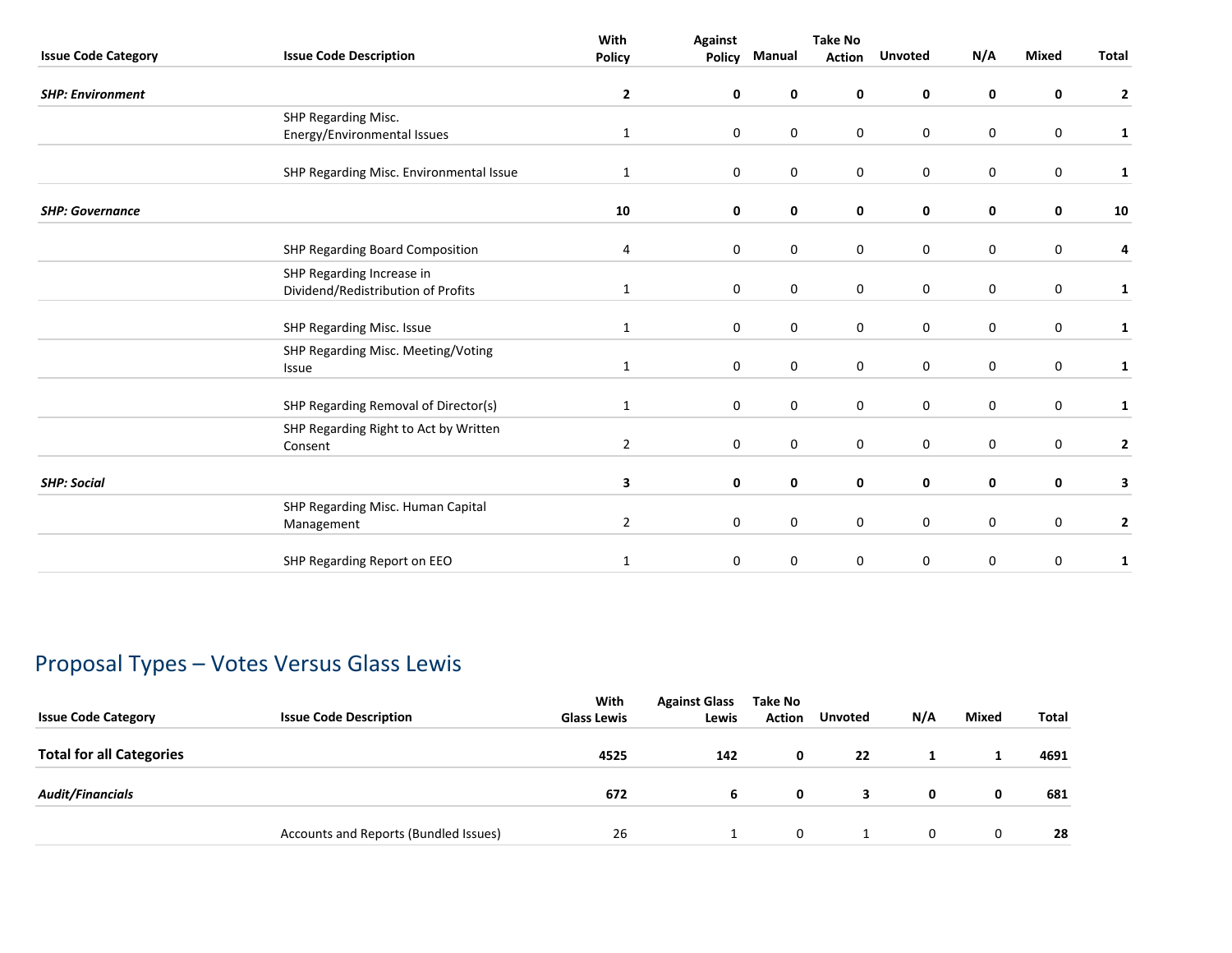|                            |                                                              | With               | <b>Against Glass</b> | <b>Take No</b> |                |             |                  |                         |
|----------------------------|--------------------------------------------------------------|--------------------|----------------------|----------------|----------------|-------------|------------------|-------------------------|
| <b>Issue Code Category</b> | <b>Issue Code Description</b>                                | <b>Glass Lewis</b> | Lewis                | <b>Action</b>  | <b>Unvoted</b> | N/A         | <b>Mixed</b>     | Total                   |
|                            | Allocation of Profits/Dividends                              | 237                | $\mathbf{1}$         | $\pmb{0}$      | $\mathbf{1}$   | $\pmb{0}$   | $\pmb{0}$        | 239                     |
|                            | Appointment of Auditor                                       | 105                | $\mathbf{1}$         | $\pmb{0}$      | $\pmb{0}$      | $\pmb{0}$   | $\pmb{0}$        | 106                     |
|                            | Appointment of Auditor and Authority to<br>Set Fees          | 28                 | $\mathbf{1}$         | $\pmb{0}$      | $\pmb{0}$      | $\pmb{0}$   | $\pmb{0}$        | 29                      |
|                            | Approval of Non-Financial Reports                            | 33                 | $\pmb{0}$            | 0              | $\mathbf 0$    | $\pmb{0}$   | $\pmb{0}$        | 33                      |
|                            | Approve Payment of Fees to Special<br>Auditors               | $\mathbf{1}$       | $\boldsymbol{0}$     | $\pmb{0}$      | $\pmb{0}$      | $\pmb{0}$   | $\pmb{0}$        | $\mathbf 1$             |
|                            | Authority to Set Auditor's Fees                              | 18                 | 0                    | 0              | 0              | 0           | $\pmb{0}$        | ${\bf 18}$              |
|                            | Bonus Dividend/Bonus Share Issue                             | 6                  | $\boldsymbol{0}$     | $\pmb{0}$      | $\pmb{0}$      | $\pmb{0}$   | $\pmb{0}$        | $\bf 6$                 |
|                            | <b>Financial Statements</b>                                  | 181                | $\overline{2}$       | $\pmb{0}$      | $\mathbf{1}$   | $\pmb{0}$   | $\boldsymbol{0}$ | 184                     |
|                            | Ratification of Alternate Auditor                            | $\boldsymbol{7}$   | $\pmb{0}$            | 0              | 0              | 0           | $\pmb{0}$        | $\overline{\mathbf{z}}$ |
|                            | Ratification of Auditor                                      | 23                 | $\boldsymbol{0}$     | $\pmb{0}$      | $\pmb{0}$      | $\pmb{0}$   | $\pmb{0}$        | 23                      |
|                            | Ratification of Auditor's Acts                               | 3                  | 0                    | 0              | 0              | $\mathbf 0$ | $\boldsymbol{0}$ | 3                       |
|                            | Stock Dividend/Dividend Reinvestment                         | 4                  | 0                    | 0              | 0              | 0           | $\pmb{0}$        | 4                       |
| <b>Board Related</b>       |                                                              | 2354               | 53                   | $\pmb{0}$      | $\mathbf{3}$   | $\pmb{0}$   | $\pmb{0}$        | 2410                    |
|                            | Approval of Committee<br>Guidelines/Appointment of Committee | $\,8\,$            | $\boldsymbol{0}$     | $\pmb{0}$      | $\mathbf 0$    | $\pmb{0}$   | $\pmb{0}$        | 8                       |
|                            | Approve Censor                                               | $\mathbf 1$        | $\pmb{0}$            | 0              | $\pmb{0}$      | $\mathbf 0$ | $\pmb{0}$        | $\mathbf{1}$            |
|                            | Approve Special Auditor's Report                             | 23                 | $\mathbf 1$          | 0              | 0              | 0           | $\pmb{0}$        | ${\bf 24}$              |
|                            | Approve Supervisory Council                                  | 4                  | $\boldsymbol{0}$     | $\pmb{0}$      | $\mathsf 0$    | $\pmb{0}$   | $\pmb{0}$        | 4                       |
|                            | <b>Board Size</b>                                            | 17                 | 0                    | 0              | 0              | 0           | $\mathbf 0$      | ${\bf 17}$              |
|                            | Board Term Length                                            | $\mathbf 1$        | $\pmb{0}$            | $\pmb{0}$      | 0              | $\pmb{0}$   | $\pmb{0}$        | $\mathbf{1}$            |
|                            | Change in Board Size                                         | $\mathbf 1$        | 0                    | $\pmb{0}$      | 0              | $\pmb{0}$   | $\pmb{0}$        | $\mathbf 1$             |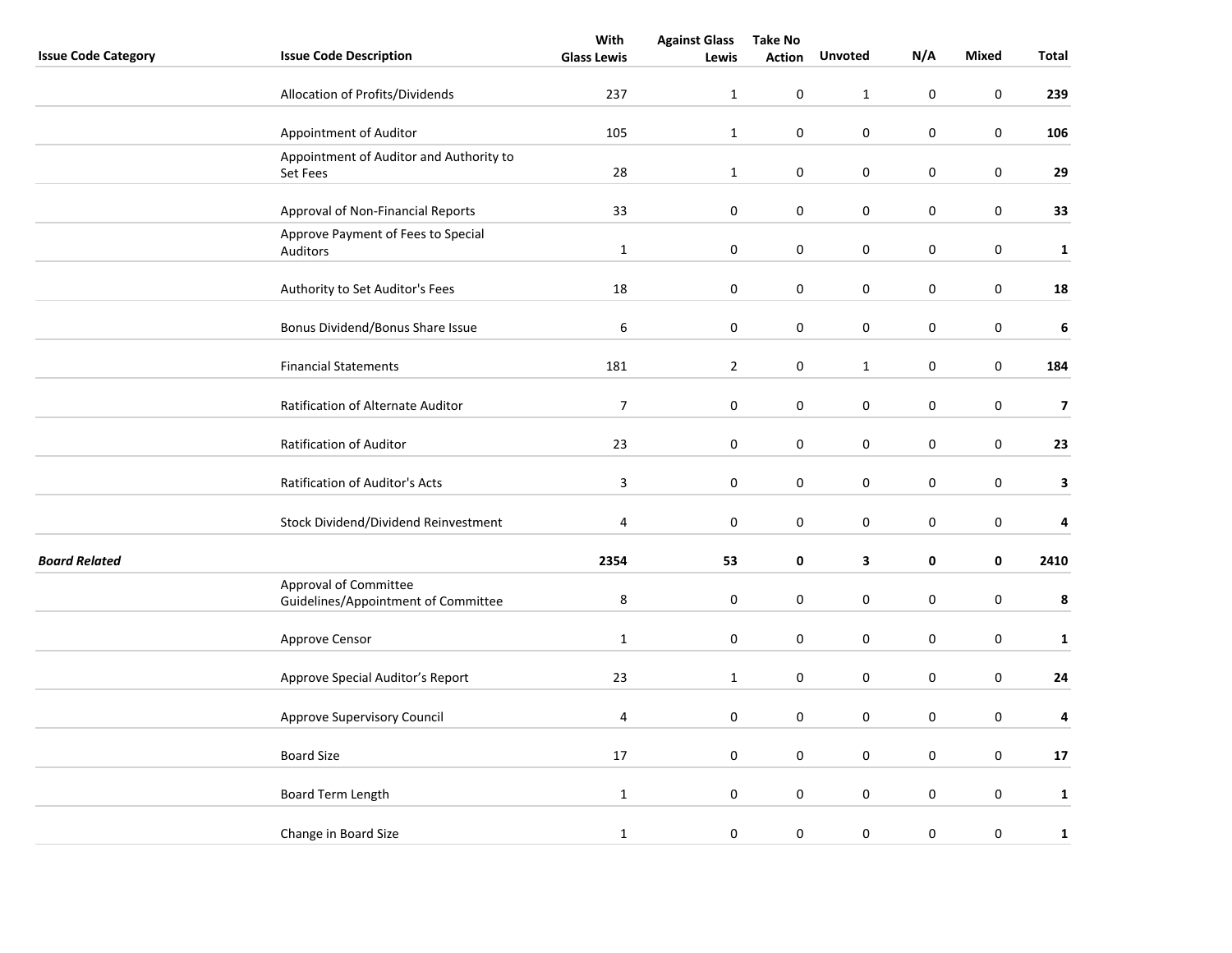|                            |                                                                   | With               | <b>Against Glass</b> | <b>Take No</b> |                  |                  |              |              |  |
|----------------------------|-------------------------------------------------------------------|--------------------|----------------------|----------------|------------------|------------------|--------------|--------------|--|
| <b>Issue Code Category</b> | <b>Issue Code Description</b>                                     | <b>Glass Lewis</b> | Lewis                | <b>Action</b>  | <b>Unvoted</b>   | N/A              | <b>Mixed</b> | Total        |  |
|                            | Election of Alternate Statutory Auditor                           | 31                 | $\mathbf{1}$         | $\pmb{0}$      | 0                | 0                | $\pmb{0}$    | 32           |  |
|                            | <b>Election of Board Committee Members</b>                        | 177                | 4                    | $\pmb{0}$      | 0                | $\boldsymbol{0}$ | $\mathsf 0$  | 181          |  |
|                            | <b>Election of Directors</b>                                      | 1736               | 36                   | 0              | $\overline{2}$   | $\mathbf 0$      | $\mathsf 0$  | 1774         |  |
|                            | Election of Directors (Slate)                                     | 8                  | 0                    | 0              | 0                | 0                | $\pmb{0}$    | 8            |  |
|                            | Election of Directors (Slate) Bundled with<br>Other Items         | 4                  | $\boldsymbol{0}$     | 0              | 0                | 0                | $\pmb{0}$    | 4            |  |
|                            | Election of Minority or Preferred<br>Shareholder Nominee          | $\mathbf{1}$       | 0                    | 0              | 0                | 0                | $\pmb{0}$    | $\mathbf{1}$ |  |
|                            | Election of Non-Management Nominee                                | 3                  | $\pmb{0}$            | 0              | 0                | 0                | $\mathsf 0$  | 3            |  |
|                            | Election of Non-Principal Members<br>(Chairman, alternates)       | 32                 | $\mathbf 1$          | 0              | 0                | $\boldsymbol{0}$ | $\mathsf 0$  | 33           |  |
|                            | Election of Shareholder or Institutional<br><b>Investor Slate</b> | 3                  | 0                    | $\mathbf 0$    | 0                | 0                | 0            | 3            |  |
|                            | Election of Shareholder Representatives                           | $\mathbf 1$        | 0                    | 0              | 0                | 0                | 0            | $\mathbf{1}$ |  |
|                            | Election of Statutory Auditor Slate                               | $1\,$              | $\mathbf{1}$         | 0              | 0                | $\boldsymbol{0}$ | $\pmb{0}$    | $\mathbf{2}$ |  |
|                            | <b>Election of Statutory Auditors</b>                             | 66                 | 5                    | 0              | 0                | 0                | $\mathsf 0$  | 71           |  |
|                            | Election of Supervisory Board                                     | 29                 | $\mathbf{1}$         | 0              | $\boldsymbol{0}$ | $\boldsymbol{0}$ | $\pmb{0}$    | 30           |  |
|                            | <b>Election of Supervisory Board Members</b><br>(Slate)           | $1\,$              | $\boldsymbol{0}$     | $\pmb{0}$      | $\mathbf 0$      | 0                | $\pmb{0}$    | $\mathbf{1}$ |  |
|                            | Election of the Chair of Statutory<br>Auditors                    | $\overline{2}$     | 0                    | 0              | 0                | 0                | 0            | $\mathbf{2}$ |  |
|                            | Indemnification of Directors/Officers                             | 4                  | 0                    | 0              | 0                | $\mathbf 0$      | 0            | 4            |  |
|                            | Misc. Management Proposal Regarding<br>Board                      | 16                 | 0                    | 0              | 0                | 0                | $\pmb{0}$    | 16           |  |
|                            | Number of Statutory Auditors                                      | $1\,$              | $\boldsymbol{0}$     | 0              | $\mathbf 0$      | 0                | $\pmb{0}$    | $\mathbf{1}$ |  |
|                            | Ratification of Board Acts - Legal                                | 96                 | $\mathbf{1}$         | 0              | $\mathbf{1}$     | 0                | $\pmb{0}$    | 98           |  |
|                            | Ratification of Co-Option of a Director                           | 11                 | 0                    | 0              | 0                | $\boldsymbol{0}$ | 0            | 11           |  |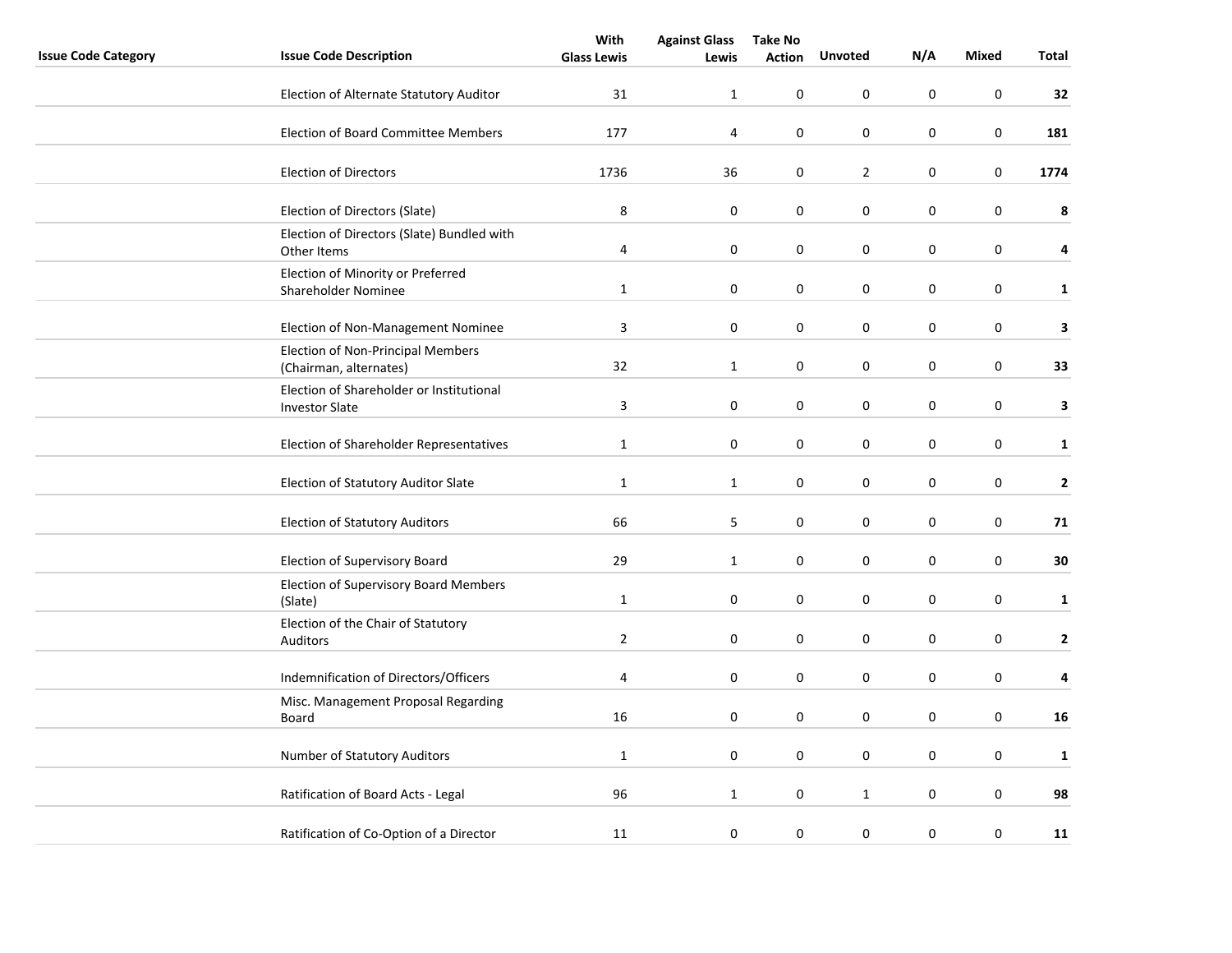|                            |                                                                               | With               | <b>Against Glass</b>    | <b>Take No</b> |                  |                  |                  |              |
|----------------------------|-------------------------------------------------------------------------------|--------------------|-------------------------|----------------|------------------|------------------|------------------|--------------|
| <b>Issue Code Category</b> | <b>Issue Code Description</b>                                                 | <b>Glass Lewis</b> | Lewis                   | <b>Action</b>  | <b>Unvoted</b>   | N/A              | <b>Mixed</b>     | Total        |
|                            | Ratification of Management Acts - Legal                                       | 50                 | 0                       | 0              | 0                | 0                | $\pmb{0}$        | 50           |
|                            | <b>Related Party Transactions</b>                                             | 22                 | $\overline{2}$          | 0              | 0                | 0                | 0                | 24           |
|                            | Removal/Resignation of Director                                               | 4                  | $\pmb{0}$               | 0              | $\boldsymbol{0}$ | $\boldsymbol{0}$ | $\pmb{0}$        | 4            |
| <b>Capital Management</b>  |                                                                               | 356                | 25                      | 0              | $\mathbf{2}$     | 0                | 0                | 383          |
|                            | Approval of Borrowing                                                         | $\mathbf 1$        | $\boldsymbol{0}$        | 0              | $\boldsymbol{0}$ | $\boldsymbol{0}$ | $\pmb{0}$        | $\mathbf 1$  |
|                            | <b>Authority to Give Guarantees</b>                                           | 5                  | $\pmb{0}$               | 0              | 0                | $\pmb{0}$        | $\pmb{0}$        | 5            |
|                            | Authority to Increase Capital in Case of<br>Exchange Offers (France)          | 4                  | $\overline{2}$          | 0              | 0                | 0                | $\pmb{0}$        | 6            |
|                            | Authority to Increase Capital in<br>Consideration for Contributions in Kind ( | 12                 | $\overline{2}$          | 0              | 0                | 0                | $\pmb{0}$        | 14           |
|                            | Authority to Issue Shares and Convertible<br>Debt w or w/o Preemptive Rights  | $\overline{2}$     | $\pmb{0}$               | 0              | 0                | 0                | 0                | $\mathbf{2}$ |
|                            | Authority to Issue Shares and Convertible<br>Debt w/ Preemptive Rights        | 14                 | $\overline{2}$          | 0              | 0                | $\boldsymbol{0}$ | $\pmb{0}$        | 16           |
|                            | Authority to Issue Shares and Convertible<br>Debt w/o Preemptive Rights       | 21                 | $\overline{\mathbf{3}}$ | $\pmb{0}$      | $\pmb{0}$        | $\boldsymbol{0}$ | $\pmb{0}$        | 24           |
|                            | Authority to Issue Shares w/ Preemptive<br>Rights                             | 16                 | $\pmb{0}$               | 0              | 0                | $\mathbf 0$      | $\pmb{0}$        | 16           |
|                            | Authority to Issue Shares w/o<br><b>Preemptive Rights</b>                     | 42                 | 4                       | 0              | 0                | 0                | $\pmb{0}$        | 46           |
|                            | Authority to Issue Stock w/ or w/out<br><b>Preemptive Rights</b>              | 8                  | $\mathbf{1}$            | 0              | 0                | $\boldsymbol{0}$ | 0                | 9            |
|                            | Authority to Repurchase and Re-Issue<br>Shares                                | 42                 | $1\,$                   | 0              | $\mathbf{1}$     | $\boldsymbol{0}$ | $\pmb{0}$        | 44           |
|                            | Authority to Repurchase Preferred<br>Shares                                   | $1\,$              | $\pmb{0}$               | 0              | 0                | $\boldsymbol{0}$ | $\pmb{0}$        | $\mathbf{1}$ |
|                            | Authority to Repurchase Shares                                                | 41                 | 0                       | 0              | 0                | $\mathbf 0$      | $\pmb{0}$        | 41           |
|                            | Authority to Set Offering Price of Shares                                     | 8                  | $\overline{2}$          | 0              | 0                | 0                | 0                | 10           |
|                            | Authority to Trade in Company Stock                                           | $\mathbf 1$        | $\pmb{0}$               | 0              | 0                | $\boldsymbol{0}$ | 0                | $\mathbf{1}$ |
|                            |                                                                               |                    |                         |                |                  |                  |                  |              |
|                            | Authorize Overallotment/Greenshoe                                             | 12                 | $\mathbf{2}$            | $\pmb{0}$      | 0                | $\boldsymbol{0}$ | $\boldsymbol{0}$ | 14           |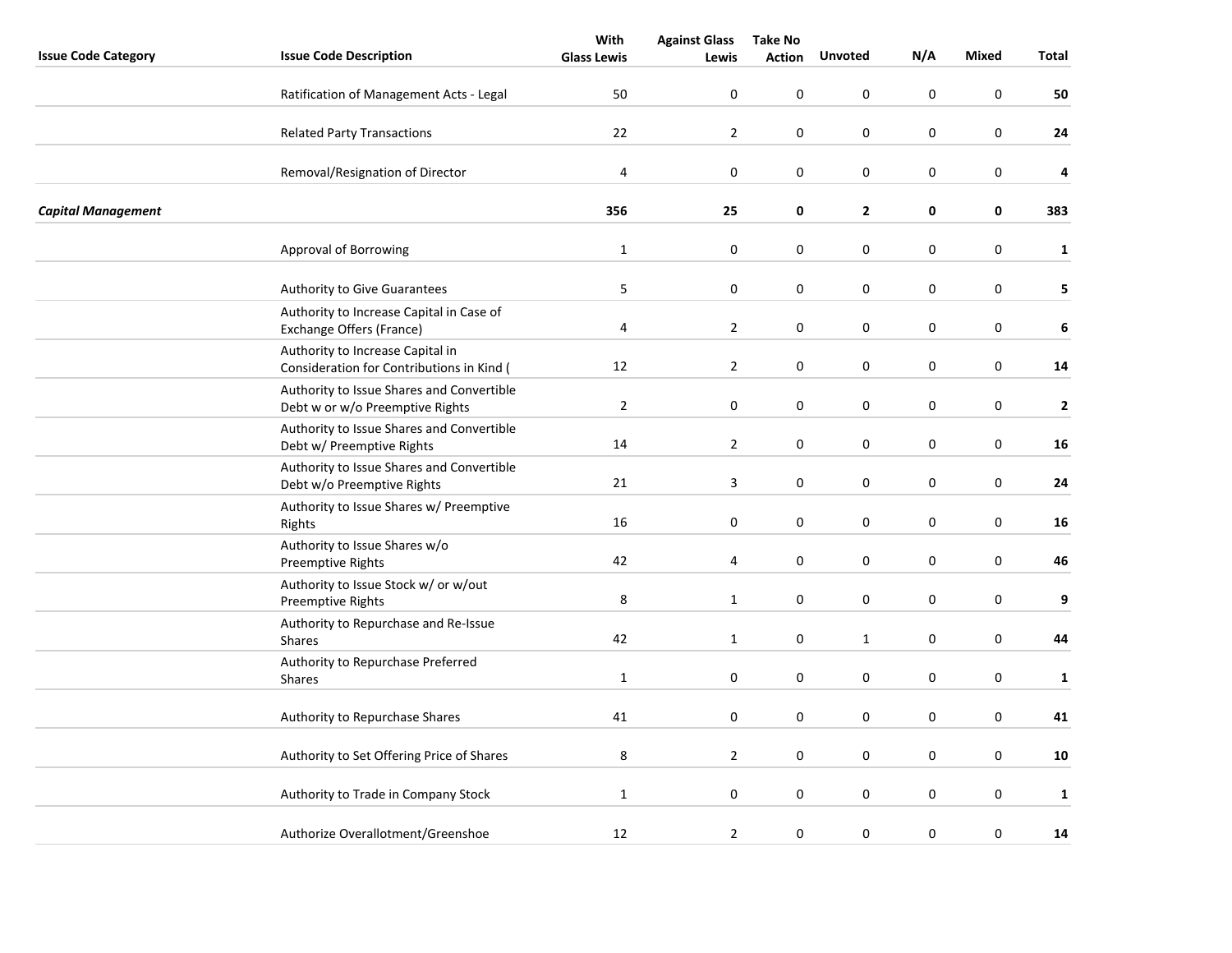|                                    |                                                    | With               | <b>Against Glass</b> | <b>Take No</b>   |                  |             |                  |                         |
|------------------------------------|----------------------------------------------------|--------------------|----------------------|------------------|------------------|-------------|------------------|-------------------------|
| <b>Issue Code Category</b>         | <b>Issue Code Description</b>                      | <b>Glass Lewis</b> | Lewis                | <b>Action</b>    | Unvoted          | N/A         | <b>Mixed</b>     | Total                   |
|                                    | <b>Cancellation of Authorized Stock</b>            | 28                 | 0                    | $\pmb{0}$        | $\mathbf{1}$     | $\pmb{0}$   | $\mathbf 0$      | 29                      |
|                                    | Creation of New Share Class                        | $\overline{7}$     | $\boldsymbol{0}$     | $\pmb{0}$        | $\boldsymbol{0}$ | $\pmb{0}$   | $\pmb{0}$        | $\overline{\mathbf{z}}$ |
|                                    | Increase in Authorized Capital                     | 22                 | 5                    | $\boldsymbol{0}$ | $\mathsf 0$      | $\pmb{0}$   | $\mathbf 0$      | 27                      |
|                                    | Increase in Authorized Common Stock                | $\overline{2}$     | $\boldsymbol{0}$     | $\boldsymbol{0}$ | $\mathsf 0$      | $\pmb{0}$   | $\mathbf 0$      | $\mathbf{2}$            |
|                                    | Increase in/Authorization of Preferred<br>Stock    | $\overline{2}$     | $\boldsymbol{0}$     | $\pmb{0}$        | $\mathsf 0$      | $\pmb{0}$   | $\pmb{0}$        | $\mathbf{2}$            |
|                                    | <b>Issuance of Common Stock</b>                    | $\mathbf{1}$       | 0                    | 0                | 0                | $\mathbf 0$ | 0                | $\mathbf{1}$            |
|                                    | Issuance of Convertible Debt Instruments           | $\mathbf{1}$       | $\mathbf{1}$         | $\pmb{0}$        | $\mathsf 0$      | $\pmb{0}$   | $\pmb{0}$        | $\overline{2}$          |
|                                    | Issuance of Debt Instruments                       | $\overline{2}$     | $\boldsymbol{0}$     | $\boldsymbol{0}$ | $\mathsf 0$      | $\pmb{0}$   | $\boldsymbol{0}$ | $\mathbf{2}$            |
|                                    | <b>Issuance of Repurchased Shares</b>              | 14                 | $\boldsymbol{0}$     | $\boldsymbol{0}$ | $\mathsf 0$      | $\pmb{0}$   | $\pmb{0}$        | 14                      |
|                                    | Issuance of Stock w/ or w/out<br>Preemptive Rights | $\overline{2}$     | 0                    | 0                | 0                | $\mathbf 0$ | $\boldsymbol{0}$ | $\mathbf{2}$            |
|                                    | Issuance of Stock w/ Preemptive Rights             | $\overline{2}$     | 0                    | 0                | 0                | 0           | $\pmb{0}$        | $\mathbf{2}$            |
|                                    | Issuance of Stock w/out Preemptive<br>Rights       | 23                 | 0                    | 0                | 0                | $\mathbf 0$ | $\mathbf 0$      | 23                      |
|                                    | Issuance of Warrants w/o Preemptive<br>Rights      | $\overline{2}$     | 0                    | 0                | $\mathbf 0$      | $\mathbf 0$ | $\mathbf 0$      | $\overline{2}$          |
|                                    | Limit to Capital Increase                          | $\overline{7}$     | 0                    | 0                | 0                | $\mathbf 0$ | $\pmb{0}$        | $\overline{\mathbf{z}}$ |
|                                    | Misc. Proposal Regarding Capital                   | 3                  | 0                    | 0                | 0                | $\mathbf 0$ | $\pmb{0}$        | 3                       |
|                                    | Reduction in Authorized Capital                    | $\mathbf{1}$       | 0                    | 0                | 0                | 0           | 0                | $\mathbf{1}$            |
|                                    | Repurchase of Shares                               | $\overline{2}$     | 0                    | 0                | 0                | $\mathbf 0$ | $\mathbf 0$      | $\overline{2}$          |
|                                    | <b>Stock Split</b>                                 | $\overline{2}$     | 0                    | 0                | $\mathbf 0$      | $\mathbf 0$ | $\boldsymbol{0}$ | $\overline{2}$          |
|                                    | Use/Transfer of Reserves                           | $\mathsf 3$        | $\pmb{0}$            | 0                | $\mathbf 0$      | $\mathbf 0$ | $\mathbf 0$      | 3                       |
| <b>Changes to Company Statutes</b> |                                                    | 217                | 8                    | 0                | $\mathbf{1}$     | 0           | 0                | 226                     |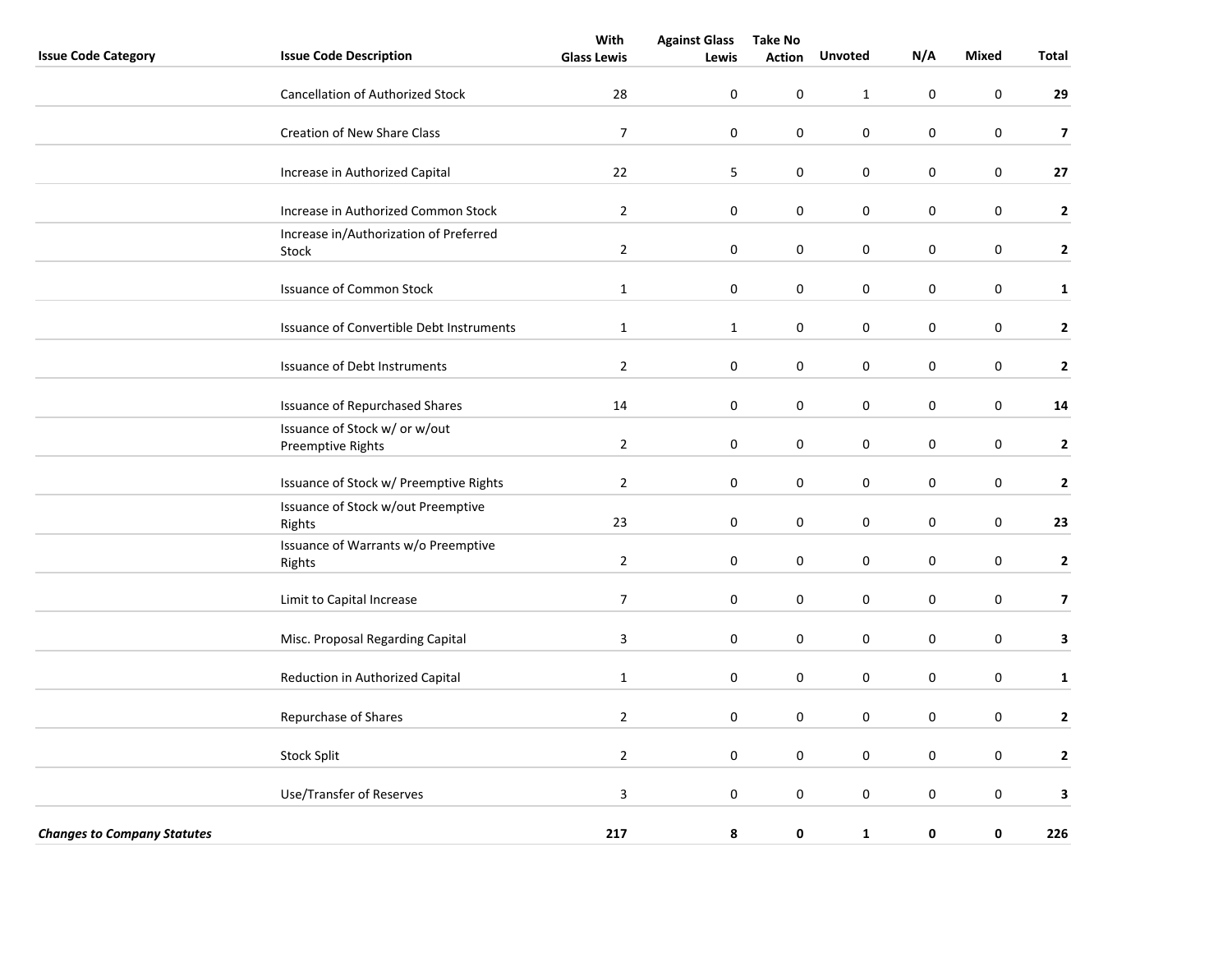|                            |                                                              | With               | <b>Against Glass</b> | <b>Take No</b> |                  |             |              |                |
|----------------------------|--------------------------------------------------------------|--------------------|----------------------|----------------|------------------|-------------|--------------|----------------|
| <b>Issue Code Category</b> | <b>Issue Code Description</b>                                | <b>Glass Lewis</b> | Lewis                | <b>Action</b>  | <b>Unvoted</b>   | N/A         | <b>Mixed</b> | Total          |
|                            | Adoption of New Articles                                     | 11                 | 0                    | 0              | 0                | $\mathbf 0$ | $\mathbf 0$  | 11             |
|                            | Adoption of Shareholder Rights' Plan                         | $\overline{2}$     | 0                    | 0              | 0                | $\pmb{0}$   | $\pmb{0}$    | $\mathbf{2}$   |
|                            | Amend Articles, Constitution, Bylaws -<br><b>Bundled</b>     | 64                 | $\mathbf{1}$         | $\pmb{0}$      | 0                | $\pmb{0}$   | $\pmb{0}$    | 65             |
|                            | Amendment to Shareholder Rights' Plan                        | $\mathbf{1}$       | 0                    | 0              | 0                | $\pmb{0}$   | 0            | $\mathbf{1}$   |
|                            | Amendments to Articles (Technical)                           | 41                 | $\mathbf{1}$         | 0              | $\mathbf{1}$     | $\mathbf 0$ | 0            | 43             |
|                            | Amendments to Articles, Constitution,<br><b>Bylaws</b>       | 48                 | 3                    | 0              | 0                | 0           | 0            | 51             |
|                            | Amendments to Charter/Bylaw - Bundled                        | $\overline{2}$     | 0                    | 0              | 0                | 0           | $\pmb{0}$    | $\mathbf{2}$   |
|                            | Amendments to Procedural Rules                               | 32                 | $\mathbf{1}$         | $\pmb{0}$      | $\boldsymbol{0}$ | $\pmb{0}$   | $\mathbf 0$  | 33             |
|                            | Authority to Set General Meeting Notice<br>Period at 14 Days | 5                  | 0                    | 0              | 0                | 0           | 0            | 5              |
|                            | Change in State of Incorporation                             | $\mathbf 1$        | $\pmb{0}$            | 0              | 0                | 0           | $\pmb{0}$    | $\mathbf 1$    |
|                            | <b>Constitution of Procedural Rules</b>                      | $\overline{2}$     | 0                    | 0              | 0                | $\pmb{0}$   | $\pmb{0}$    | $\mathbf{2}$   |
|                            | Elimination of Written Consent                               | $\mathbf{1}$       | 0                    | 0              | 0                | $\mathbf 0$ | $\pmb{0}$    | $\mathbf{1}$   |
|                            | Misc. Proposal Regarding Antitakeover<br>Devices             | 4                  | $\overline{2}$       | 0              | 0                | 0           | $\mathbf 0$  | 6              |
|                            | Repeal of Classified Board                                   | $\mathbf 1$        | $\pmb{0}$            | 0              | 0                | $\pmb{0}$   | $\pmb{0}$    | $\mathbf{1}$   |
|                            | Restoration of Right to Call a Special<br>Meeting            | $\mathbf 1$        | 0                    | 0              | 0                | 0           | $\pmb{0}$    | $\mathbf{1}$   |
|                            | Waiving of Mandatory Takeover<br>Requirement                 | $\mathbf{1}$       | 0                    | 0              | 0                | $\pmb{0}$   | $\pmb{0}$    | $\mathbf 1$    |
| Compensation               |                                                              | 653                | 42                   | 0              | 11               | $\mathbf 0$ | 0            | 706            |
|                            | Adoption of Employee Stock Purchase<br>Plan                  | $\overline{2}$     | 0                    | 0              | 0                | 0           | $\pmb{0}$    | $\overline{2}$ |
|                            | Adoption of Equity Compensation Plan                         | 5                  | 0                    | 0              | 0                | $\pmb{0}$   | $\pmb{0}$    | 5              |
|                            | Adoption of Restricted Stock Plan                            | 14                 | $\mathbf{1}$         | $\pmb{0}$      | 0                | $\pmb{0}$   | $\pmb{0}$    | 15             |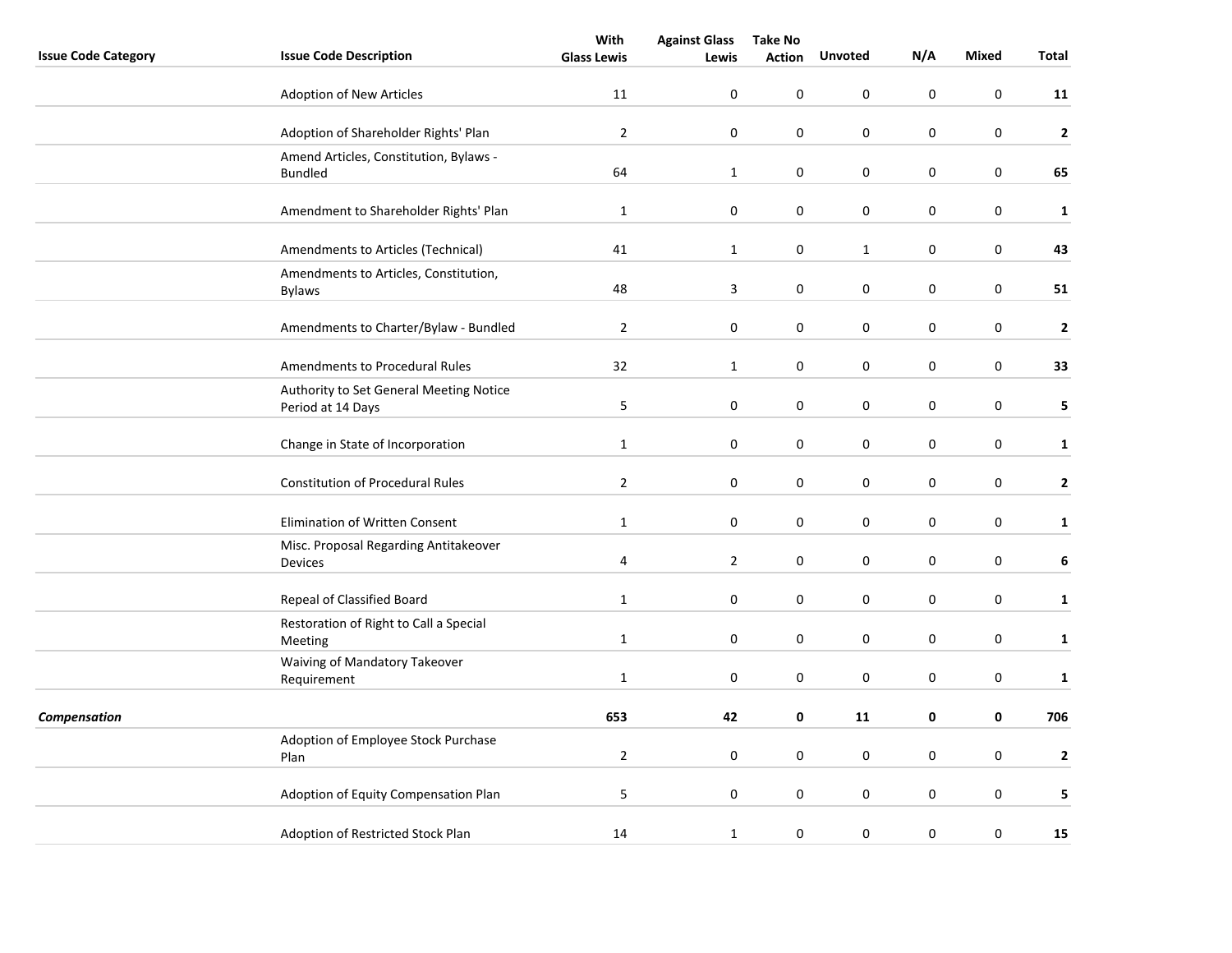|                            |                                                | With               | <b>Against Glass</b> | <b>Take No</b> |                  |                  |                  |                         |
|----------------------------|------------------------------------------------|--------------------|----------------------|----------------|------------------|------------------|------------------|-------------------------|
| <b>Issue Code Category</b> | <b>Issue Code Description</b>                  | <b>Glass Lewis</b> | Lewis                | <b>Action</b>  | <b>Unvoted</b>   | N/A              | <b>Mixed</b>     | Total                   |
|                            | Advisory Vote on Executive                     |                    |                      |                |                  |                  |                  |                         |
|                            | Compensation                                   | 18                 | $\boldsymbol{0}$     | 0              | 0                | $\boldsymbol{0}$ | $\pmb{0}$        | 18                      |
|                            | Amendment to Equity Compensation               |                    |                      |                |                  |                  |                  |                         |
|                            | Plan                                           | $\mathbf{1}$       | $\mathbf 0$          | 0              | 0                | 0                | 0                | $\mathbf{1}$            |
|                            |                                                |                    |                      |                |                  |                  |                  |                         |
|                            | Amendment to Restricted Stock Plan             | $\overline{2}$     | $\pmb{0}$            | 0              | $\boldsymbol{0}$ | $\pmb{0}$        | $\pmb{0}$        | $\mathbf{2}$            |
|                            |                                                |                    |                      |                |                  |                  |                  |                         |
|                            | Amendment to Stock Option Plan                 | 21                 | $\mathbf 1$          | 0              | 0                | 0                | $\pmb{0}$        | 22                      |
|                            |                                                |                    |                      |                |                  |                  |                  |                         |
|                            | <b>Bonus</b>                                   | 12                 | $\boldsymbol{0}$     | 0              | $\boldsymbol{0}$ | $\pmb{0}$        | $\mathbf 0$      | 12                      |
|                            |                                                |                    |                      |                |                  |                  |                  |                         |
|                            | Bonuses for Retiring Directors (JP)            | $\overline{7}$     | $\boldsymbol{0}$     | 0              | $\boldsymbol{0}$ | $\pmb{0}$        | $\mathbf 0$      | $\overline{\mathbf{z}}$ |
|                            | <b>Bonuses for Retiring Statutory Auditors</b> |                    |                      |                |                  |                  |                  |                         |
|                            | (JP)                                           | $\mathbf{1}$       | $\boldsymbol{0}$     | 0              | $\boldsymbol{0}$ | $\pmb{0}$        | $\mathbf 0$      | $\mathbf{1}$            |
|                            | Capital Proposal to Implement Equity           |                    |                      |                |                  |                  |                  |                         |
|                            | <b>Compensation Plan</b>                       | 28                 | 9                    | 0              | $\mathbf 1$      | $\pmb{0}$        | $\pmb{0}$        | 38                      |
|                            |                                                |                    |                      |                |                  |                  |                  |                         |
|                            | Directors' Fees                                | 63                 | $\boldsymbol{0}$     | 0              | $\mathbf{2}$     | 0                | $\pmb{0}$        | 65                      |
|                            |                                                |                    |                      |                |                  |                  |                  |                         |
|                            | Directors' Fees & Audit Fees                   | $\overline{2}$     | $\boldsymbol{0}$     | 0              | $\pmb{0}$        | 0                | $\mathbf 0$      | $\mathbf{2}$            |
|                            |                                                |                    |                      |                |                  |                  |                  |                         |
|                            | <b>Employment Agreement</b>                    | $\overline{2}$     | $\pmb{0}$            | 0              | $\boldsymbol{0}$ | $\boldsymbol{0}$ | $\mathbf 0$      | $\mathbf{2}$            |
|                            |                                                |                    |                      |                |                  |                  |                  |                         |
|                            | <b>Exchange/Reprice Options</b>                | 0                  | 0                    | 0              | $\mathbf{1}$     | 0                | $\mathbf 0$      | $\mathbf{1}$            |
|                            |                                                |                    |                      |                |                  |                  |                  |                         |
|                            | Misc. Proposal Regarding Compensation          | 26                 | $\mathbf{2}$         | 0              | $\mathbf{1}$     | $\pmb{0}$        | $\pmb{0}$        | 29                      |
|                            |                                                |                    |                      |                |                  |                  |                  |                         |
|                            | Non-Executive Remuneration Policy              | 106                | $\pmb{0}$            | 0              | $\overline{2}$   | $\pmb{0}$        | $\pmb{0}$        | 108                     |
|                            | (Forward-Looking)                              |                    |                      |                |                  |                  |                  |                         |
|                            | Remuneration Policy (Forward-Looking)          | 115                | 9                    | 0              | $\mathbf{1}$     | 0                | $\boldsymbol{0}$ | 125                     |
|                            |                                                |                    |                      |                |                  |                  |                  |                         |
|                            | Remuneration Report (Retrospective)            | 137                | 17                   | 0              | $\mathbf{1}$     | $\boldsymbol{0}$ | $\boldsymbol{0}$ | 155                     |
|                            |                                                |                    |                      |                |                  |                  |                  |                         |
|                            |                                                |                    |                      |                |                  |                  |                  |                         |
|                            | Say When on Pay                                | $\mathbf{1}$       | $\pmb{0}$            | 0              | 0                | 0                | $\mathbf 0$      | $\mathbf{1}$            |
|                            |                                                |                    |                      |                |                  |                  |                  |                         |
|                            | <b>Statutory Auditors' Fees</b>                | 5                  | $\pmb{0}$            | 0              | 0                | $\pmb{0}$        | $\pmb{0}$        | 5                       |
|                            |                                                |                    |                      |                |                  |                  |                  |                         |
|                            | <b>Stock Option Grants</b>                     | 25                 | $\pmb{0}$            | 0              | 0                | $\pmb{0}$        | $\boldsymbol{0}$ | 25                      |
|                            |                                                |                    |                      |                |                  |                  |                  |                         |
|                            | <b>Stock Option Plan</b>                       | 24                 | $\mathbf{2}$         | 0              | $\mathbf{2}$     | $\boldsymbol{0}$ | $\boldsymbol{0}$ | 28                      |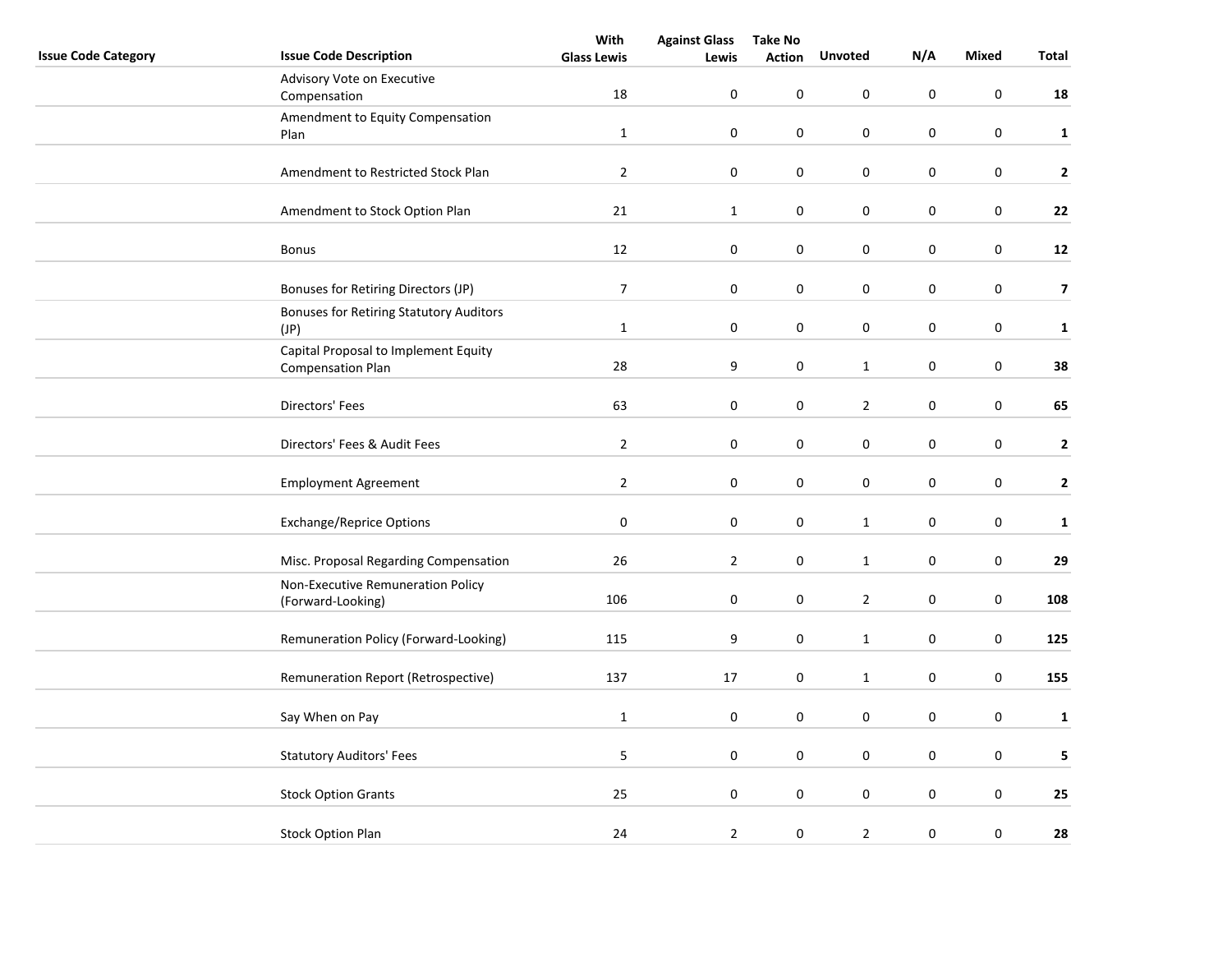|                               |                                                   | With               | <b>Against Glass</b> | <b>Take No</b> |                  |              |              |              |
|-------------------------------|---------------------------------------------------|--------------------|----------------------|----------------|------------------|--------------|--------------|--------------|
| <b>Issue Code Category</b>    | <b>Issue Code Description</b>                     | <b>Glass Lewis</b> | Lewis                | <b>Action</b>  | <b>Unvoted</b>   | N/A          | <b>Mixed</b> | Total        |
|                               | <b>Stock Purchase Plan</b>                        | 21                 | $\mathbf{1}$         | 0              | 0                | $\mathbf 0$  | $\mathbf 0$  | 22           |
|                               | Supervisory Board/ Corp Assembly Fees             | $\boldsymbol{6}$   | $\pmb{0}$            | $\pmb{0}$      | 0                | $\pmb{0}$    | $\pmb{0}$    | $\bf 6$      |
|                               | Trust Type Equity Plans (JP)                      | 9                  | 0                    | $\pmb{0}$      | $\boldsymbol{0}$ | $\pmb{0}$    | $\mathbf 0$  | 9            |
| <b>M&amp;A</b>                |                                                   | 18                 | 0                    | 0              | $\mathbf{1}$     | $\pmb{0}$    | ${\bf 1}$    | 20           |
|                               | Divestiture/Spin-off                              | $\overline{4}$     | $\boldsymbol{0}$     | $\pmb{0}$      | $\pmb{0}$        | $\pmb{0}$    | $\mathbf 1$  | 5            |
|                               | Intra-company Contracts/Control<br>Agreements     | 5                  | 0                    | 0              | $\mathbf 0$      | $\mathbf 0$  | 0            | 5            |
|                               | Liquidation                                       | $\mathbf 1$        | $\pmb{0}$            | $\pmb{0}$      | $\pmb{0}$        | $\pmb{0}$    | $\pmb{0}$    | $\mathbf{1}$ |
|                               | Merger/Acquisition                                | $\sqrt{5}$         | $\pmb{0}$            | $\pmb{0}$      | $\mathbf 0$      | $\pmb{0}$    | $\pmb{0}$    | 5            |
|                               | Misc. Proposal Regarding Restructuring            | $\pmb{0}$          | $\pmb{0}$            | 0              | $\mathbf{1}$     | 0            | $\pmb{0}$    | $\mathbf 1$  |
|                               | Restructuring/Capitalization                      | $\overline{3}$     | $\boldsymbol{0}$     | $\pmb{0}$      | $\pmb{0}$        | $\pmb{0}$    | $\mathbf 0$  | $\mathbf 3$  |
| <b>Meeting Administration</b> |                                                   | 200                | 6                    | $\pmb{0}$      | $\mathbf{1}$     | 0            | $\pmb{0}$    | 207          |
|                               | Appointment of Independent Proxy<br>(Switzerland) | 36                 | 0                    | 0              | $\mathbf 0$      | $\mathbf 0$  | $\mathbf 0$  | 36           |
|                               | Authorization of Legal Formalities                | 63                 | $\overline{2}$       | $\pmb{0}$      | $\mathbf{1}$     | $\pmb{0}$    | $\mathbf 0$  | 66           |
|                               | Right to Adjourn Meeting                          | $\mathbf{1}$       | 0                    | $\pmb{0}$      | 0                | $\pmb{0}$    | $\mathbf 0$  | $\mathbf{1}$ |
|                               | Routine Meeting Item                              | 92                 | $\boldsymbol{0}$     | $\pmb{0}$      | $\pmb{0}$        | $\pmb{0}$    | $\pmb{0}$    | 92           |
|                               | <b>Transact Other Business</b>                    | $\,8\,$            | 4                    | $\pmb{0}$      | $\pmb{0}$        | $\pmb{0}$    | $\pmb{0}$    | 12           |
| <b>Other</b>                  |                                                   | 39                 | $\mathbf{2}$         | 0              | 0                | $\mathbf{1}$ | 0            | 42           |
|                               | Approval of Political Donation                    | $\overline{4}$     | $\mathbf{1}$         | 0              | 0                | 0            | $\pmb{0}$    | 5            |
|                               | Authorization of Charitable Donations             | $\overline{3}$     | $\boldsymbol{0}$     | $\pmb{0}$      | $\pmb{0}$        | $\pmb{0}$    | $\pmb{0}$    | 3            |
|                               | Management Proposal Regarding ESG<br>Issues       | 3                  | 0                    | 0              | 0                | $\pmb{0}$    | $\pmb{0}$    | 3            |